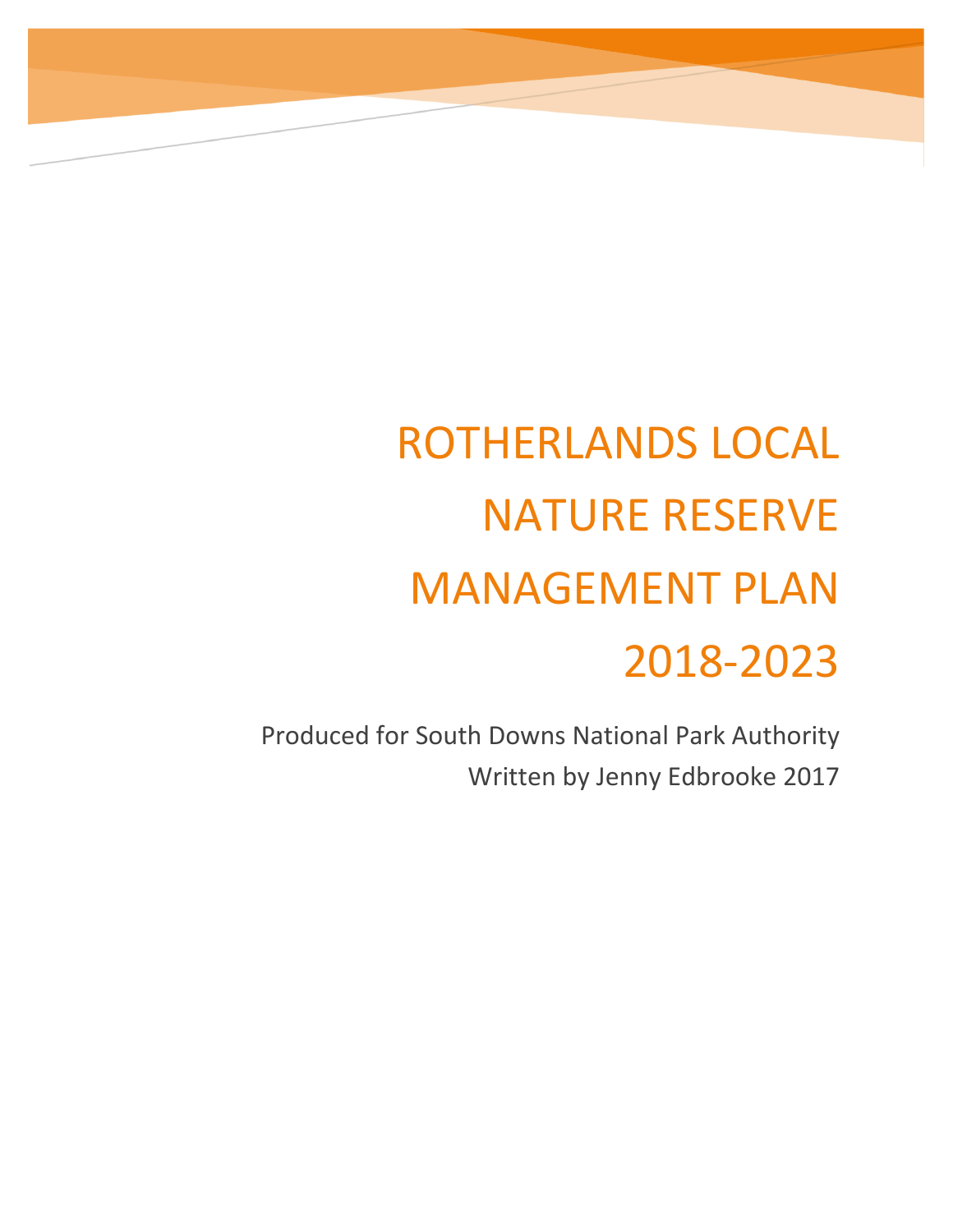### **This plan could not have been produced without the help of the following organisations**

**The Rotherlands Conservation Volunteers Petersfield Town Council The Petersfield Society HBIC The Wild Trout Trust**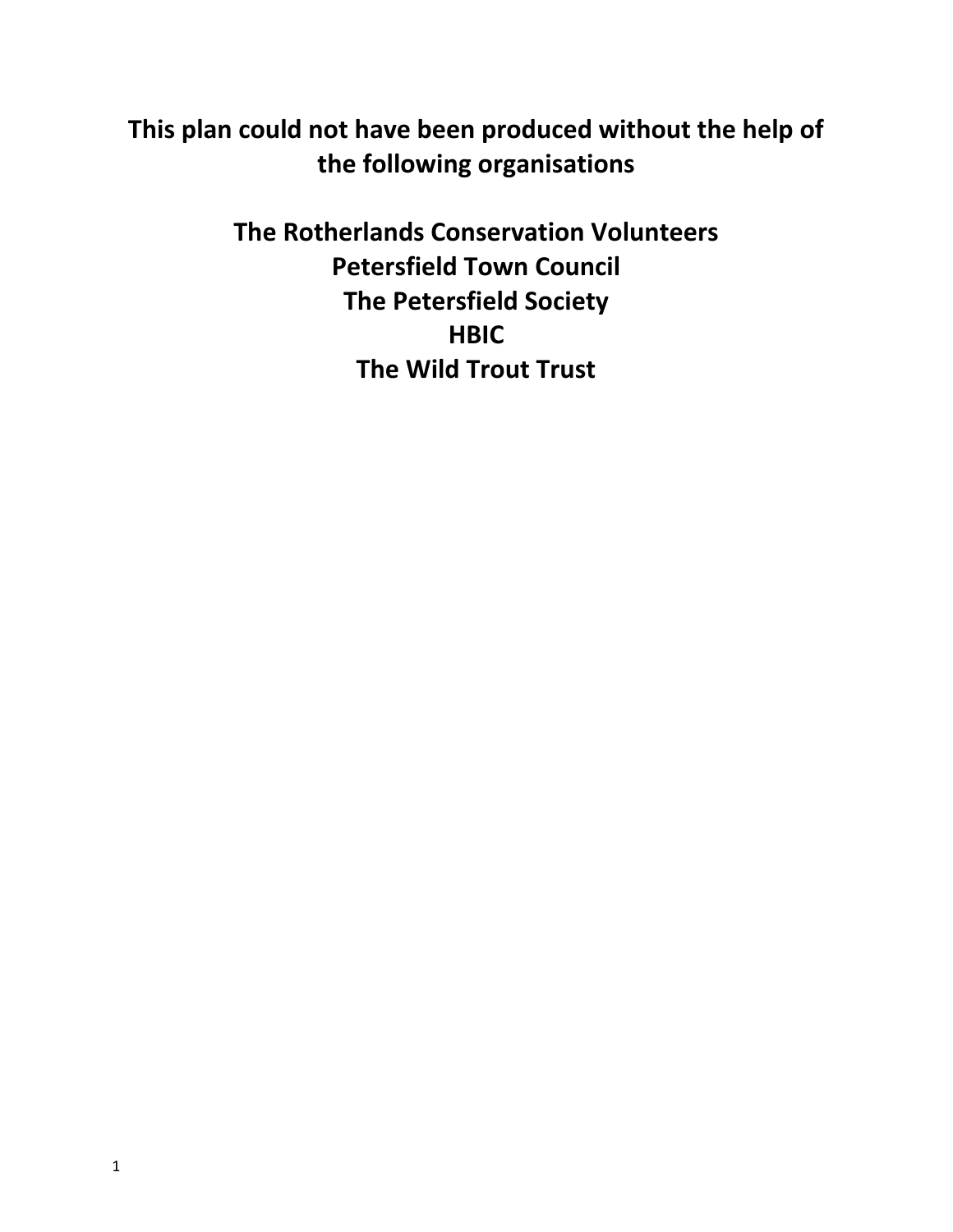### **TABLE OF CONTENTS**

#### **BACKGROUND**

| <b>DESCRIPTION</b>                               | <u>1.</u> |
|--------------------------------------------------|-----------|
| <b>GENERAL INFORMATION</b>                       | 1.1       |
|                                                  | 1.1.1     |
| LOCATION                                         | 1.1.2     |
| <b>SUMMARY DESCRIPTION</b>                       | 1.1.3     |
| LAND OWNERSHIP                                   |           |
| <b>MAP COVERAGE</b>                              | 1.1.4     |
| <b>CONSERVATION STATUS</b>                       | 1.1.5     |
| <b>ACCESS</b>                                    | 1.1.6     |
| <b>ENVIRONMENTAL INFORMATION</b>                 | 1.2       |
| <b>TOPOGRAPHY</b>                                | 1.2.1     |
| <b>HYDROLOGY</b>                                 | 1.2.2     |
| <b>GEOLOGY</b>                                   | 1.2.3     |
| SOILS                                            | 1.2.4     |
| HABITATS/COMMUNITIES                             | 1.2.5     |
| FLORA                                            | 1.2.6     |
| BROADLEAVED SEMI NATURAL WOODLAND                | 1.2.6.1   |
| <b>BROADLEAVED PLANTATION</b>                    | 1.2.6.2   |
| MESOTROPHIC GRASSLAND                            | 1.2.6.3   |
| <b>MARSH</b>                                     | 1.2.6.4   |
| <b>SWAMP</b>                                     | 1.2.6.5   |
| <b>WATERCOURSES</b>                              | 1.2.6.6   |
| <b>INVASIVE SPECIES</b>                          | 1.2.6.7   |
| FAUNA                                            | 1.2.7     |
| <b>BIRDS</b>                                     | 1.2.7.1   |
| <b>INVERTEBRATES</b>                             | 1.2.7.2   |
| <b>FISH</b>                                      | 1.2.7.3   |
| ARCHAEOLOGY                                      | 1.2.8     |
| <b>LAND USE</b>                                  | 1.2.9     |
| PAST MANAGEMENT                                  | 1.2.10    |
| <b>ECOLOGICAL RELATIONSHIPS AND IMPLICATIONS</b> | 1.2.11    |
| <b>EVALUATION AND OBJECTIVES</b>                 | <u>2.</u> |
| <b>EVALUATION OF FEATURES</b>                    | 2.1       |
| <b>SIZE</b>                                      | 2.1.1     |
| <b>DIVERSITY</b>                                 | 2.1.2     |
|                                                  |           |
| <b>NATURALNESS</b>                               | 2.1.3     |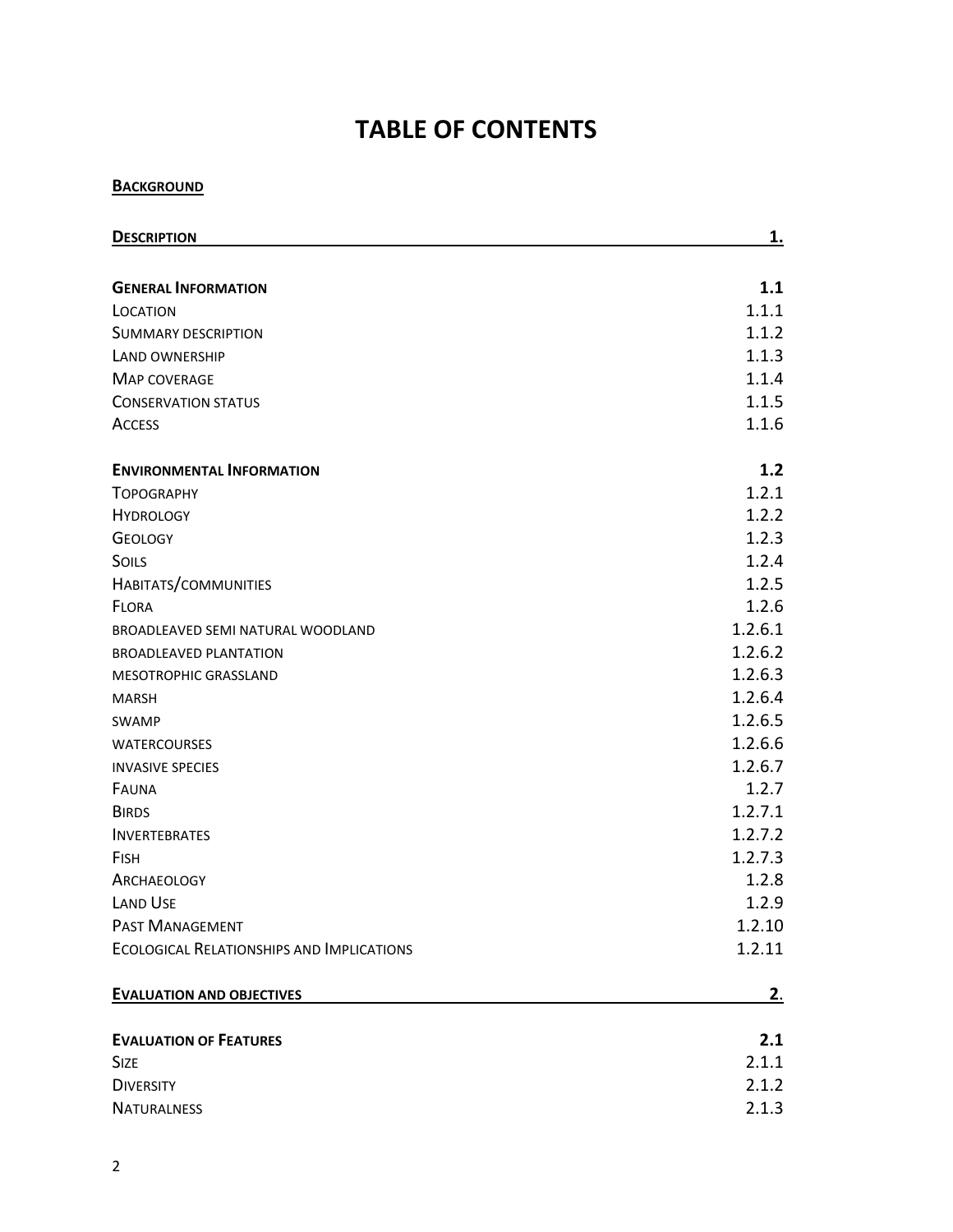| RARITY                                                                       | 2.1.4            |
|------------------------------------------------------------------------------|------------------|
| FRAGILITY                                                                    | 2.1.5            |
| <b>TYPICALNESS</b>                                                           | 2.1.6            |
| <b>RECORDED HISTORY</b>                                                      | 2.1.7            |
| POSITION IN AN ECOLOGICAL UNIT                                               | 2.1.8            |
| <b>POTENTIAL VALUE</b>                                                       | 2.1.9            |
| <b>INTRINSIC APPEAL</b>                                                      | 2.1.10           |
| EVALUATION OF PLANT COMMUNITIES AND HABITAT                                  | 2.1.11           |
| POLICY CONTEXT AND IMPLICATIONS FOR MANAGEMENT                               | 2.1.12           |
| <b>IDEAL MANAGEMENT OBJECTIVES</b>                                           | 2.1.13           |
| <b>FACTORS INFLUENCING MANAGEMENT</b>                                        | 2.2              |
| <b>NATURAL TRENDS</b>                                                        | 2.2.1            |
| <b>HUMAN-INDUCED TRENDS</b>                                                  | 2.2.2            |
| <b>EXTERNAL FACTORS</b>                                                      | 2.2.3            |
| <b>OBLIGATIONS &amp; CONSTRAINTS</b>                                         | 2.2.4            |
| <b>MANAGEMENT CONSTRAINTS</b>                                                | 2.2.5            |
| <b>OPERATIONAL OBJECTIVES &amp; MANAGEMENT OPTIONS</b>                       | 2.3              |
| RATIONALE FOR A LOCAL NATURE RESERVE                                         | 2.3.1            |
| <b>OUTLINE OBJECTIVES &amp; MANAGEMENT PRESCRIPTION</b>                      | 2.3.2            |
| <b>PRESCRIPTIONS</b>                                                         | 3                |
| <b>COMPARTMENT PRESCRIPTIONS</b>                                             | 3.1              |
| EAST WOOD                                                                    | 3.1.1            |
| <b>CENTRAL WOOD</b>                                                          | 3.1.3            |
| <b>CENTRAL MEADOW</b>                                                        | 3.1.4            |
| <b>WESTERN MEADOW</b>                                                        | 3.1.5            |
| TILMORE BROOK WOODLAND, NORTH                                                | 3.1.6            |
| TILMORE BROOK WOODLAND, SOUTH                                                | 3.1.7            |
| <b>ADMINISTRATIVE PRESCRIPTIONS</b>                                          | 3.2 <sub>2</sub> |
| PROTECT THE SITE FROM POTENTIALLY DAMAGING PERIPHERAL DEVELOPMENT            | 3.2.1            |
| <b>IDENTIFY KEY PERSONNEL AT PETERSFIELD TOWN COUNCIL AND EAST HAMPSHIRE</b> |                  |
|                                                                              |                  |
| <b>DISTRICT COUNCIL</b>                                                      | 3.2.2            |
| PROMOTE SUPPORT AND INVOLVEMENT OF LOCAL COMMUNITY                           | 3.2.3            |
| <b>PROJECT GROUPS</b>                                                        | 3.3              |
| <b>MANAGEMENT</b>                                                            | 3.3.1            |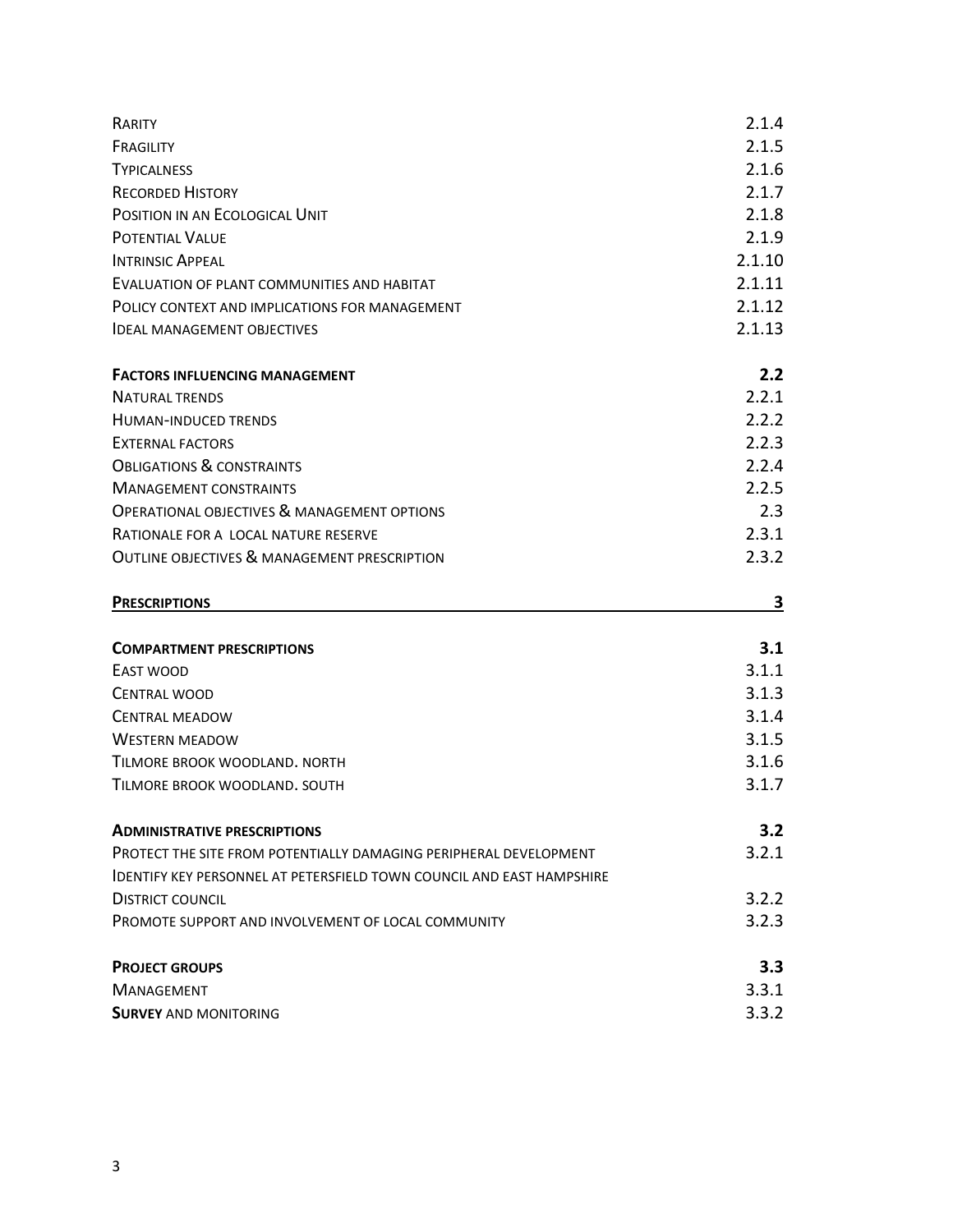#### **TABLES**

| TABLE 1: EVALUATION OF PLANT COMMUNITIES & HABITATS    | 2.1.11 |
|--------------------------------------------------------|--------|
| TABLE 2: OUTLINE OBJECTIVES & MANAGEMENT PRESCRIPTIONS | 2.3.2  |
| TABLE 3: MANAGEMENT OF EAST WOODS                      | 3.1.1  |
| <b>TABLE 4: MANAGEMENT OF EAST MEADOW</b>              | 3.1.2  |
| TABLE 5: MANAGEMENT OF CENTRAL WOOD                    | 3.1.3  |
| TABLE 6: MANAGEMENT OF CENTRAL MEADOW                  | 3.1.4  |
| <b>TABLE 7: MANAGEMENT OF WESTERN MEADOW</b>           | 3.1.5  |
| TABLE 8: MANAGEMENT OF TILMORE BROOK WOODLAND, NORTH   | 3.1.6  |
| TABLE 9: MANAGEMENT OF TILMORE BROOK WOODLAND, SOUTH   | 3.1.7  |
| TABLE 10: MANAGEMENT PROJECT GROUPS                    | 3.3.1  |
| TABLE 11: SURVEY & MONITORING PROJECT GROUPS           | 3.3.2  |

#### **MAPS**

MAP 1 LOCATION MAP 2 LAND OWNERSHIP HABITATS/COMMUNITIES MAP 3A ACCESS TO RESERVE MAP 3B LINKS TO PROW IN/AROUND PETERSFIELD MAP 4 MANAGEMENT COMPARTMENTS MAP 5 HABITATS MAP 6 NETWORK OF GREEN INFRASTRUCTURE AND OPEN SPACES

#### **APPENDICES**

APPENDIX 1 SCHEMATIC CROSS SECTION OF GEOLOGY APPENDIX 2 HABITAT SURVEY MAP ALDER CARR ADJACENT TO RIVER (COMP1) APPENDIX 3 HABITAT SURVEY MAP TILMORE BROOK MARSH (WESTERN MEADOW) (COMP 2) APPENDIX 4 HABITAT SURVEY MAP TILMORE BROOK WOOD, NORTH (COMP3) APPENDIX 5 HABITAT SURVEY MAP TILMORE BROOK WOOD, SOUTH (COMP 4)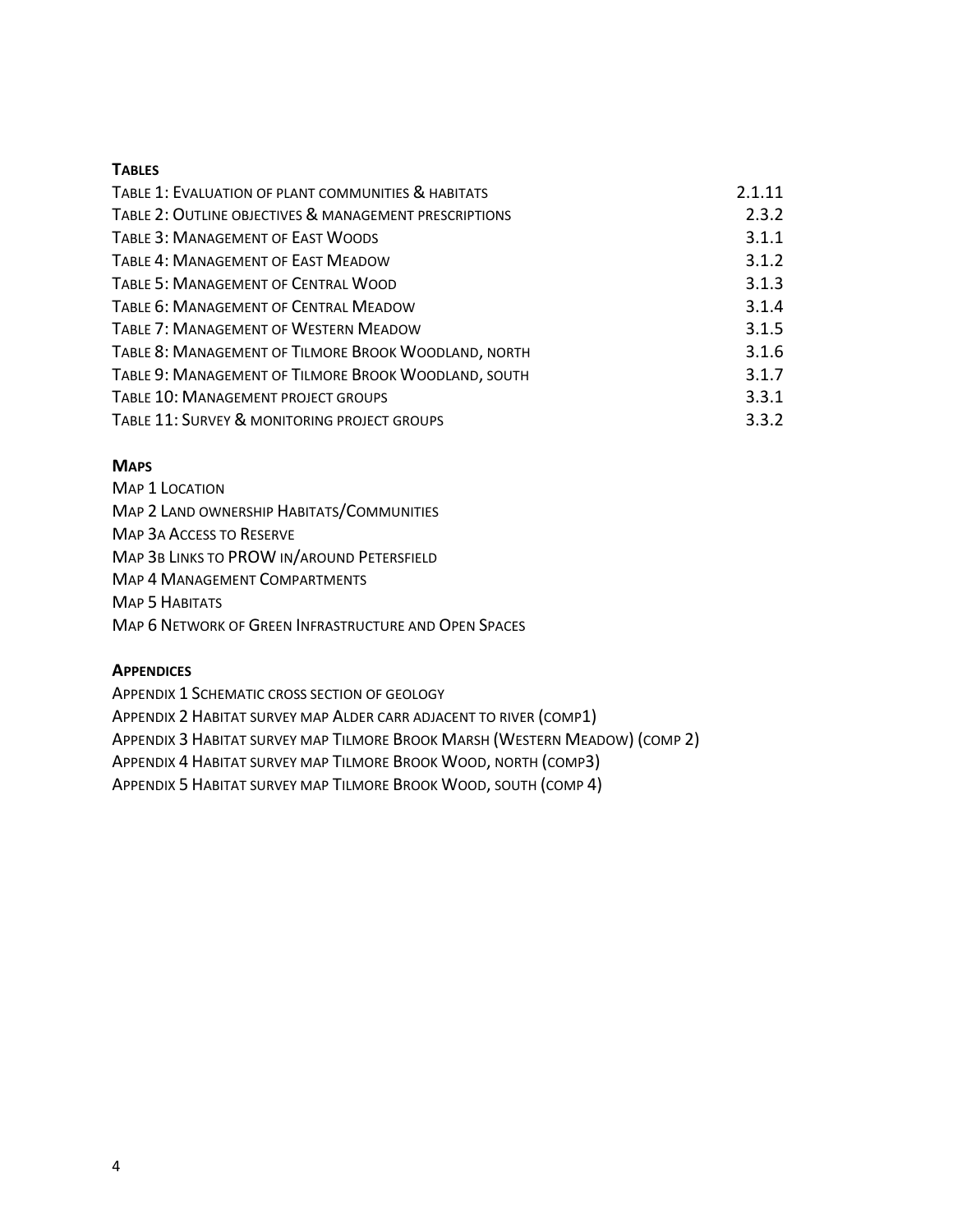## BACKGROUND

This site is one of 13 areas of open space around Petersfield, highlighted as significant in the Petersfield Neighbourhood Development Plan 2013-2028. Together with the network of public rights of way, rivers and tributaries, running through the town, these areas are an important link between Petersfield and the surrounding countryside of the South Downs National Park.

#### THE SITES

The sites highlighted in the Neighborhood Plan are listed below and are illustrated in the map (Petersfield Neighbourhood Plan 2013-28) overleaf.

The Heath Greenspace east of Causeway Farm Tilmore Brook green finger Green space north of Buckmore farm Merritts Meadow Land east of Tilmore Road Bell Hill Recreation Ground Land either side of Borough Hill Borough Hill Recreation Ground & land adjoining the railway line Woods Meadow (Tilmore Recreation Ground) Recreation Ground south of Paddock Way Rotherlands Nature Reserve Land south of Borough Road

### FUNDING

Recent Section 106 funding for the management of these areas provides an opportunity to strengthen and enhance Petersfield's connection with the surrounding landscape and "to protect and enhance the Districts high quality natural environment and its green infrastructure" for the benefit of both people and wildlife.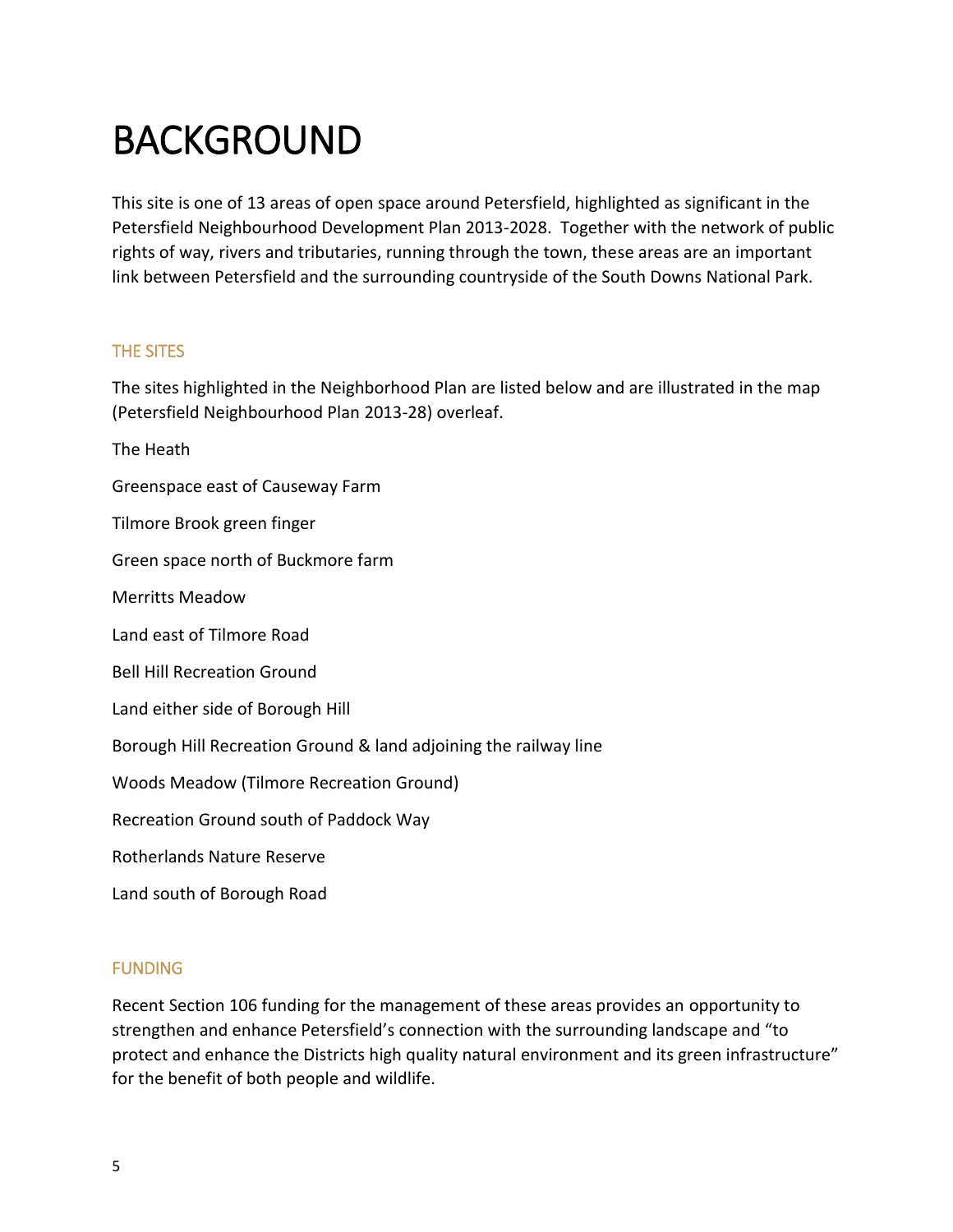#### WORKING TOGETHER

This management plan is designed to help officers, environmentalists and other professionals, as well as volunteers and other interested parties, to achieve the aims and objectives of the individual site whilst ensuring a coordinated approach to the management of Petersfield's 13 highlighted open spaces and its green infrastructure as a whole. Policy decisions or work relating to any of these sites should not be carried out in isolation and should always take into account, the relationship between areas, as well as with the town itself and the surrounding countryside.

### APPOINTMENT OF A PETERSFIELD OFFICER

The ownership of these areas is varied and therefore, to ensure the successful coordination of this Petersfield project, serious consideration should be given to the appointment of a single Countryside Officer with responsibility for the management of all sites across the town. This will ensure best use of funding and resources available and provide a central point for the sharing of ideas, training, equipment, information and support for volunteers.

#### **CONCLUSION**

In conclusion, this coordinated management approach will not only maximize the resources available but also, act as a multiplier on the benefits achieved. The management of all these sites provides Petersfield with a unique opportunity to strengthen and enhance links with its surrounding countryside in a way that has never been attempted before and in a way, that will benefit both people and wildlife for generations to come.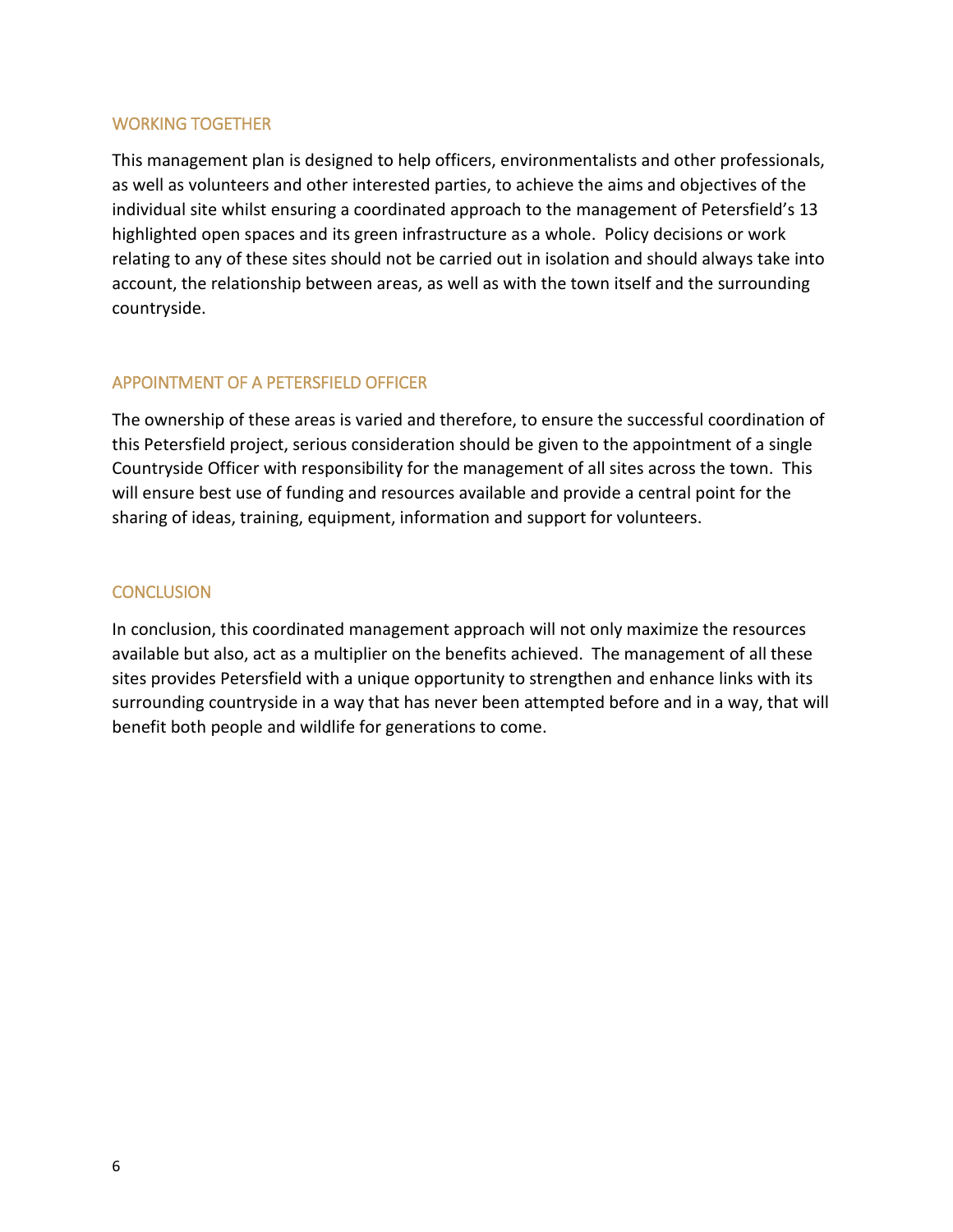## 1. DESCRIPTION

### 1.1 General Information

### **1.1.1 Location** (see location map 1)

Rotherlands Local Nature Reserve (LNR) is located approximately 2km to the east of Petersfield town centre. It stretches from PulensLane in the west (SU760235) to the north (SU765239) and east (SU770234) of Penns Place and the Taro Leisure Centre. The reserve encompasses part of two water courses, the Tilmore Brook which flows into the reserve from the west, and the Rother which runs in a south easterly direction along the reserve's northern boundary.

OS Map 1:50,000 Sheet 197 Chichester and The Downs

District: Petersfield

County: Hampshire

Local Planning Authority: South Downs National Park Authority/East Hampshire District Council

### 1.1.2 Summary description

Despite its urban setting this is a relatively quiet site consisting of several different wildlife habitats. The land originally formed part of a series of grazed meadows, fens, ponds and wet woodlands belonging to Penns Farm. In the 1960s, it was acquired by East Hampshire District Council and Petersfield Town Council and although, largely unmanaged, was used for informal recreation by local people.

Today, the site is important for both wildlife and recreation. Despite being in two separate ownerships it will continue to be managed with these aims, as a single unit. This low-lying land, to the south side of the river, contains habitat typical of the Rother Valley, including alder carr, dry and wet woodland, scrub, tall ruderal vegetation and semi-improved neutral grassland. Natural England's website describes Rotherlands LNR as comprising "a semi-wilderness area of unmanaged rank grassland, scrub, woodland, wetland and river bank. The edge of the woodland adjoining the playing field is marked by a row of shrubs, mainly hazel, hawthorn, elm, oak and apple with some areas of brambles, nettles and thistles. It supports a wide range of common birds, insects and other creatures including occasional Badgers, Otters and Crayfish."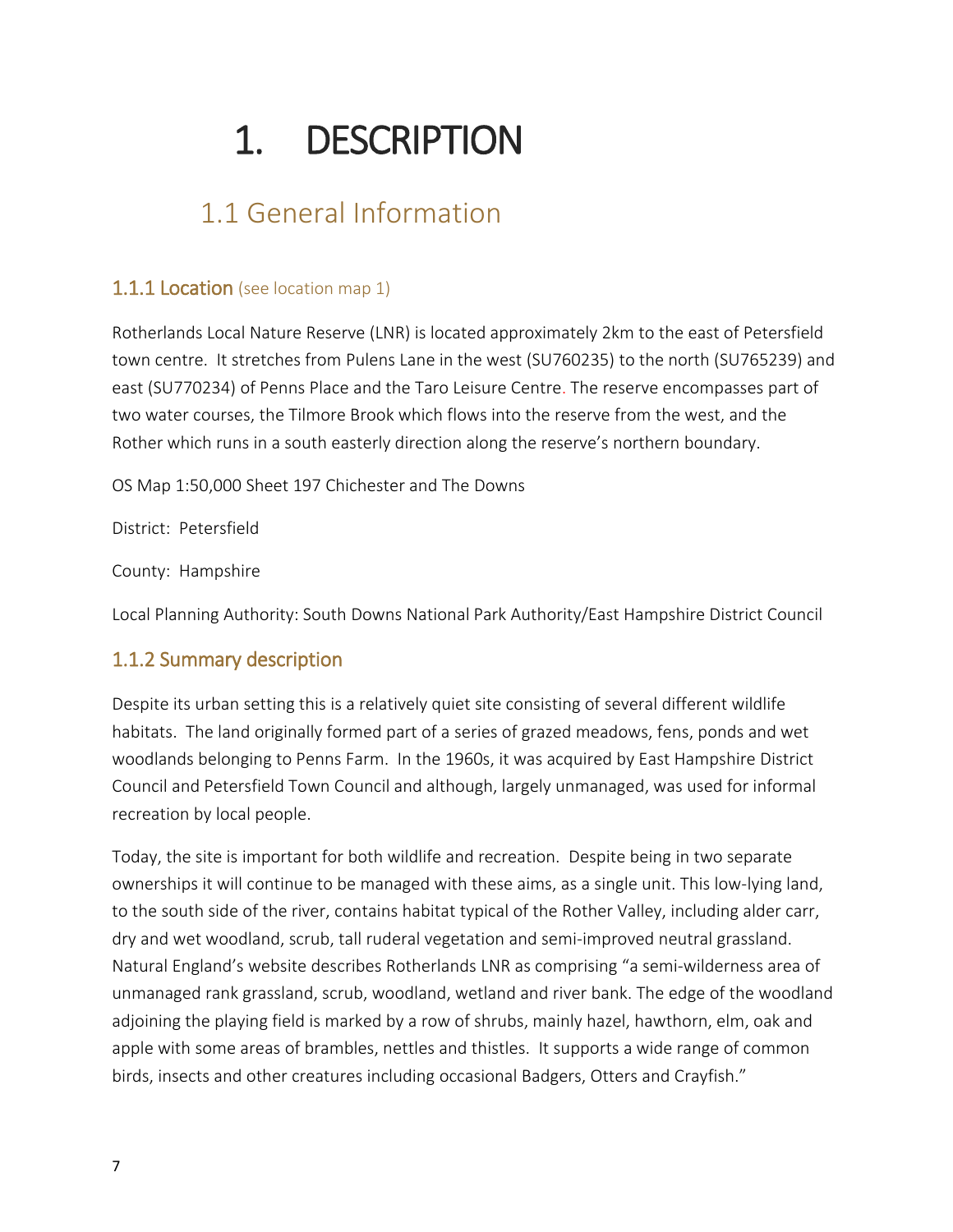In 2000, the Rotherlands Conservation Group began management of this previously neglected area, using local volunteers to carry out an annual work programme. PTC, EHDC and South Downs National Park Authority (SDNPA) have supported them in this work.

### **1.1.3 Land Ownership** (see landownership map 2)

Petersfield Town Council (PTC) owns 75% of this site at the western end.

East Hampshire District Council (EHDC) owns the eastern end of the site, which forms the remaining 25%.

### 1.1.4 Map Coverage

OS Map 1:10,000 Sheet No. SU72 SW

OS Map 1:25,000 Sheet 133 Petersfield and Haslemere

OS Map 1:50,000 Sheet 197 Chichester and The Downs

### 1.1.5 Conservation status

In 1997, a decision was made to manage the area for nature conservation and Petersfield Town Council commissioned a management plan from the Environmental Project Consulting Group. Two subsequent plans have been written 2003, 2013-18. This is the 4th management plan for the site. In 2001, the area was designated a SINC in the local plan and declared a LNR in 2004 by East Hampshire District Council under the provisions of the Wildlife & Countryside Act 1949.

### **1.1.6 Access & Recreation** (see access maps 3a & 3b)

A car park is available at Penns Place and it is thought most people access the site from this point however, there are two further access points on the southern boundary and one on the western boundary of the reserve. The site is visited by dog walkers, joggers and local people appreciating the wildlife and since 2000, joining the many work parties held by the Rotherlands Conservation Group. There are currently no fishing rights or angling societies associated with this stretch of the River Rother.

Public access is available to most of this site, except for an enclosed area managed as an otter haven. Access to the EHDC land is limited due to tall rank vegetation and the absence of a formal path. As a result, this area of the reserve is more secluded.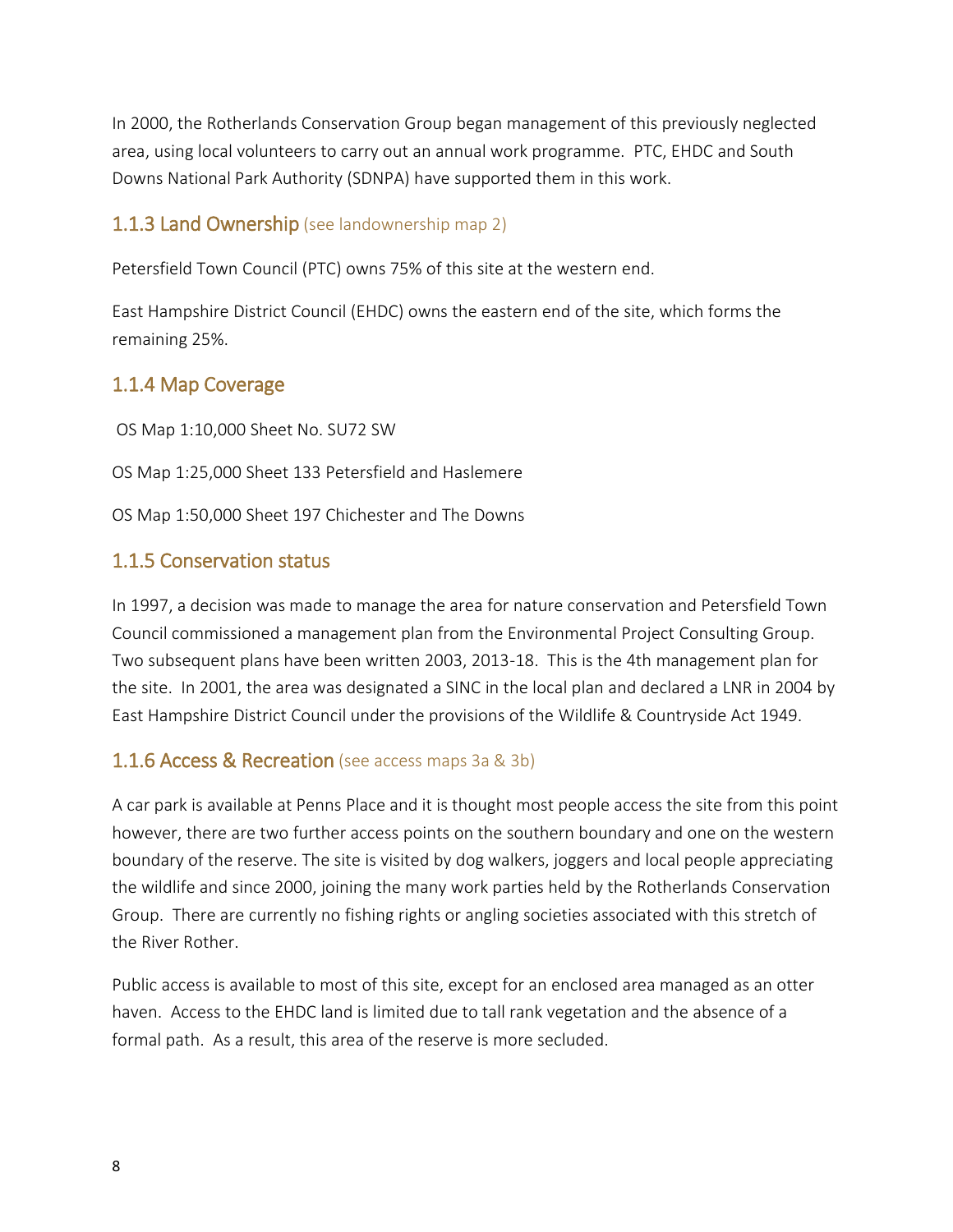Public Footpath 48 enters the site from Pulens Lane and follows the west bank of the Tilmore Brook until it crosses to follow the River Rother in a south easterly direction through the PTC part of the site. The footpath eventually exits the reserve onto the rugby practice fields. Bank erosion is a problem and in practice the walked route diverts to provide a drier path through the Central and Eastern meadows.

In a wider context, this public footpath could provide a key link, from the town centre, to the wider countryside to the east of Petersfield where there are possible routes to Sheet Mill, Penns Farm and along the Rother Valley toward the Sussex Border Path.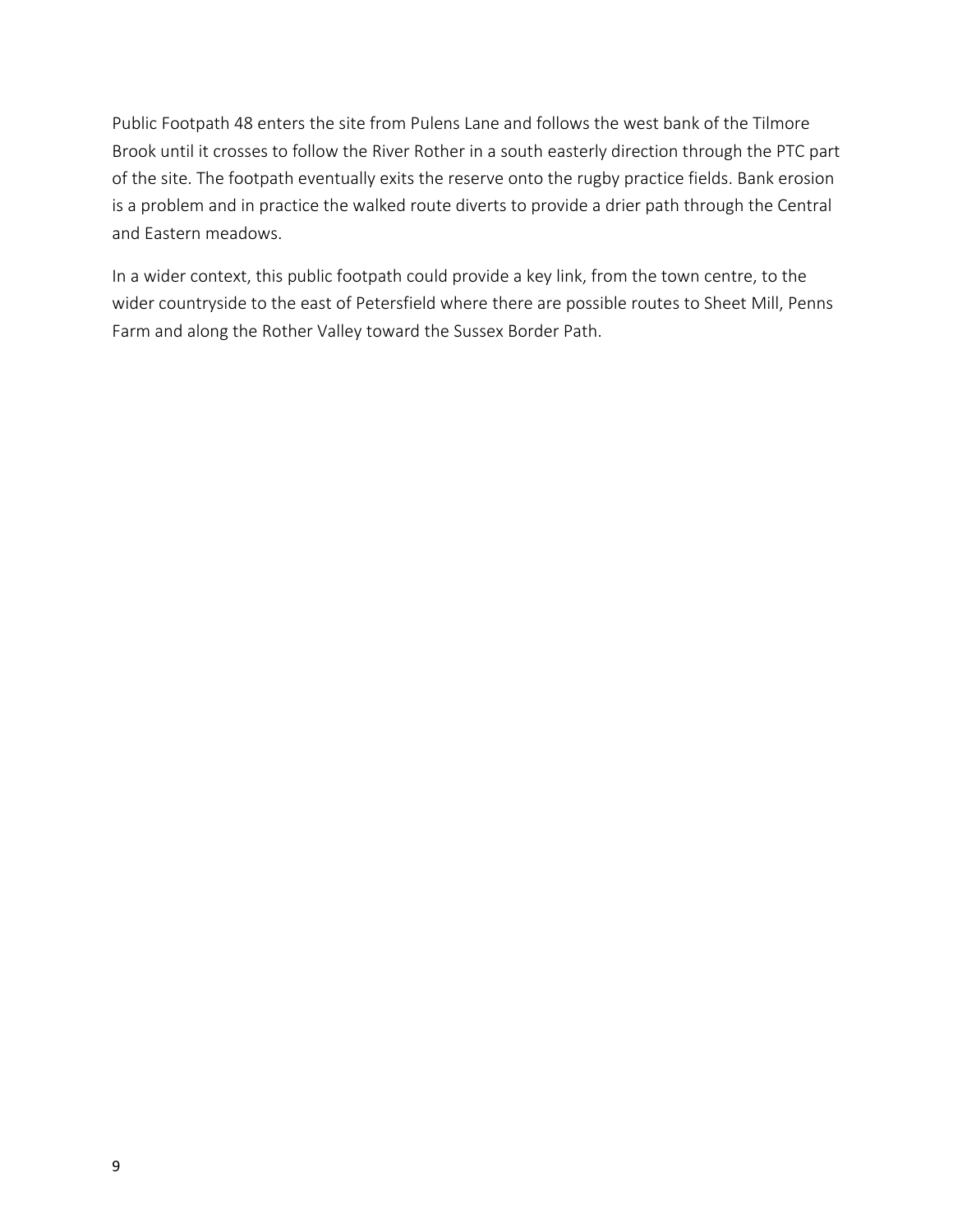### 1.2 Environmental Information

Physical (Appendix 1 cross section, Rotherlands LNR management plan 2013/18)

### 1.2.1 Topography

The site includes the southern part of the floodplain of the River Rother and is generally level. To the south of this and north of the gravel terrace on which the playing fields are sited there is an old drain which takes spring water away from the meadows and the terrace.

### 1.2.2 Hydrology

The hydrology of the Local Nature Reserve is made up of three components, the River Rother, the Tilmore Brook and a number of springs.

The Rother forms the reserve's northern boundary and varies considerably in flow rate and height during winter and summer. Two tributaries of different character feed it, one from chalk and lower greensand and the other from acid sandstones of the lower greensand, both meet north of Petersfield and then meander through wet woodland and meadow to the county boundary, just south of Petersfield (Biodiversity Action Plan for Hampshire Vol ii July 2003).

The Tilmore Brook is a shallow, narrow stream fed by water flowing through Petersfield. It runs into the Rother in the centre of the reserve. Finally, there are several springs which supply water to the wet woodland from the adjacent terrace gravel acquifer and the meadows.

### 1.2.3 Geology

The 1:10,000 geological map (NERC 1992) SU72SE indicates that the wet woodland and meadows are underlain by River Alluvium with small areas of Head abutting the edge of the floodplain. The adjoining playing fields are on  $2<sup>nd</sup>$  Terrace Deposits (gravels). The whole site is underlain with Cretaceous Rogate Beds (poorly graded clayey sand with much polished ironstone) part of the Sandgate Formation. The banks of the Rother show the presence of buried peat in places.

### 1.2.4 Soils

The soils have not been examined in any detail and the 1:250000 scale soil map of SE England does not distinguish the area. General observation suggests the floodplain deposits, clays and clay loams are subject to high groundwater and that the Head deposits have more freely drained soil. Flushed areas below the springs have wet peaty soils.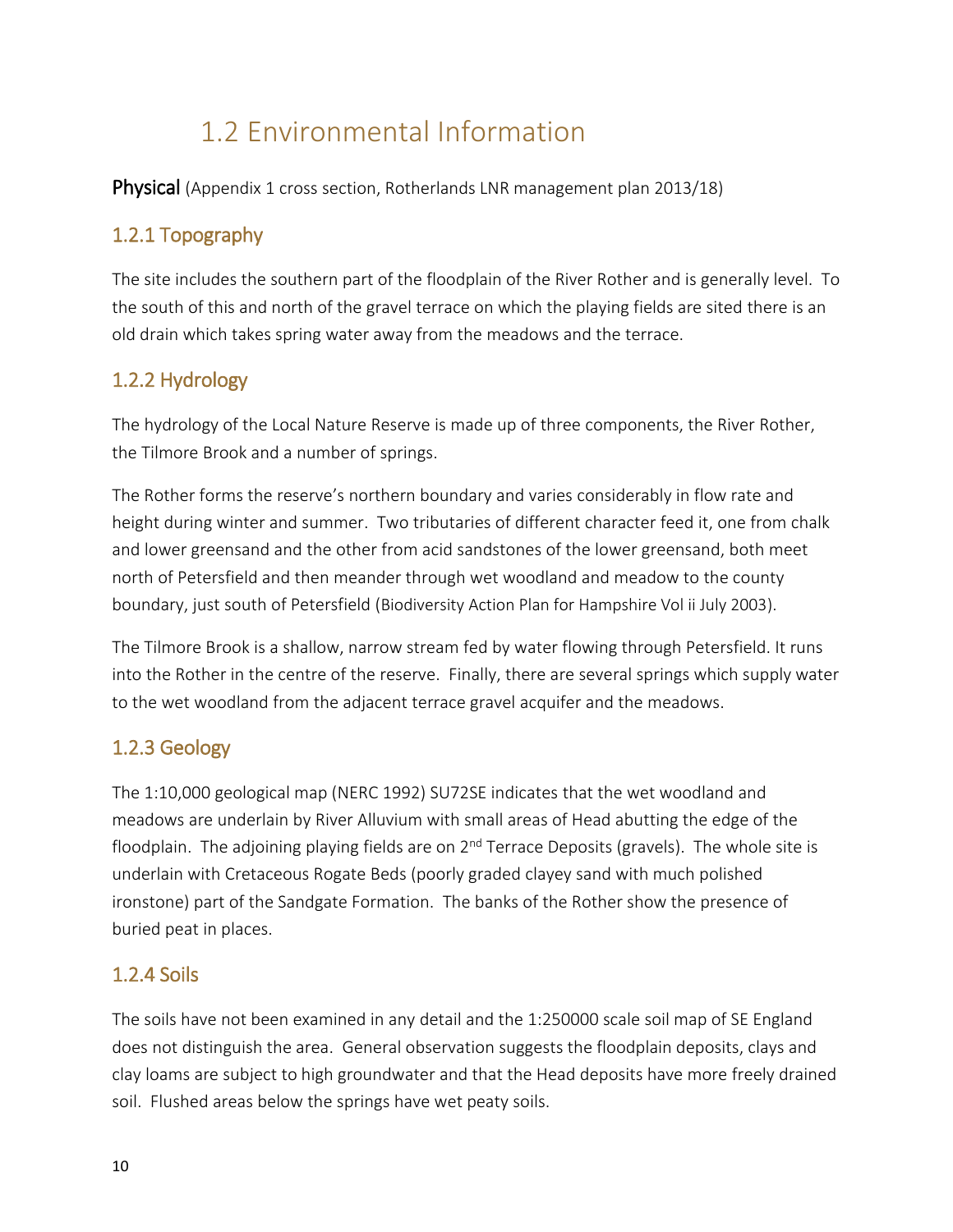### Biological

### 1.2.5 Habitats/Compartments (See management compartment/habitat maps 4 & 5)

N.B In the absence of the 1997 and the 2003 management plans much of following habitat information is taken from 2003 HBIC survey records and it should be noted that the management compartments are arranged in the same way as this survey, rather than the 2013/18 management plan.

| Habitat                                                   | <b>Estimated Hectares</b> |
|-----------------------------------------------------------|---------------------------|
| i. Broadleaved semi natural woodland, Tilmore Brook Wood, | 3.03 ha                   |
| Central & East Wood                                       |                           |
| ii. Broadleaved plantation, Western Meadow                | $0.10$ ha                 |
| iii. Semi improved neutral grassland, Western, East       | $0.95$ ha                 |
| & Central Meadow                                          |                           |
| iv. Marsh & marshy grassland, Central meadow              | $0.45$ ha                 |
| v. Swamp, Western & Central meadow                        | $0.55$ ha                 |
| vi. Other tall herb & fern, East & Western Meadow         | 0.90 ha                   |
| vii. Scrub, Central & East Meadows                        | $0.15$ ha                 |
| Total                                                     | 6.13 <sub>ha</sub>        |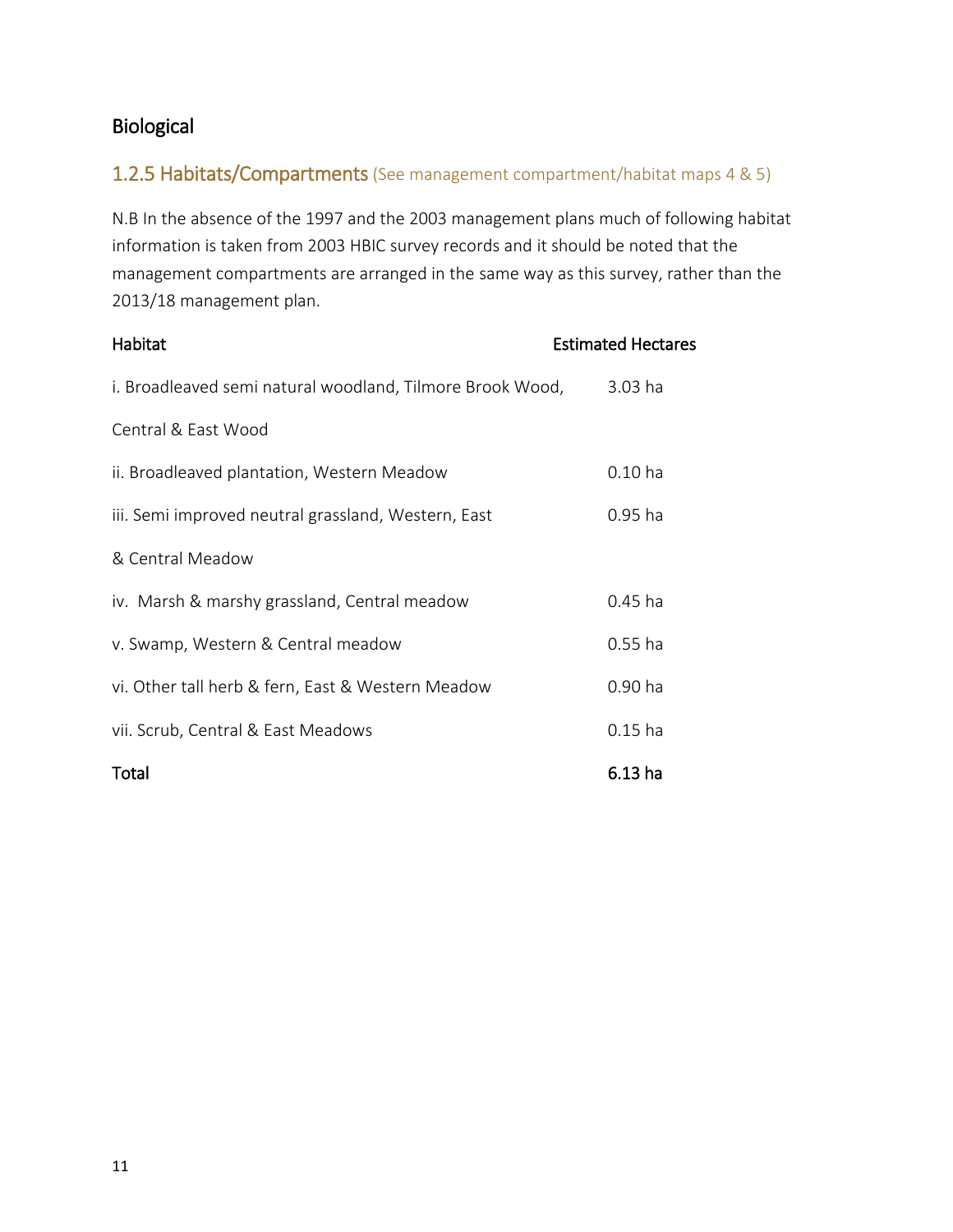### 1.2.6 Flora

Several surveys have been carried out at the site but no data is available for EHDC area at time of writing. Please note most of the information in this section has been gathered from the phase 11 surveys carried out by HBIC in 2003. To view the full survey please contact HBIC. The management compartments in section 3 below, follow the 2003 survey, rather than those in the 2013/18 management plan.

| Surveyor                       | Area                              | Date              |
|--------------------------------|-----------------------------------|-------------------|
| <b>HBIC</b>                    | Tilmore Brook Woods               | 2003              |
| <b>HBIC</b>                    | Tilmore Marsh (Western Meadow)    | 2003              |
| <b>HBIC</b>                    | Tilmore Brook Woods (south bank)  | 2003              |
| <b>HBIC</b>                    | Alder Carr alongside River Rother | 2003              |
| Rotherlands Conservation Group | Rotherlands LNR                   | 2000-2016 (App 6) |

#### 1.2.6.1 Broadleaved semi natural woodland 3.03 ha

East Woods Compartment 1 (Appendix 2 Alder carr alongside the Rother)

NVC - W6a Alnus glutinosa-Urtica dioica

W10 Quercus robur-Pteridium aquilinum-Rubus fruticosus

These woodlands run along the southern edge of the land owned by EHDC and into the eastern area owned by PTC, as far as Public Footpath 48, forming a strip approximately 300m long by 20m wide.

There is a dry bank which runs along the southern edge of the site marking the boundary with East and Central woods and the playing fields. This contains oak with some field maple and ash, below this there is some hazel, crab apple and hawthorn before the land falls away as a steep bank at the edge of the gravel terrace. In the autumn of 2010, 1000 whips were planted along the southern boundary of the reserve including Hazel, Blackthorn, Field Maple, Dogwood, Dog rose and Spindle.

An area of alder carr runs from the southeast corner of the site between the meadow and the old drain to the south. Here even aged alder form a high canopy over gently sloping, peaty ground with ponds, pools and old silted drains. This area remains wet due to the springs above.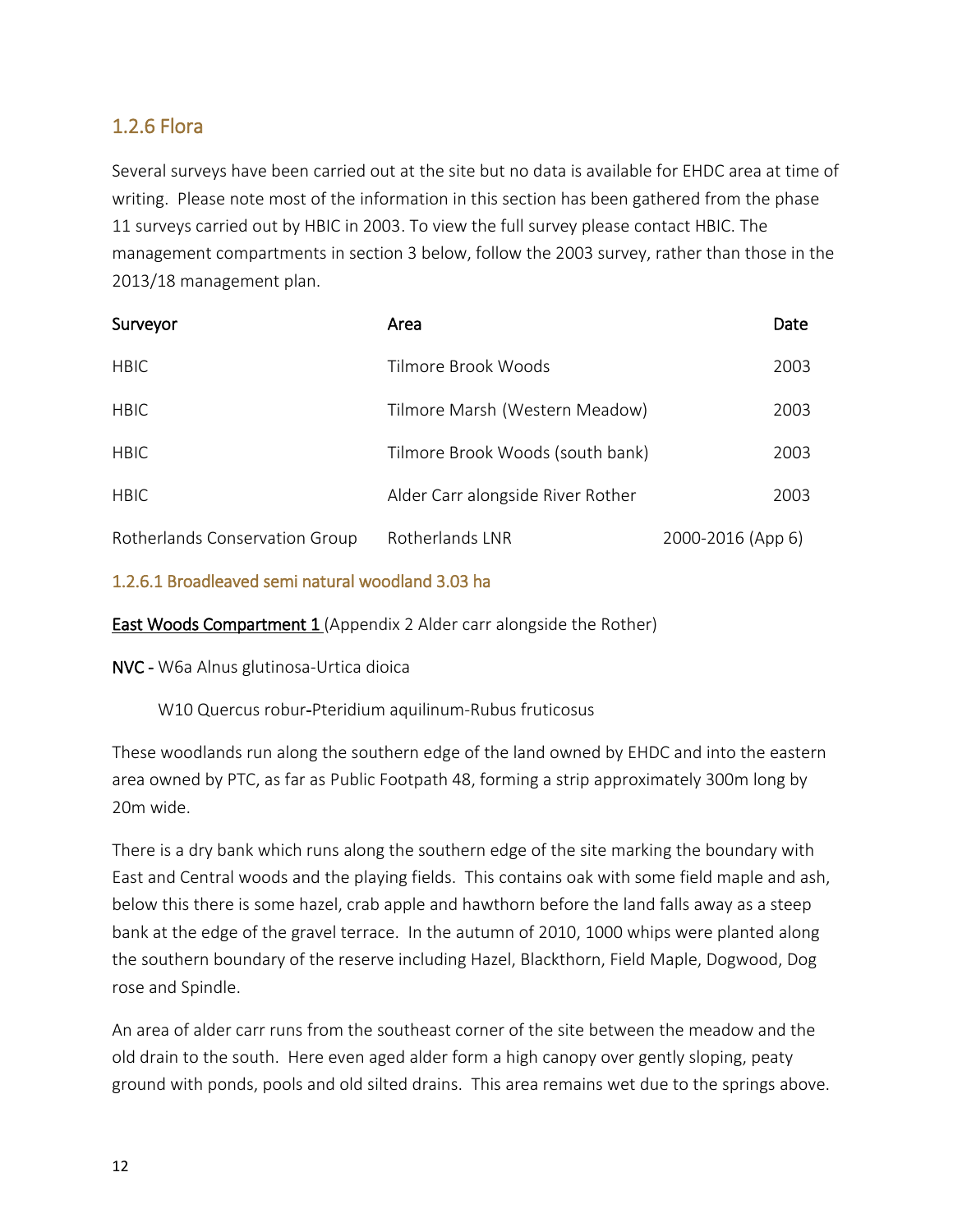The shrub layer is sparse with occasional willow and elder. The field layer contains largely nettles, though there is also broad buckler fern, hemlock water dropwort and opposite leaved golden saxifrage.

### East Hampshire District Council Land 1

This area was not surveyed in 2003 but contains similar habitat to that found in the East Wood and Meadow. The woodland is wet and boggy containing willow and alder but, dominance of alder gives way to grey willow with occasional crack willow. In the very southeast of the site there is an area of dry sweet chestnut woodland with ash and poplar over hazel bramble, ground ivy and Yorkshire fog. The meadows along the river bank are wet course grassland and were probably once grazed as in other areas of the site. There is some mixed scrub and ruderal vegetation below the boundary bank.

Central Woodland 1 (Appendix 2 Alder Carr alongside the Rother)

NVC - W6a Alnus glutinosa-Urtica dioica

W6b Alnus glutinosa-Urtica dioica. Salix fragilis

W10 Quercus robur-Pteridium aquilinum-Rubus fruticosus

This woodland is a continuation of the area of alder carr which runs adjacent to the River Rother from the south east of the site through East Wood. The springs and silted drains continue along the bottom of the slope where there is an area of grey and crack willow before the land becomes increasingly wet and slopes down into willow carr and the restored pond, where some years ago a dipping platform was constructed.

Tilmore Brook Woodland north 3 – (Appendix 4 Tilmore Brook Wood adjacent to Tilmore Brook Wood)

NVC - W6d Alnus glutinosa-Urtica dioica, Sambucus nigra

W10a Quercus robur-Pteridium aquilinum-Rubus fruticosus

This area of woodland lies to the north east of the main Tilmore Brook Wood, on the east bank of the Tilmore, across from the Western meadow. It is dominated by a canopy of alder and ash with a grey and crack willow sub canopy. There is little understory apart from elder and the ground flora is largely nettles with ivy, red campion, yellow archangel, creeping buttercup and ground ivy. Where the ground rises to the reserve boundary it becomes drier and the canopy is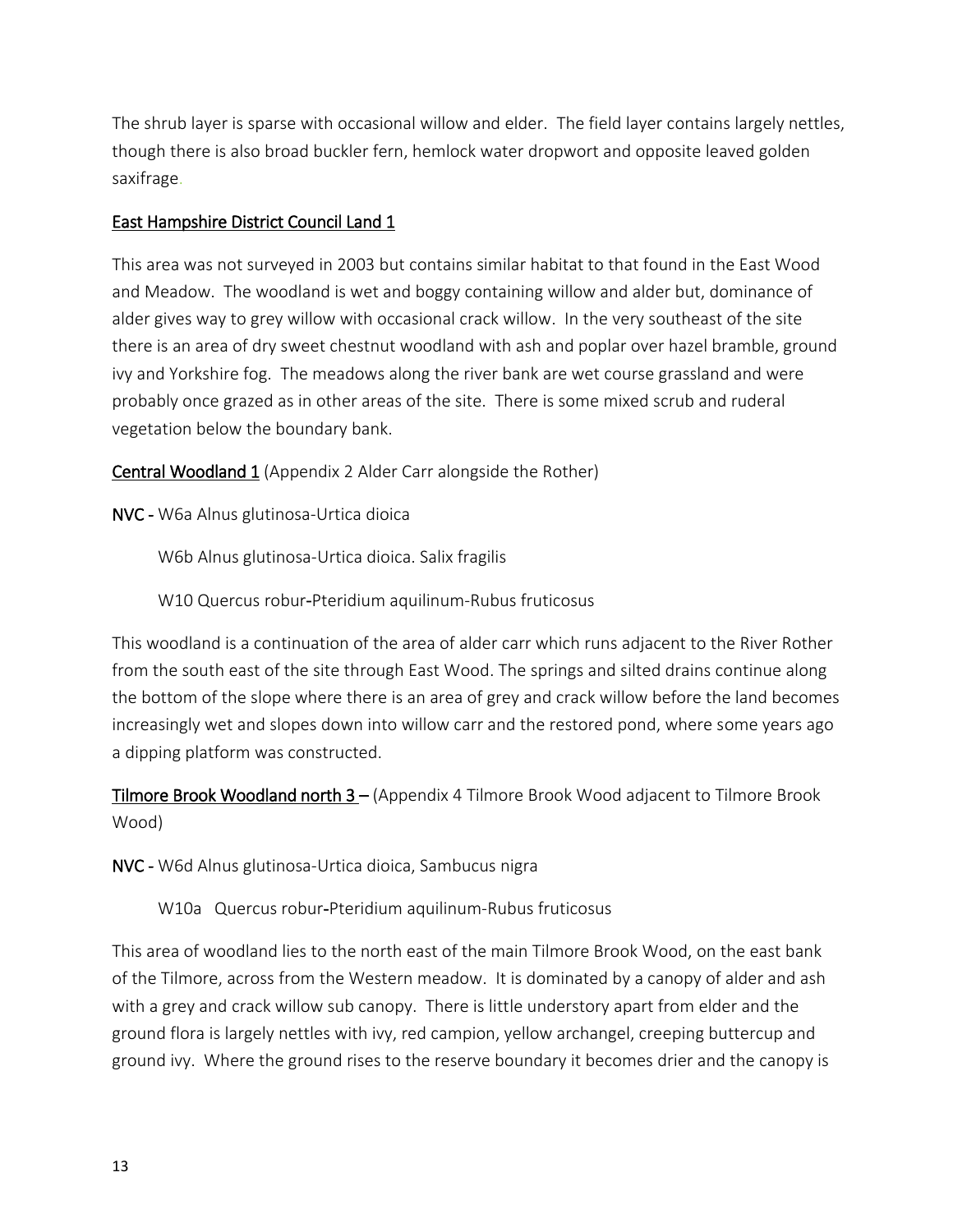of oak and ash with some coppiced hazel. Here the ground flora includes extensive carpets of bluebells with some bracken, common bent, false brome and greater stitchwort.

### **Tilmore Brook Woodland south**  $4 -$  (Appendix 5 survey details for Tilmore Brook wood)

NVC - W6d Alnus glutinosa-Urtica dioica, Sambucus nigra

This area stretches from the reserves boundary in the south west corner as far northeast as the Western Meadow, covering both sides of the stream. At the beginning of the reserve, there is Sycamore and several garden escapes such as Bamboo and daffodils. Further in, it is dominated by a high canopy of alder with a shrub layer of hazel coppice and some holly. Wetter areas have willow and alder buckthorn. On the east bank of the Tilmore, where the land is drier there are some ash and oak.

### 1.2.6.2 Broadleaved plantation 0.10 ha

Western Meadow 2 (Appendix 3 Tilmore Brook Marsh)

There are several areas of oak plantation in this area of the reserve which were formerly open grassland. The plantation has been thinned since the 2003 survey and part of the meadow enclosed for otters. A new survey of these areas is advised at the earliest opportunity to determine the need for further thinning, crown lifting and eventual removal of the oaks to improve ground flora.

### 1.2.6.3 Mesotrophic (neutral) grassland 0.95ha

### **East Meadow 1** (See Appendix 2)

NVC—OV24b Urtica dioica-Galium aparine, Arrhenatherum elatius-Rubus fruticose

East Meadow is an area between the western end of the Eastern Woodland and several meander loops of the River Rother.

An area of drier grassland runs along the river bank through this meadow and into Central Meadow. Tall grasses and herbs include nettles, yorkshire fog, rough meadow grass, docks, marsh thistle, soft rush and cleavers as well as creeping buttercup and cuckoo flower. Bramble is frequent at the edge near the river.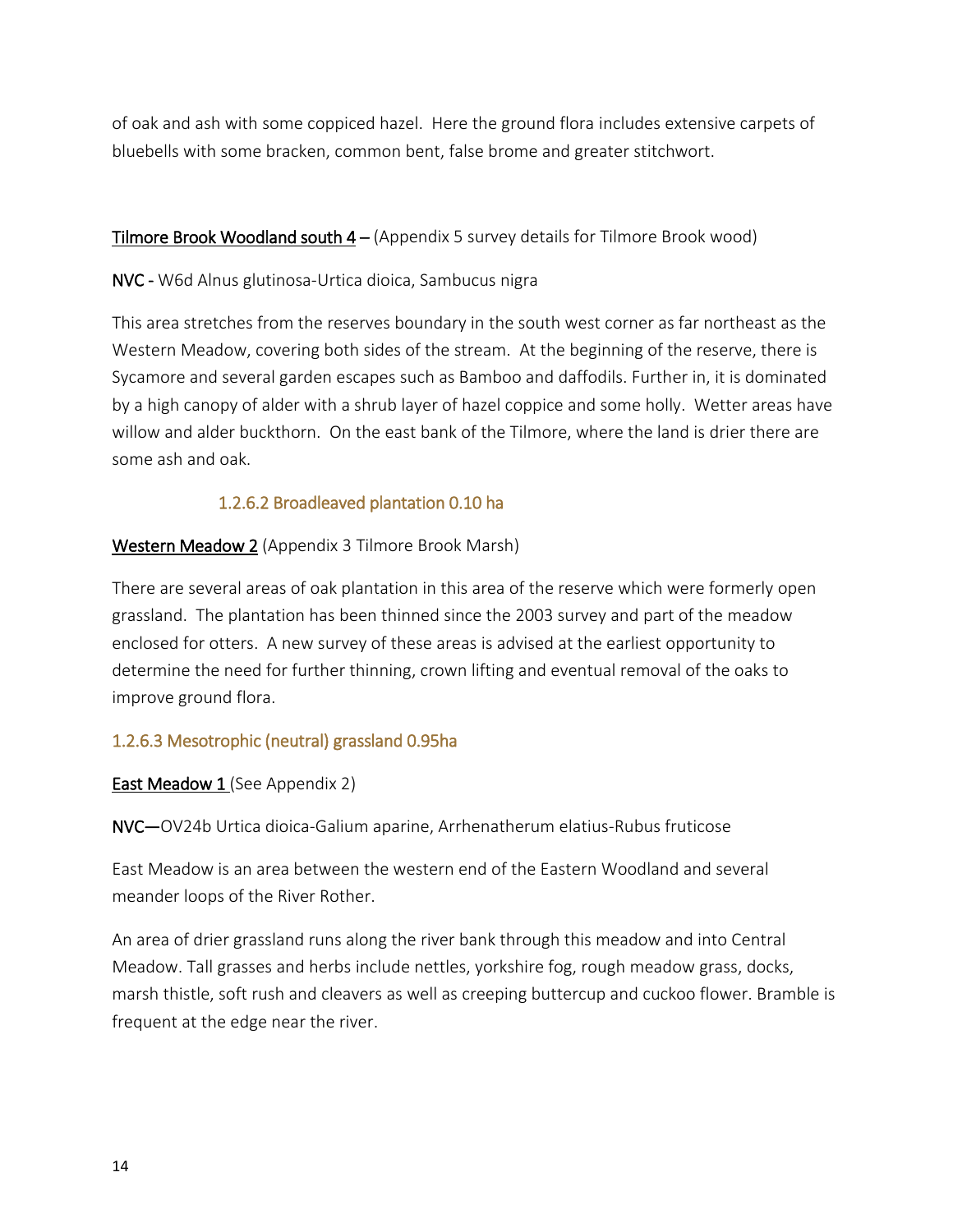#### Central Meadow 1 (See Appendix 2)

NVC - OV24b Urtica dioica-Galium aparine, Arrhenatherum elatius-Rubus fruticose

MG1 Arrhenatherum elatis

W24 Rubus fruticosus-Holcus lanatus underscrub

This meadow stretches from its boundary with East Meadow as far north west as the Tilmore Brook and south from the Rother to Central Woodland. It is a large area of course grassland sharing much of the same tall grasses and herbs as the East Meadow with a shorter more uniform sward in the centre. In places, it is very wet, particularly in the winter months. In the northwest of the compartment an area of bramble scrub was abundant.

#### Western Meadow 2 (Appendix 3 Tilmore Brook Marsh)

NVC - OV24b Urtica dioica-Galium aparine, Arrhenatherum elatius-Rubus fruticose

MG1 Arrhenatherum elatis

MG27c Filipendula ulmaria-Angelica sylvestris mire, Juncus effuses-Holcus lanatus

This is an extensive area of coarse grassland, rather drier than East Meadow. The area is raised in a broad dome and the vegetation includes nettles, brambles, hogweed and areas of mature oak scrub. The ground slopes down to becomes wetter toward the northern boundary with the Rother and to the Tilmore Brook on the south side of FP48. Brambles are beginning to encroach both these areas from their main holding in the north west of the meadow and himalayan balsam is now extensive. In the north of this area there are areas of grey willow, bramble and nettle. Along the western edge of this area, and in the north along the River Rother there are extensive areas of bramble with some elder, hazel, grey willow, oak and ash scrub.

### 1.2.6.4 Marsh & marshy grassland 0.45ha

### Central Meadow 1(App 2)

NVC - M23b Juncus effuses/acutiflorus-Galium palustre, Juncus effuses

There is a small area of marshy grassland (subsite 7) toward the north-western end of the meadow dominated by soft rush and Yorkshire fog, with some jointed rush, creeping bent, greater bird's foot trefoil and hedge bindweed.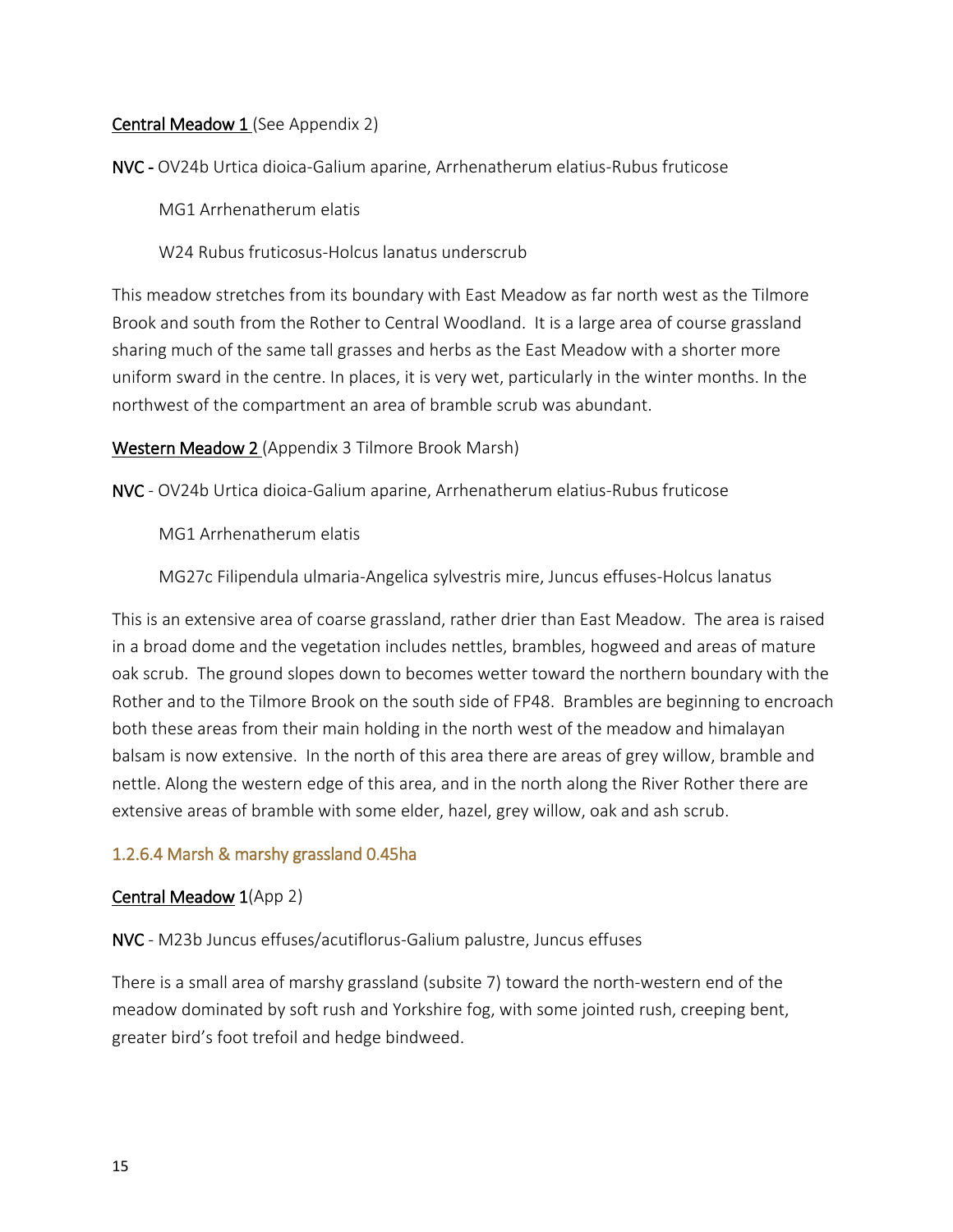### Western Meadow 2 (App 3 Tilmore Brook Marsh)

NVC - M23b Juncus effuses/acutiflorus-Galium palustre, Juncus effuses

There is a sedge bed on low lying ground (subsite 3) close to the river. The vegetation by the Rother also includes opposite-leaved golden saxifrage (Chrysosplenium oppositifolium 3/17) cuckoo flower (Cardamine pratensis 3/17) and ramsons (Allium ursinum 3/17). However, brambles are beginning to encroach.

#### 1.2.6.5 Swamp 0.55 ha

#### Central Meadow 1 (App 2)

NVC – S28c Phalaris arundinacea

This is an area of tall herb fen in the south east of the meadow.

#### Western Meadow 2 (App 3)

NVC – S7 Carex acutiformis swamp

S28c Phalaris arundinacea

There are two small areas (subsite 4) of lesser pond sedge with some nettles, Yorkshire fog, meadowsweet, cleavers, marsh thistle and hedge bindweed and a further area (subsite 5) of reed canary grass with rough meadow grass, hedge bindweed, Yorkshire fog, docks, tufted vetch, false oat grass and great willowherb. All three areas are on the southern side of the meadow, not far from the brook. Himalayan balsam is now extensive in this area but, opposite-leaved golden saxifrage (Chrysosplenium oppositifolium 3/17) and Town hall clock (Adoxa moschattellina) can still be found on the wet ground near the stream 3/17.

#### 1.2.6.6 Watercourses

Tilmore Brook *–* Swift flowing stream in winter, almost dry in summer. Generally shaded and lacking in aquatic plants but, becomes more open as it gets closer to its confluence with the Rother. The RCV have done much work to retain the banks and create riffles by placing logs in the stream flow.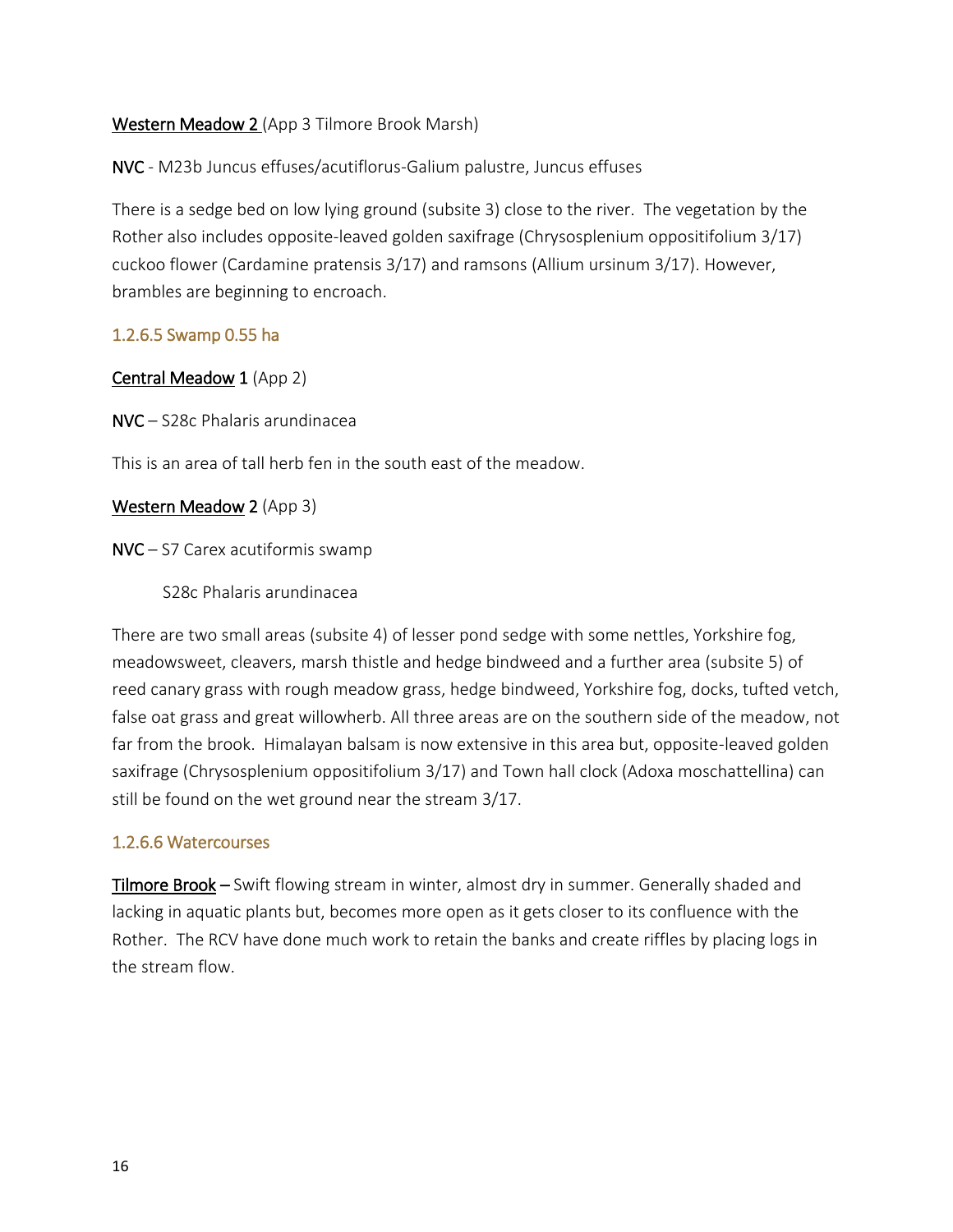River Rother– The Environment Agency manage the main river. It has substantial banks which support rows of coppiced Alder and can be subject to local slumping. These slumps form relatively rich sheltered wildlife habitats with seepages and spring flows variously supporting Ransoms, Reedmace, branched Burr-Reed and Floating Sweet Grass. The water course supports patches of Water Starwort and Water Crowfoot. Some bank erosion has been caused by dogs/people accessing the river from Central and Eastern Meadows and this should be monitored to ensure it does not extend further.

### 1.2.6.7 Invasive species

Himalayan balsam is now widespread across the reserve, despite efforts to control it in recent years in June before it seeds. Other alien plants at the site include giant hogweed and American skunk cabbage. Concentrated, well timed efforts to control these species is essential. Volunteers should be trained in health and safety to ensure safe removal of plant material.

Bramble and woody scrub is also a constant problem particularly in the north west of the site and along the Rother and Tilmore and in the south east of the site. If left unchecked, it will take over the grassland and is indeed, also beginning to invade Central Meadow.

Many of these invasive plant species are common to other open spaces highlighted in the Neighbourhood Plan. Co-ordination of volunteer efforts between these sites eg. Rotherlands LNR and all the other sites upstream along the Tilmore Brook, such as Merritts Meadow, would have a far greater impact and help to minimise the negative effects these plants have on our native wildlife in the Petersfield area.

### 1.2.7 Fauna (RCV survey's, Rotherlands LNR management plan 2013/18)

### 1.2.7.1 Mammals

Several mammal species have been seen on the site including Badger. There are not thought to be any Water Vole. An otter haven and artificial holt have been created on site in a fenced off area at the confluence of the Tilmore and Rother. Otters have been seen nearby in the Rother Valley.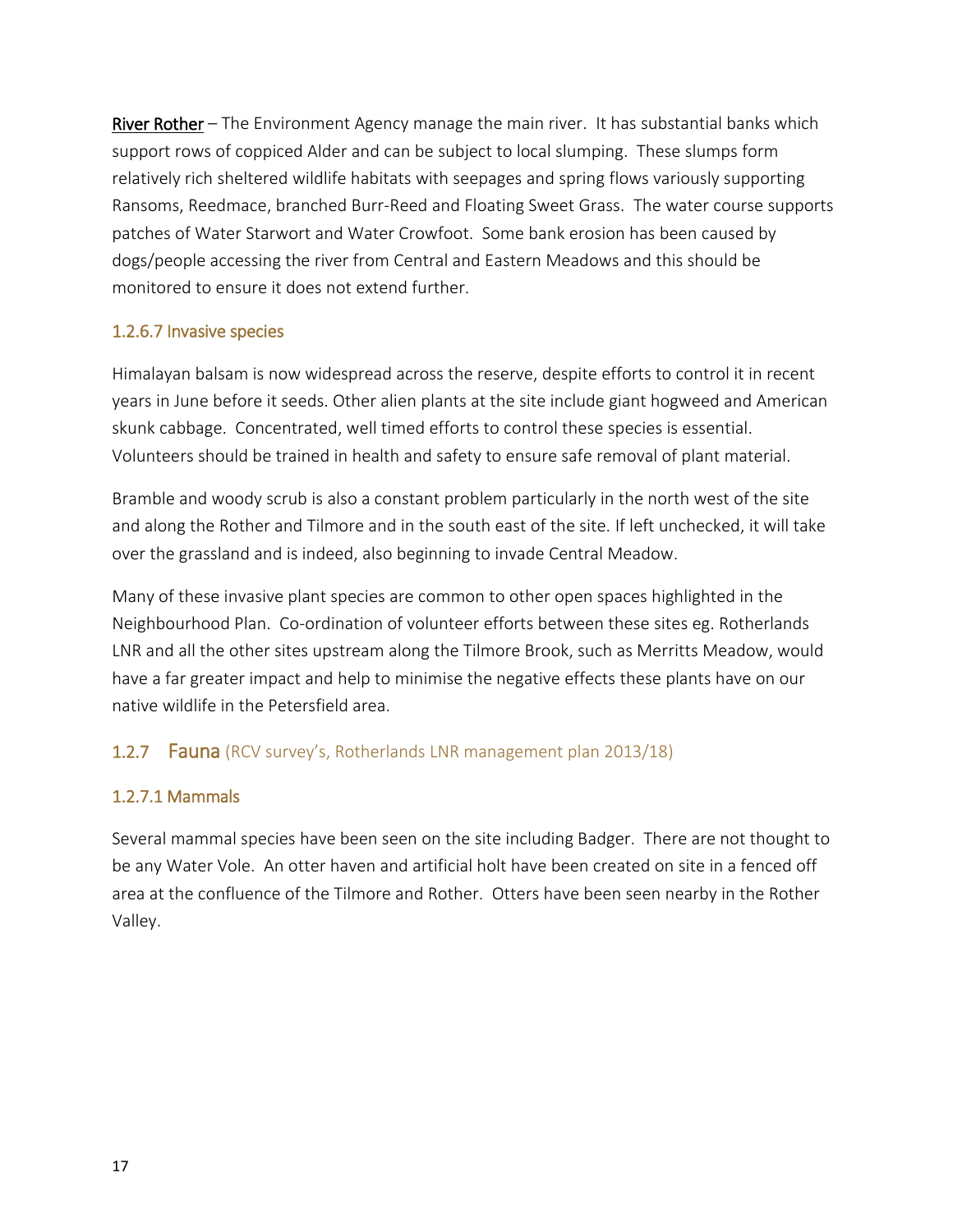### 1.2.7.2 Birds

Matthew Shaft, of the Rotherlands Conservation Group, conducted an annual bird survey from 2001 to 2015. Several notable species have been recorded which are now on the red list. These include Song Thrush, Yellow Hammer, Cuckoo and Skylark. Only the former has been found in any number but, this may be partly due to the habitat, as the Skylark and the Yellow Hammer are generally birds of open countryside rather than woodland.

### 1.2.7.3 Invertebrates

SDNPA has set up a number of river monitoring stations including one on the reserve. The Petersfield society is keen to be involved with this. Limited butterfly, dragonfly and damselfly surveys have been carried out by Matthew Shaft. This is something local people could also get involved with to ensure regular recording throughout the summer months.

### 1.2.7.4 Fish

There are no formal survey records of fish on the reserve, however the Wild Trout Trust have written a report on both the Tilmore Brook and a stretch of the River Rother at Hog moor in Sheet, to the north of the reserve.

### **Cultural**

### 1.2.8 Archaeology

No research available. An approach should be made to a group such as the Petersfield Area Historical Society.

### 1.2.9 Land Use

It is thought that the land was originally part of Pens Farm owned by a Samuel Seward according to the 1841 tythe map. The Western meadow was grazed by cattle and the Central meadow by horses. In the 1960's the land was transferred to the local authorities who did little with it until the late 1990's.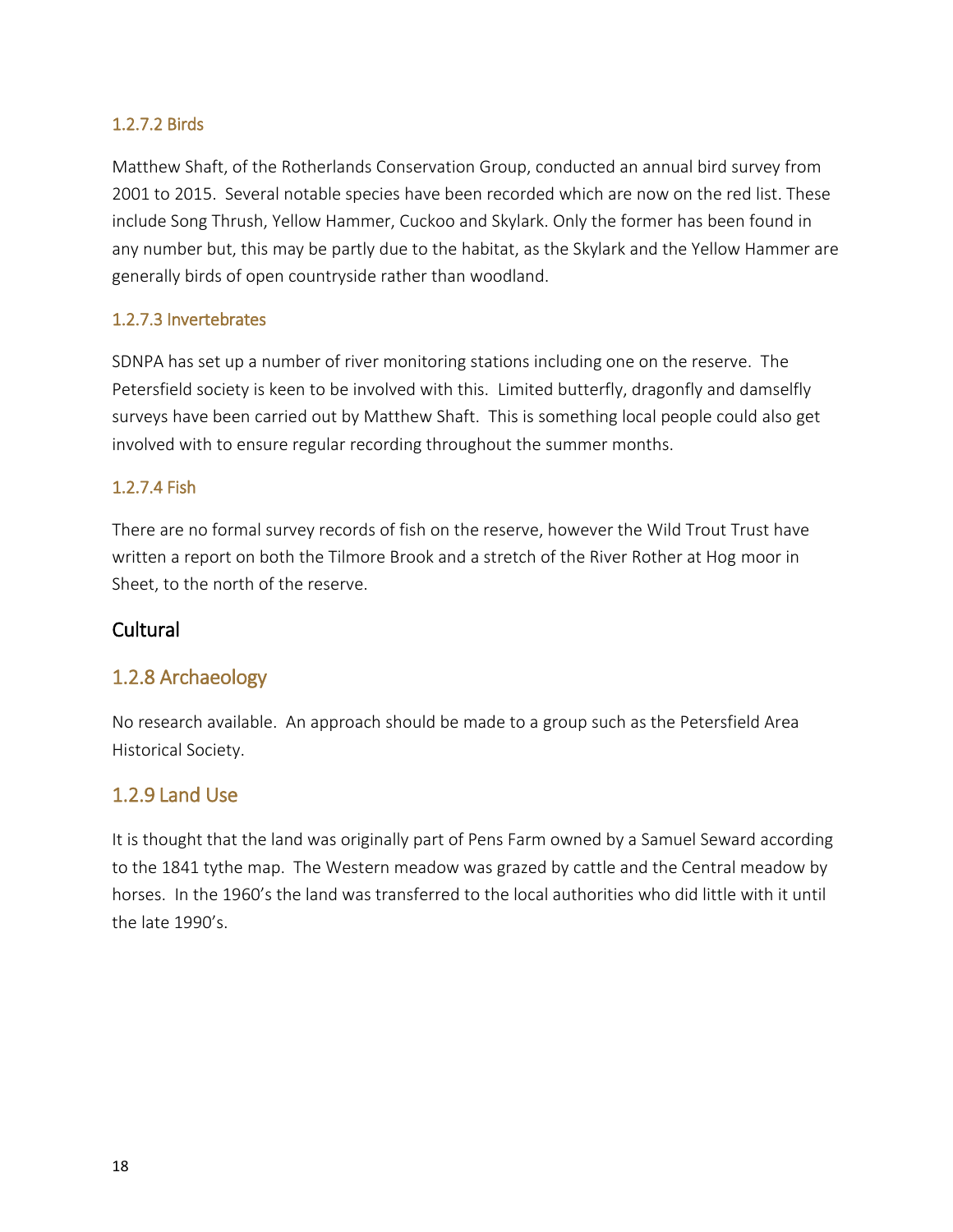### 1.2.10 Past Management for Nature Conservation

Until 1997 no management for nature conservation took place at this site. In that year, Petersfield Town Council commissioned the first management plan. The Rotherlands Conservation Group was formed in 2000 and held regular work parties at the site. In 2003, the management plan was updated and RCV work parties continued until 2015, supported by SDNPA, PTC and EHDC. In 2016, RCV folded and PTC and SDNPA have managed the site between them however, much of the work prescribed in the last plan has not been completed.

Since 2000, the meadows have benefited from some clearance and mowing but, this has not been carried out as frequently as prescribed in the last management plan and a regular cutting regime in all meadows needs to be re- established to ensure long term benefit wildlife. A return to grazing would be the ideal management to retain areas of open grassland with a mosaic of sward make up, height and density.

Since 2012, practical work in Central Woodland has included pond clearance, scrub clearance and in February 2017, the SDNPA thinned the canopy to diversify the age range, increasing light levels in the pond and reducing leaf litter. Invasive scrub and saplings were knocked back. Little work seems to have been carried out in East Woodland under the last plan and therefore the prescriptions have been repeated in this plan.

In Tilmore Brook Wood south, the RCV have carried out much work to include path maintenance, stream clearance and a survey of ash trees to check for signs of dieback.

Throughout the reserve there remains a problem with encroachment of brambles and scrub despite the prescription of rotational cutting in the last management plan and some work of this nature being carried out.

RCV have hand pulled himalayan balsam on an annual basis for a number of years but unfortunately, this has been insufficient to prevent its spread. Other invasive species are now present on the reserve and it is recommended that these be removed.

Natural succession causes the reserve to dry out but, RCV have worked hard to retain the seasonal ponds and pools on the reserve. In 2012/13, some scrapes were created in Central Meadow to provide seasonal pools for amphibians.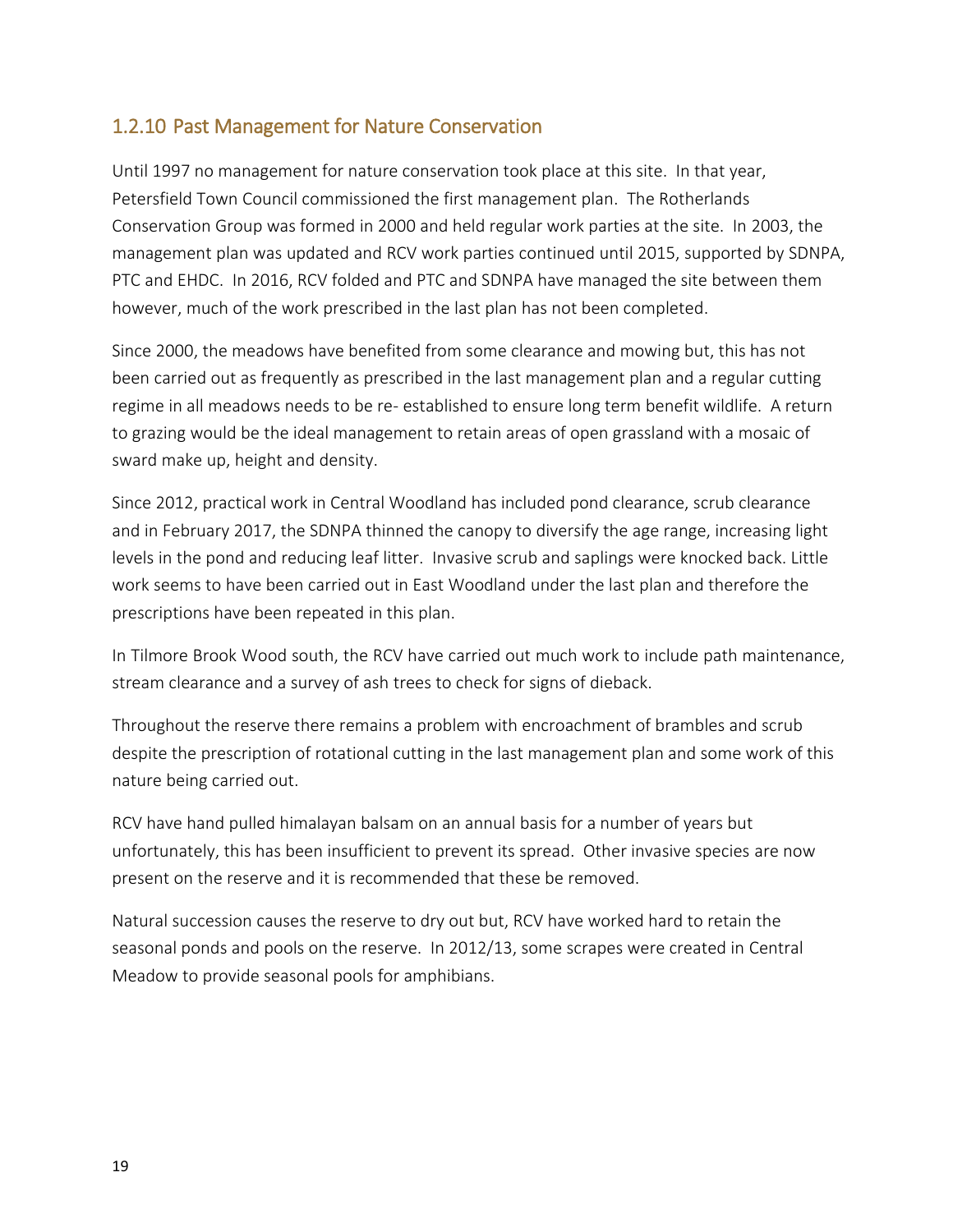### 1.2.11 Ecological Relationships and Implications

The ecological value of this reserve is enhanced by being part of the Rother Valley. The combination of wetland habitats found here include the river itself, its wet margins, wet woodland and meadows. Together with adjacent land, they form an area of considerable local ecological importance. Although not rare, these wet habitats have seriously declined in recent years largely through a lack of management and farm intensification. Rotherlands LNR is thought to be one of a limited few riverside meadows in public ownership, in Petersfield and the East Hampshire District.

The Tilmore Brook flows into the reserve at its western end. It rises from several springs in the chalk slopes to the north of Petersfield. It is particularly susceptible to urban runoff and localised pollution where it drains the centre of the town. A few years ago, the brook was badly polluted when untreated sewage entered the watercourse, following failure at a local waste water pumping station (The Wild Trout Trust). On reaching the northern boundary of the reserve the Tilmore flows directly into the River Rother, a main river flowing through the heart of the South Downs National Park and, one to which otters have recently returned. It is therefore essential to the health of the wider countryside that regular monitoring is carried out along these two watercourses in the reserve.

The land to the south forms part of the Taro Leisure complex where there are several sports buildings and playing fields. Existing and proposed new development in this area adds to the pressure on the reserve and the sensitive habitats found there. Increased use of the path network is likely to cause further erosion of banks and disturbance to wildlife, while the visual impact of development will detract from the quiet enjoyment of the reserve. It is therefore essential to manage the boundaries to ensure that a buffer zone is retained and screening is maximized.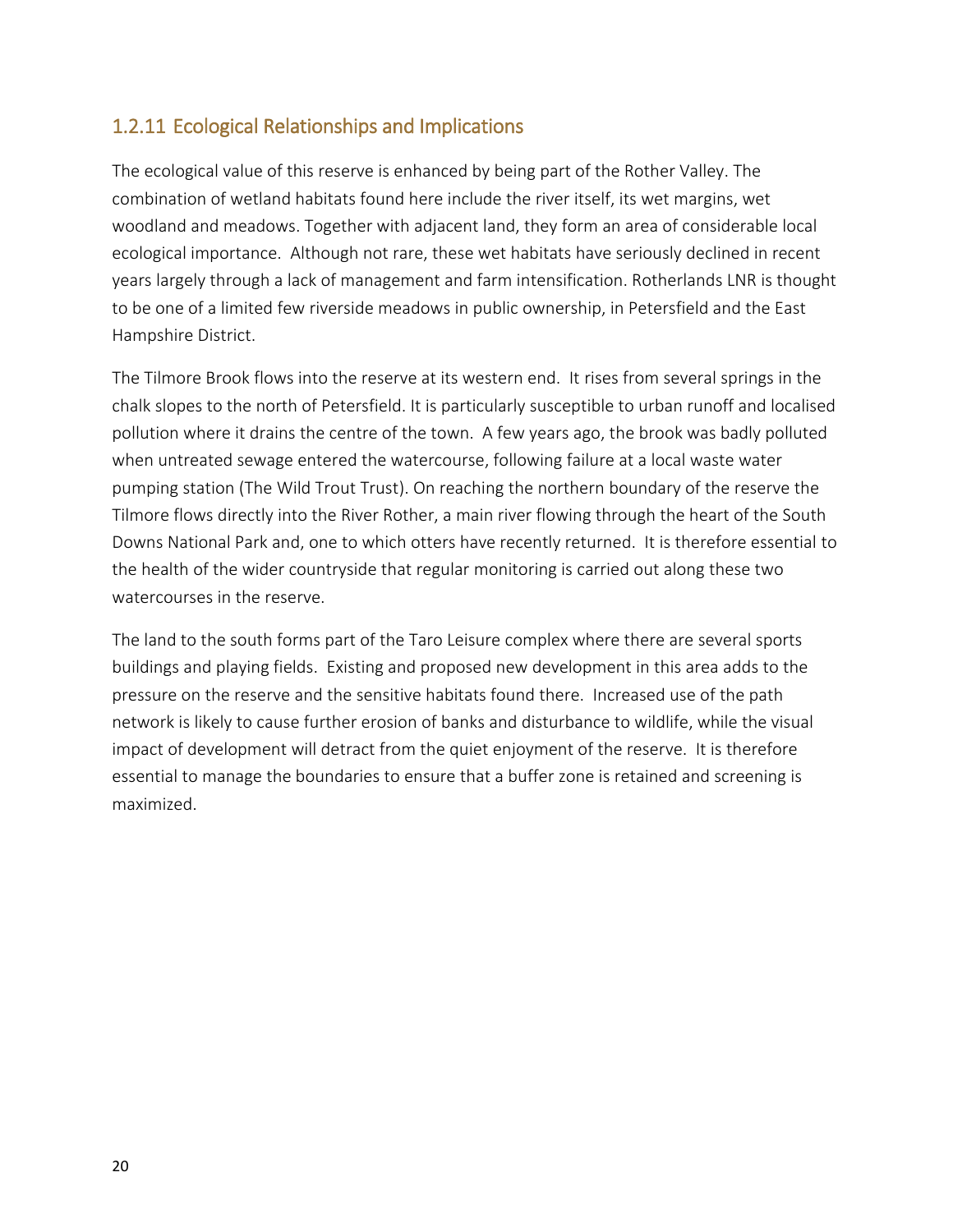## 2. EVALUATION AND OBJECTIVES

### 2.1 Evaluation of Features

### 2.1.1. Size

This is an area of the Rother Valley measuring approximately 7.3 hectares. It is large enough to provide a significant part of the ecological value of the Rother wildlife corridor.

### 2.1.2 Diversity

This linear site supports a surprisingly diverse number of habitats including wet and dry woodland, pond, wet and dry grasslands, scrub, running water and associated bank and waterlogged areas and coarse vegetation.

### 2.1.3. Naturalness

The land, which is former farmland, has been extensively managed in the past and contains no habitat undisturbed by man. Woodlands have been coppiced, grasslands grazed and river banks have been managed. However, the area is composed mostly of native species and semi natural vegetation has developed to provide considerable ecological and environmental interest.

### 2.1.4. Rarity

The wildlife habitats present although not rare, are important as elsewhere they have seriously declined in recent years due to farm intensification and in some places, neglect. A moderate range of plants typical of the habitats occur here and badgers regularly pass through the area. The native crayfish may also occur in the watercourses. Otters have not been seen in the upper reaches of the River Rother in Hampshire since 2001. However, in 2015 a young male otter was caught on camera for the first time and in April 2017, two more otters were seen on the mink raft located in the reserve area.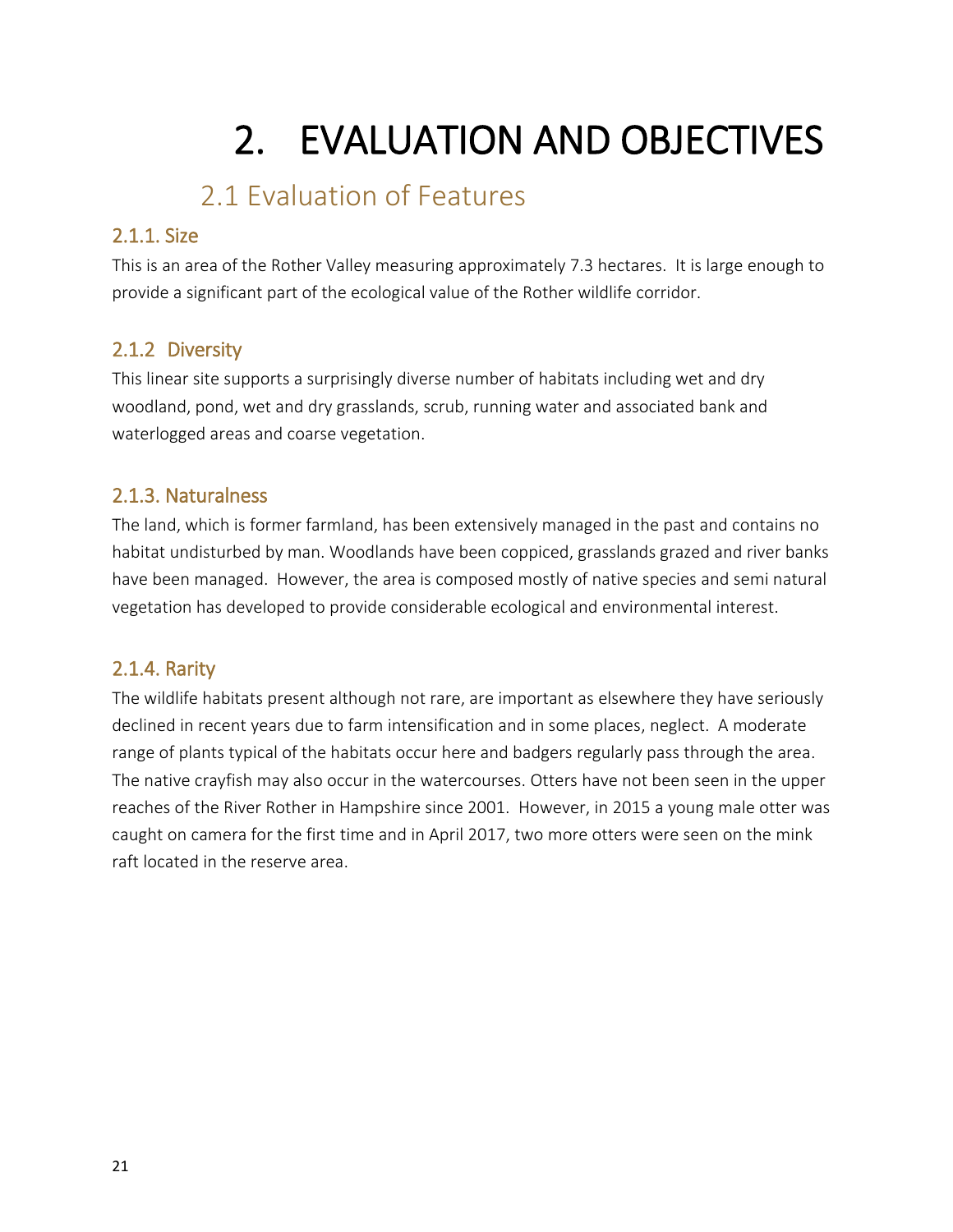### 2.1.5 Fragility

The habitats found on site are relatively robust however, without management seral succession to rankness, scrub and eventually woodland will occur. This particularly threatens the open grasslands and the wet woodland where a closing of the canopy will cause other species to be shaded out.

Any grassland management at the site should consider past practice to avoid any catastrophic effects on communities present. Grazing rather than mowing should be seriously considered to ensure a mosaic of sward heights providing greater benefit to wildlife. However, any grazing carried out will need to be monitored carefully to ensure correct stocking levels.

Human pressure on the site brings a risk of vandalism, disturbance to wildlife, over fishing, spread of invasive species such as the Signal Crayfish and American Mink and pollution. Agricultural practices such as abstraction may cause changes in river flow rates and use of chemicals may affect the water quality through run off.

### 2.1.6 Typicalness

The habitats found at this site are typical of their type and representative of habitats formerly more extensive in the Rother Valley.

### 2.1.7 Recorded History

There is an absence of historical information about this site. In particular, it is recommended that research be undertaken in to past management particularly of the grassland here and any coppicing practices in the woodlands.

### **2.1.8 Position in ecological unit** (see local green space map 6)

This site is part of the River Rother Valley and the South Downs National Park. As such its ecological value is greatly enhanced. By being adjacent to playing fields to the south and farmland to the north and east the impact on wildlife habitats should be relatively low although, use of artificial fertilisers and other chemical products may have a negative effect. Existing and proposed housing to the west will increase the pressures on the reserve however since Rotherlands is now one of several sites in and around Petersfield named in the Neighbourhood Plan as a key area of the town to be protected from development, it is hoped that these pressures will be minimised.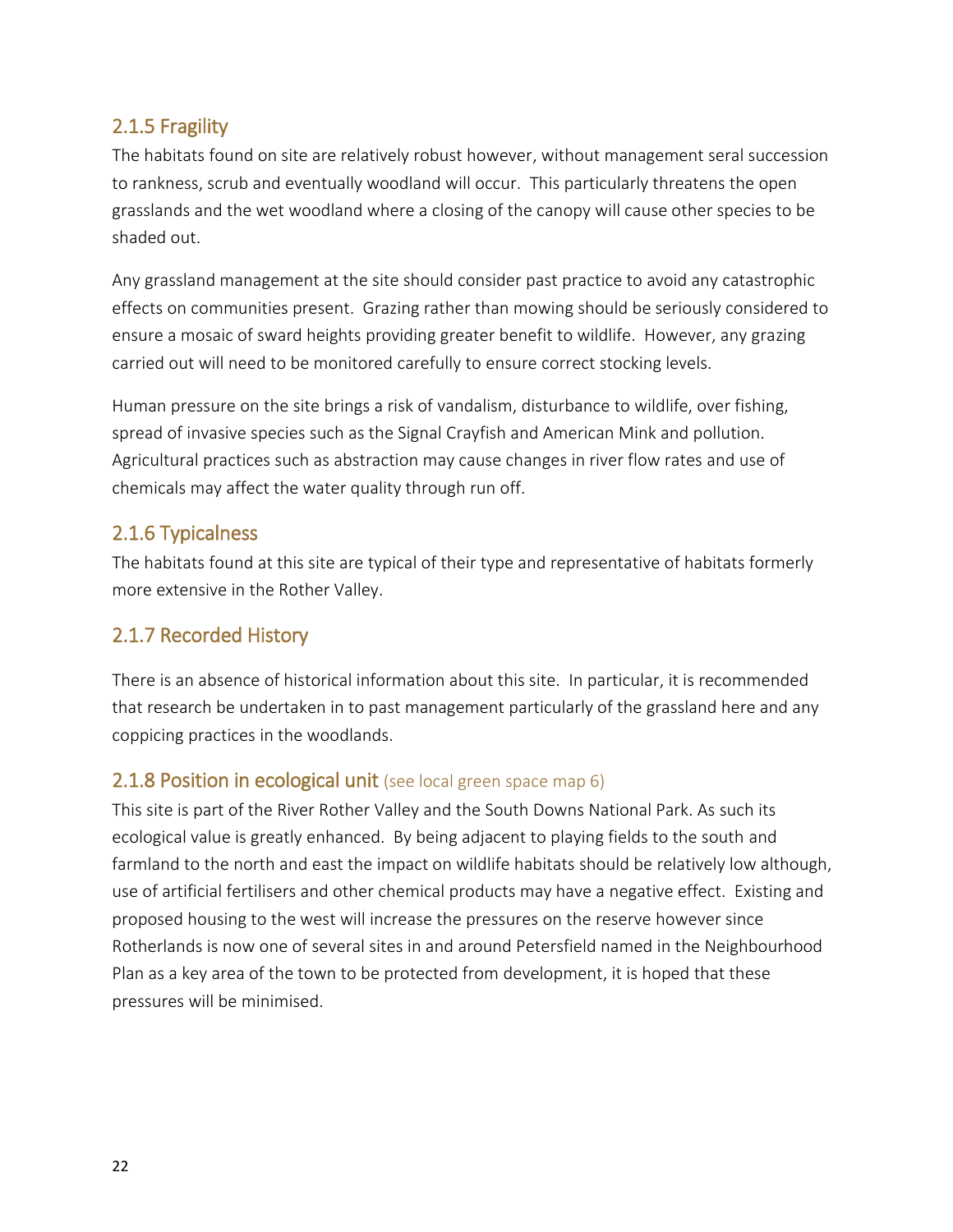### 2.1.9 Potential value

The site has suffered due to a lack of management since grazing stopped in the 1960s and species diversity has most likely declined. However, the past efforts of the Rotherlands Conservation Group together with continued management by the new group and the Petersfield Town Council should result in a continued increase in the ecological, environmental and educational value of the site.

### 2.1.10 Intrinsic appeal

This site is the only Local Nature Reserve within Petersfield and provides a valuable alternative for local people to the more formal leisure pursuits provided by the Taro leisure complex. As a result of feedback from the local community, the Neighbourhood Plan stresses the need for green infrastructure linking the town to the wider countryside and names Rotherlands as a key area. The site, has considerable aesthetic appeal including woodland, grassland and watercourses, the River Rother and the Tilmore Brook.

| <b>HABITAT</b>       | <b>VALUABLE FEATURE</b>           | <b>NATIONAL</b> | <b>COUNTY</b> | <b>LOCAL</b> |
|----------------------|-----------------------------------|-----------------|---------------|--------------|
| <b>WHOLE RESERVE</b> | Various habitat types within the  |                 |               | $\ast$       |
|                      | river valley to include woodland, |                 |               |              |
|                      | grassland, wetland, river and     |                 |               |              |
|                      | stream. No rare or scarce plant   |                 |               |              |
|                      | species recorded. Most            |                 |               |              |
|                      | noteable are Water Avens          |                 |               |              |
|                      | (Geum rivale) and Ranunculus      |                 |               |              |
|                      | fluitans both unconfirmed. Large  |                 |               |              |
|                      | Bittercress Cardamine amara       |                 |               |              |
| <b>WOODLANDS</b>     | Wet alder wood                    |                 |               | $\ast$       |
| <b>GRASSLANDS</b>    |                                   |                 |               | $\ast$       |
| <b>WETLANDS</b>      | Open wetland seepages             |                 |               | $\ast$       |
| <b>RIVER ROTHER</b>  | Important to the South Downs      |                 | $\ast$        | $\ast$       |
| <b>AND MARGINS</b>   | National Park, Hampshire, East    |                 |               |              |
|                      | and West Sussex. Otter haven      |                 |               |              |
|                      | and holt at the confluence of the |                 |               |              |
|                      | Tilmore Brook and the Rother.     |                 |               |              |
| TILMORE BROOK        | Spawning and nursery site for     |                 |               | $\ast$       |
| <b>AND BANKS</b>     | Brown Trout migrating from        |                 |               |              |
|                      | main river.                       |                 |               |              |
| <b>SCRUB</b>         |                                   |                 |               | $\ast$       |

### 2.1.11 Evaluation of plant communities & habitat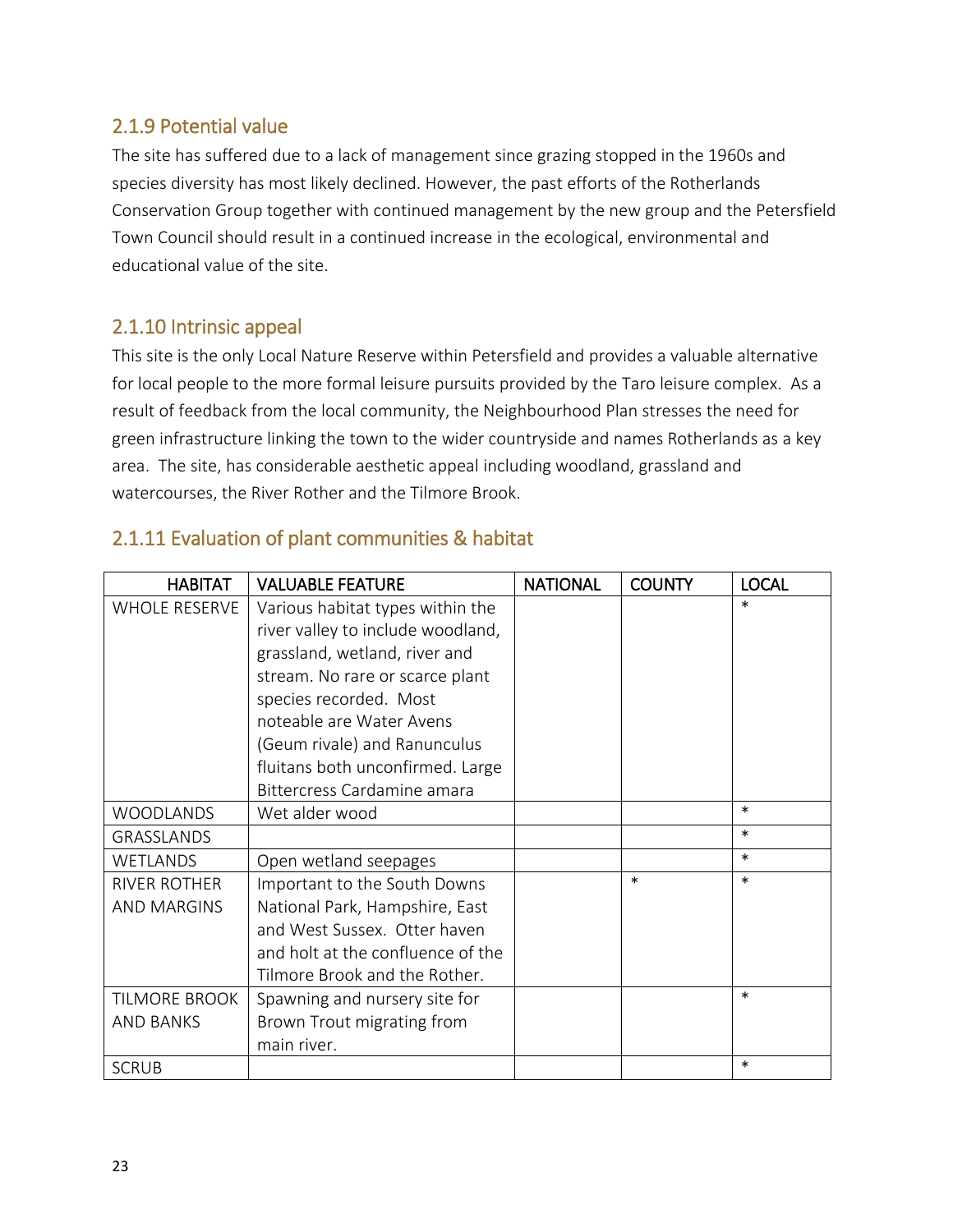### 2.1.12 Policy context & implications for management

The importance of this site as Petersfield's only Local Nature Reserve and as a resource for local people is considerable. In the Neighbourhood Plan (NEP1) the area forms a vital part of a policy to extend and improve a network of green infrastructure and open space, linking Petersfield with the wider countryside. It is important however, that any future improvement to rights of way should respect the environmentally sensitive nature of the site.

### 2.1.13 Ideal management objectives

- \* To maintain continuity of management through sound record keeping
- \* To ensure continuity of surveying and monitoring of site
- \* To maintain and enhance habitat diversity
- \* To reintroduce cattle grazing to the site
- \* To ensure water quality of the Tilmore and Rother through regular sampling
- \* To improve and enhance habitats for key species such as otter
- \* To open up areas recently invaded by scrub and woodland
- \* To maintain and enhance the conservation value of the wetlands
- \* To encourage the development of herb rich grassland and wet fen
- \* To maintain and enhance the conservation value of the dry grassland
- \* To maintain and enhance the conservation value of the dry woodland
- \* To maintain and enhance the conservation value the wet woodland
- \* To maintain specific areas of tall scrub
- \* To improve areas of coarse ruderal vegetation
- \* To increase awareness of the conservation value of the site

\* To encourage and assist active participation of local people in the care and management of the site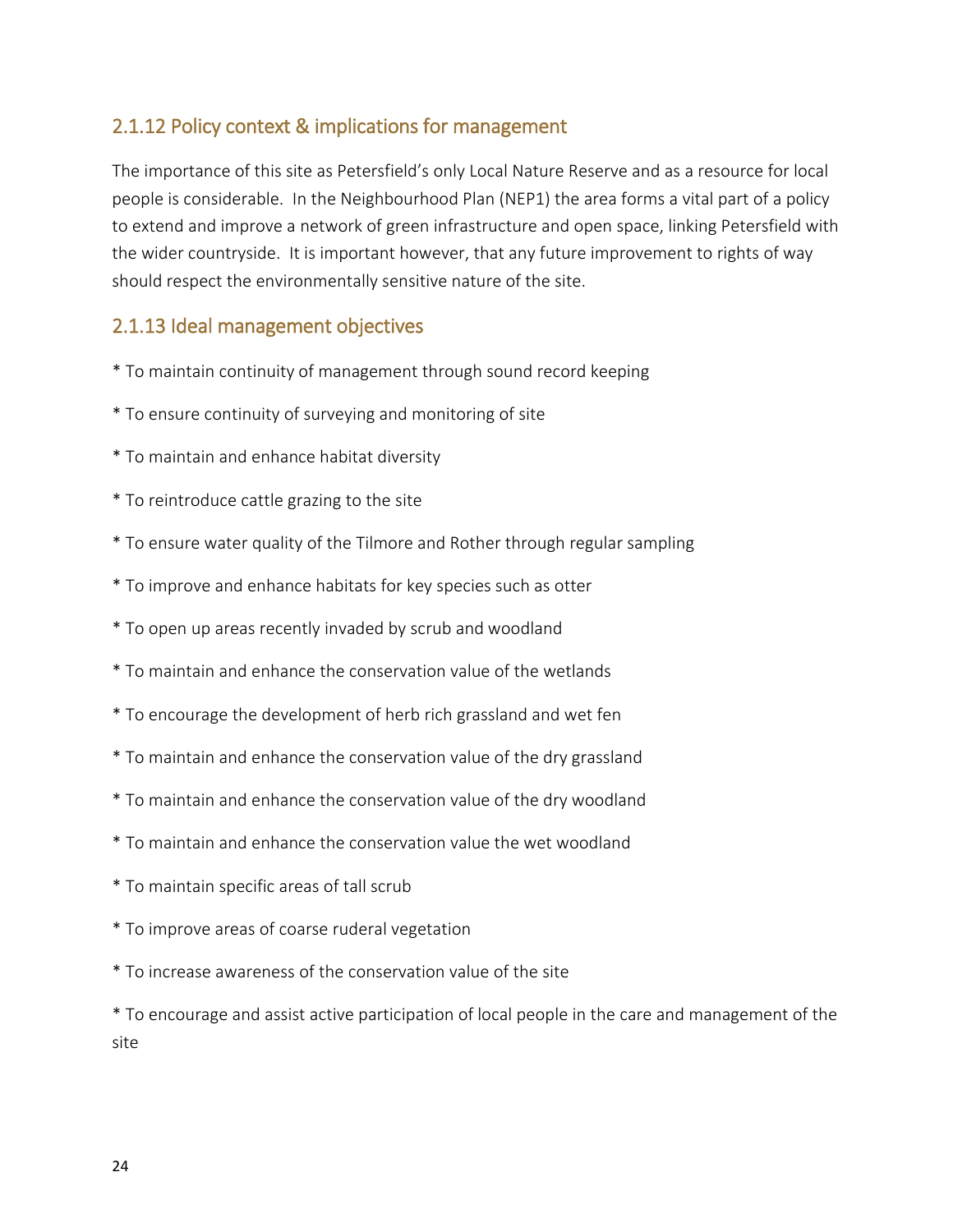\* To encourage and provide for public enjoyment and recreation through interpretation, path networks and self-guided walks

\* To maintain a balance between conservation and amenity value

\* To encourage positive use of the site as an educational resource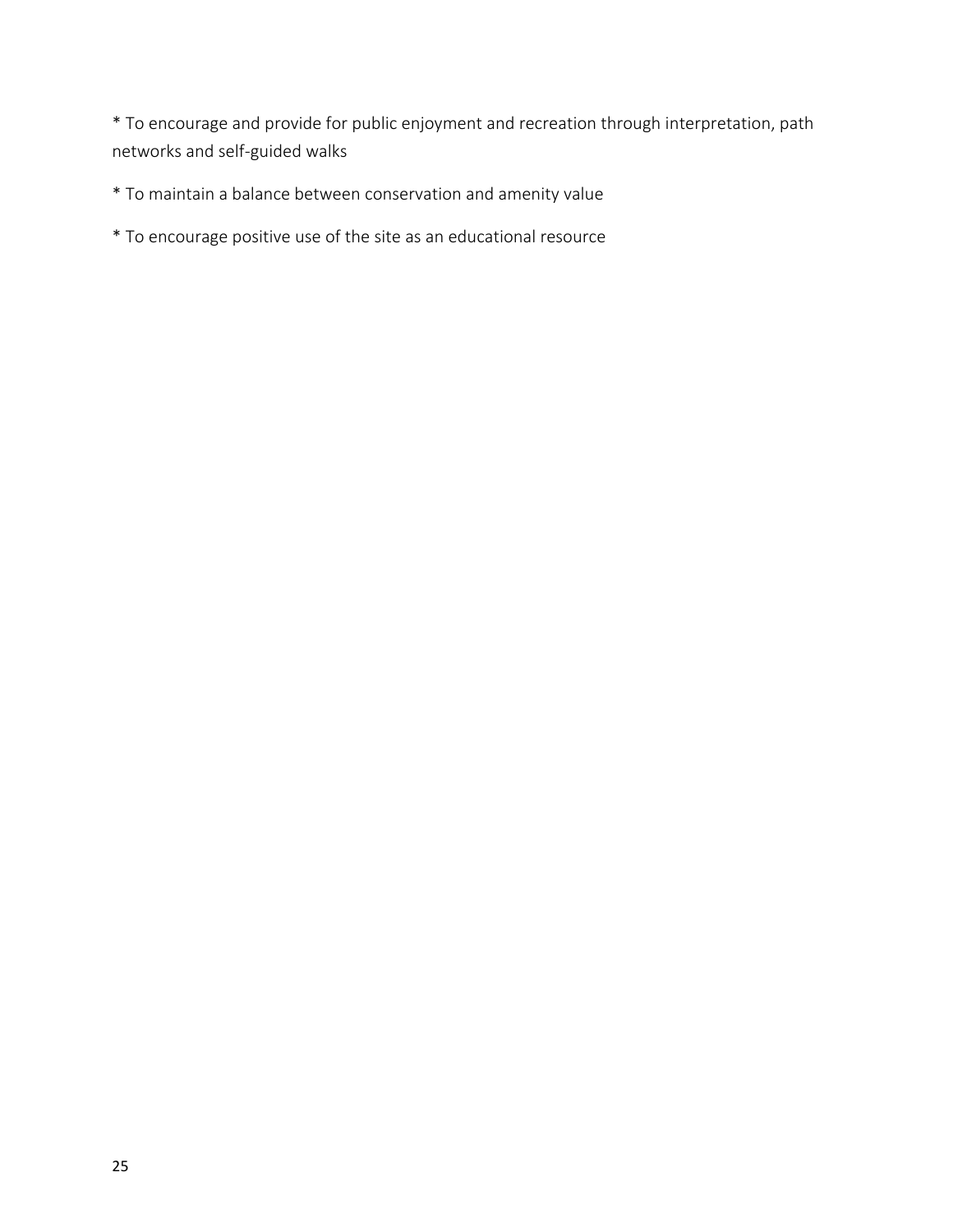### 2.2 FACTORS INFLUENCING MANAGEMENT

### 2.2 Natural trends

The main trend is for seral succession from rankness through to scrub and woodland. This is illustrated by increasing amounts of bramble, scrub and ruderal herbs within the grassland and silting and shading of wet areas within the alder woodlands. This process will lead to a decline in the botanical interest of the site although some fauna will prefer these conditions.

A heavy litter layer if allowed to build up will suppress less vigorous herbs and fine leaved grasses and increase soil nutrients. This will only encourage the further invasion of non-native species in particular, Sycamore, Himalayan Balsam, Giant Hogweed and American Skunk Cabbage which will out compete native species.

### 2.2.2 Human induced trends

Excessive recreational use will disturb wildlife on the site. Littering is a danger to both wildlife and humans.

### 2.2.3 External factors

The springs and seepages arising from the aquifer below the playing fields are crucial to the biodiversity of the site and these must not be damaged in any way which may affect water flow or quality. It is important that open water levels are maintained and adjacent wildlife habitats protected. Residential development of the fields to the south of the site is of concern as this will present a barrier to wildlife and increase the isolation of the site in this direction. Pollution risks associated with the development increase with the building of new roads, pressure on water resources and recreational pressures.

### 2.2.4 Obligations & constraints

The Petersfield Neighbourhood Development Plan 2013-2028 recognises the need to protect and enhance the Districts high quality natural environment and green infrastructure. The Rotherlands LNR has been identified in the plan as forming an important part of the green infrastructure network and local green space in the town. Natural Environment Policy 4 (NEP4) states "Development which damages or adversely affects the Rotherlands LNR will not be permitted." It further states "Development in proximity to the Reserve will be required to protect and enhance the Reserve. Any proposals which detract from the landscape, nature conservation status and setting of the Reserve will not be permitted."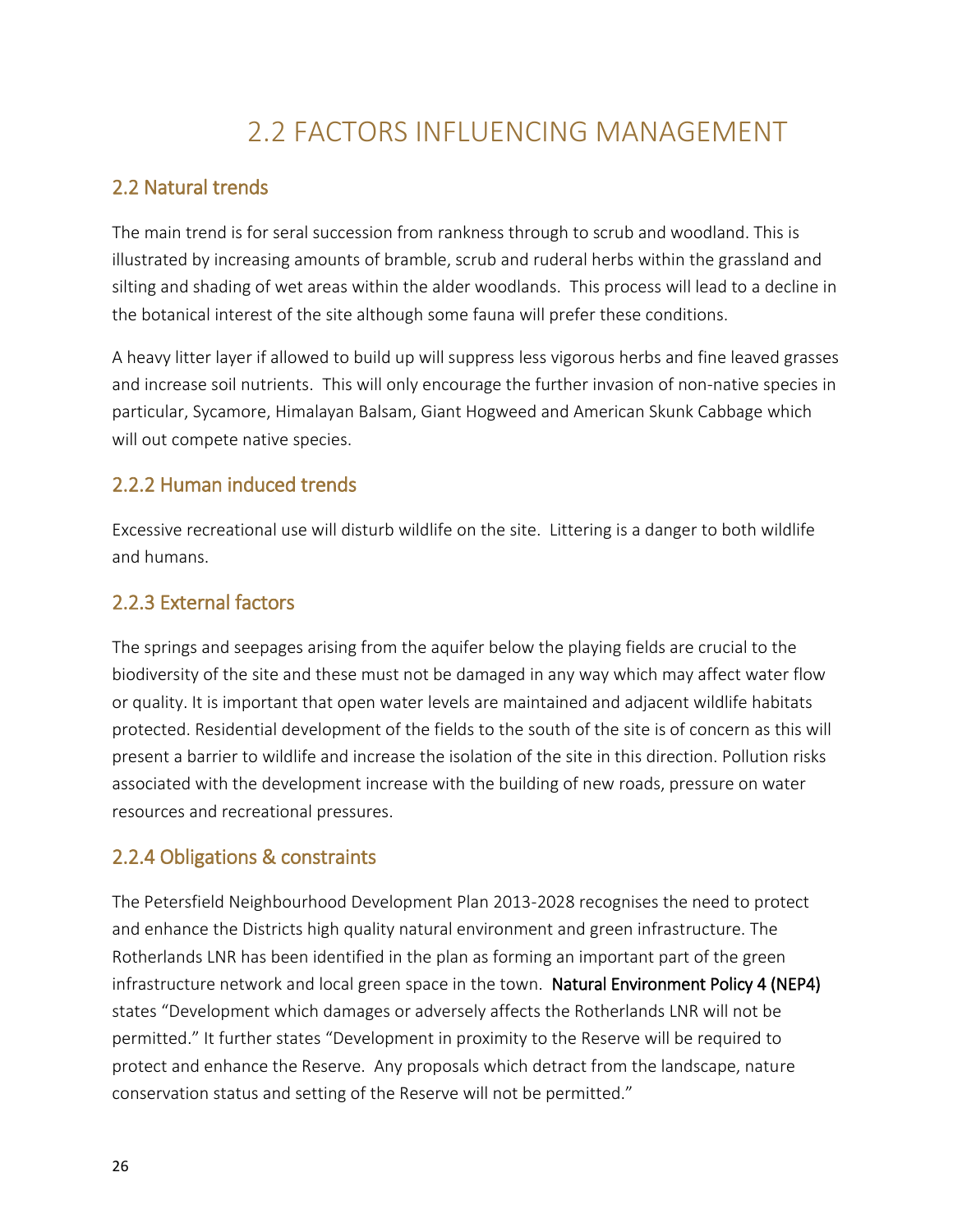In order to be a successful LNR there is an obligation to maintain and enhance both the wildlife and recreational value of the site. Public footpath 48 runs north along the west side of the Tilmore Brook and then east across the site to Penns Place.

### 2.2.5 Management constraints

There are several resource constraints which affect the site. These include finance, although it is understood that there is currently some S.106 money available, the absence of an employed ranger for the site at either local authority, skilled labour including those with survey and monitoring skills, volunteer numbers and qualified volunteer leaders.

### 2.3 Operational objectives & management options

### 2.3.1 Rationale for a Local Nature Reserve

The aim is to maintain and enhance the conservation and wildlife value of this site through sensitive management and to provide access for quiet recreation and field study to the local community.

The LNR was dedicated by East Hampshire District Council under the National Parks and Access to the Countryside Act 1949 in consultation with Natural England. Following the publication of the Petersfield Neighbourhood Plan in 2013 the reserve now also forms an important part of a proposed green infrastructure network linking Petersfield with the wider countryside.

Rotherlands is not a country park or a landscaped area. Management of a Local Nature Reserve is primarily for nature conservation and the benefit of local people. It is therefore essential the local community is involved with the management of this site if it is to succeed.

A new group of volunteers is currently being formed. It is recommended that PTC, EHDC and SDNPA continue to support the work of volunteers at the reserve and enable the new volunteer group to concentrate on practical habitat management to ensure the site does not fall into neglect again.

As an educational resource, it could offer huge benefits to local schools, colleges and local interest groups. The site provides opportunity for involvement in practical habitat management, publicity and interpretation, as well as survey and monitoring tasks.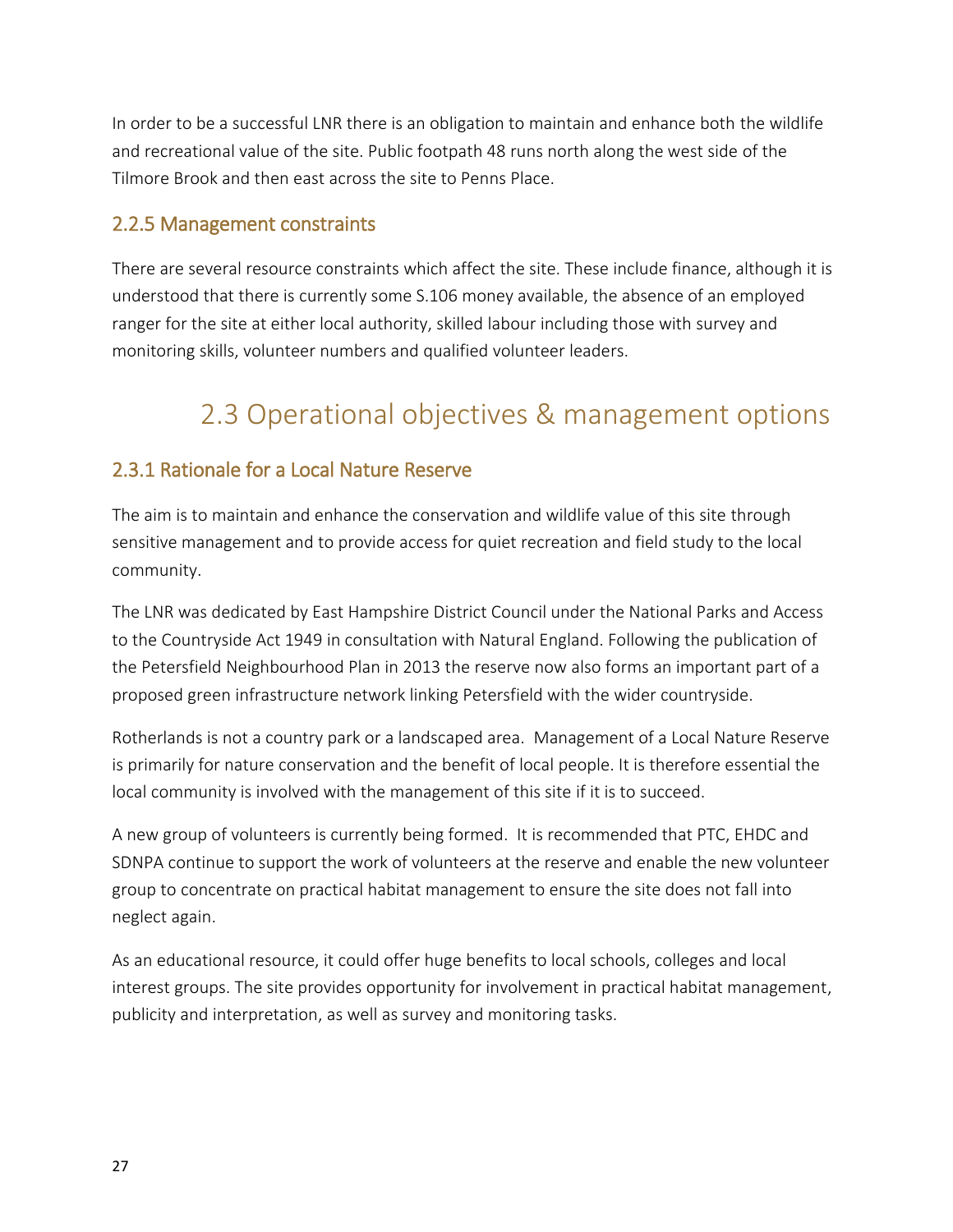### 2.3.2 Outline objectives & management prescriptions

| <b>FEATURE</b>    | <b>MANAGEMENT OPTION</b> | <b>OUTLINE PERSCRIPTION</b>                                     |
|-------------------|--------------------------|-----------------------------------------------------------------|
| <b>WHOLE SITE</b> | Active management        | Remove rank species & eradicate himalayan balsam, American      |
|                   |                          | skunk cabbage, giant hogweed & any other alien species          |
|                   |                          | under supervision of ecologist. Review & update                 |
|                   |                          | interpretation & siting of interpretation boards, especially at |
|                   |                          | western end which could be sited at entrance from Pulens        |
|                   |                          | Lane. Collate & annually update survey and monitoring           |
|                   |                          | information according to management plan compartments.          |
|                   |                          | Send results to relevant bodies. Encourage & support local      |
|                   |                          | involvement with management. LNR leaflet to be located,         |
|                   |                          | updated & distributed locally especially to neighbours who      |
|                   |                          | should be regularly informed of operations. Garden              |
|                   |                          | waste/encroachment to be removed & discouraged. Research        |
|                   |                          | local graziers with a view to reintroduction of cattle grazing. |
| DRY WOODLANDS     | Limited management       | Survey and remove Sycamore, Himalayan Balsam and other          |
| (Compartment 4)   |                          | alien species e.g. Bamboo, variegated yellow archangel, laurel, |
|                   |                          | Spanish bluebells and daffodils. Coppice hazel understory in    |
|                   |                          | rotation. Limited felling of trees to encourage age             |
|                   |                          | diversification.                                                |
| <b>WET</b>        | Active management        | Selective coppicing of Alder stems to continue. Some areas of   |
| WOODLANDS         |                          | mature Willow carr to be retained.                              |
| (Compartment 1)   |                          | Remove recent invasive Willow and Alder saplings from edge      |
|                   |                          | to retain and create seasonal pools. Consider active            |
|                   |                          | management of EHDC wilderness area.                             |
| DRY GRASSLAND     | Active management        | Remove young invasive scrub, open up areas by pushing back      |
| (Comps 1 & 2)     |                          | brambles, to tree line especially in Western and Central        |
|                   |                          | Meadows. Mow spring and Autumn and remove arisings.             |
|                   |                          | Consider reintroduction of grazing                              |
| WET GRASSLAND     | Active management        | Remove young invasive Willow and Alder scrub. Time mowing       |
| (Comps 1 & 3)     |                          | spring and autumn to minimize damage, remove all arisings.      |
|                   |                          | Consider reintroduction of grazing.                             |
| POND and          | Active management        | Remove leaf litter, fallen branches and willow to retain open   |
| Wetlands          |                          | water and maintain deep permanent water in pond. Drains to      |
| (Compartment 1)   |                          | remain blocked to retain water. Retain seasonal pools by        |
|                   |                          | removal of invasive willow scrub at woodland edge.              |
| <b>OPEN WATER</b> | Active management        | Regular sampling and monitoring of water quality. Coordinate    |
| <b>AND BANKS</b>  |                          | work with neighbouring riparian land owners. Work in            |
| (All comps)       |                          | channels only with permission of EA. Natural debris to be left  |
|                   |                          | in stream and river. If human litter removed seek EA            |
|                   |                          | permission to replace with natural debris to retain habitat.    |
|                   |                          | Remove and thin heavy shade cover on banks.                     |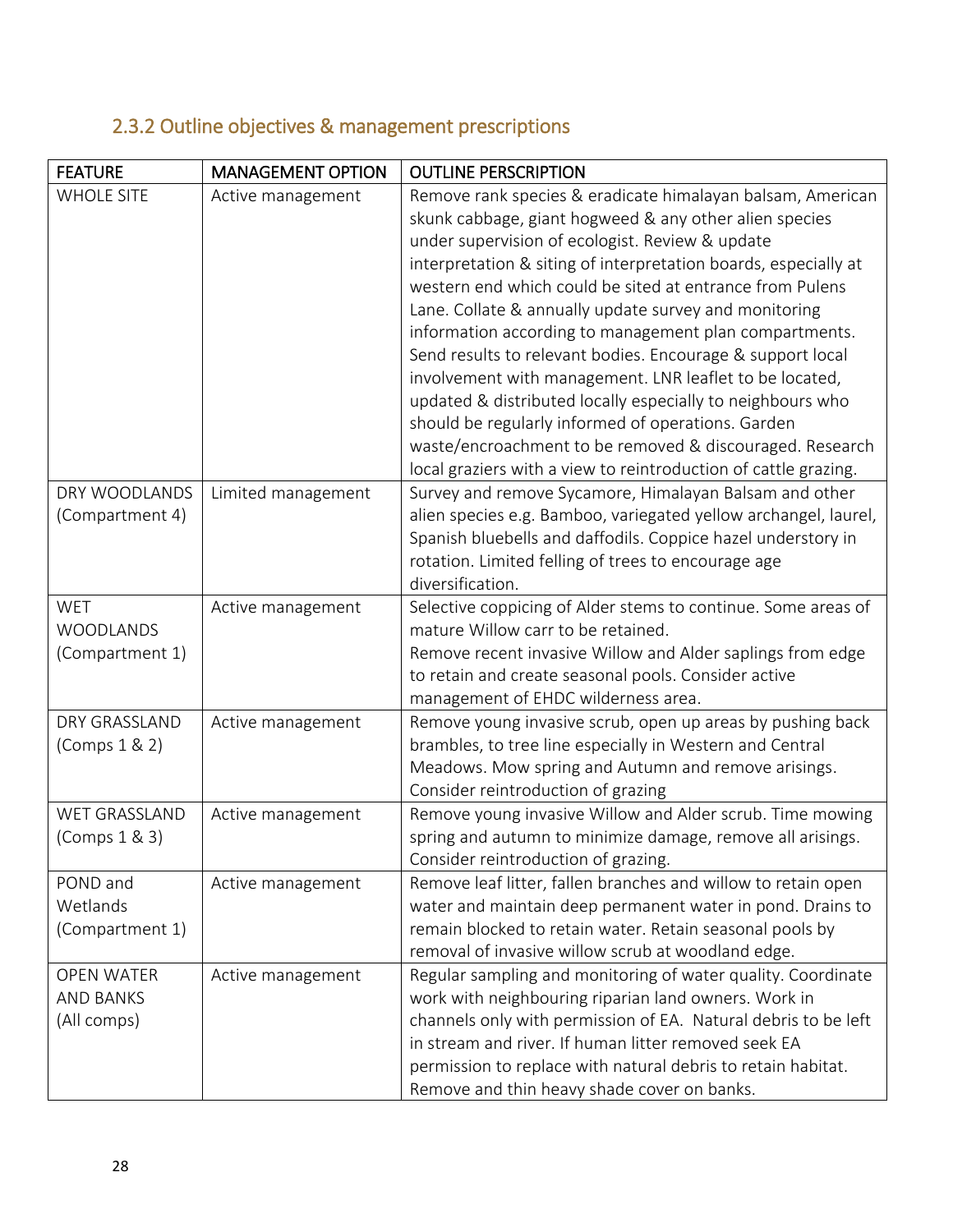| SCRUB           | Active management | Identify specific areas of scrub to be maintained. Ensure scrub |
|-----------------|-------------------|-----------------------------------------------------------------|
| (Comps 1, 2, 3) |                   | does not encroach site beyond specified limits. Cut back        |
|                 |                   | bramble areas to open up grassland, thereafter to be cut back   |
|                 |                   | in rotation to provide habitat continuity and reduce fire risk. |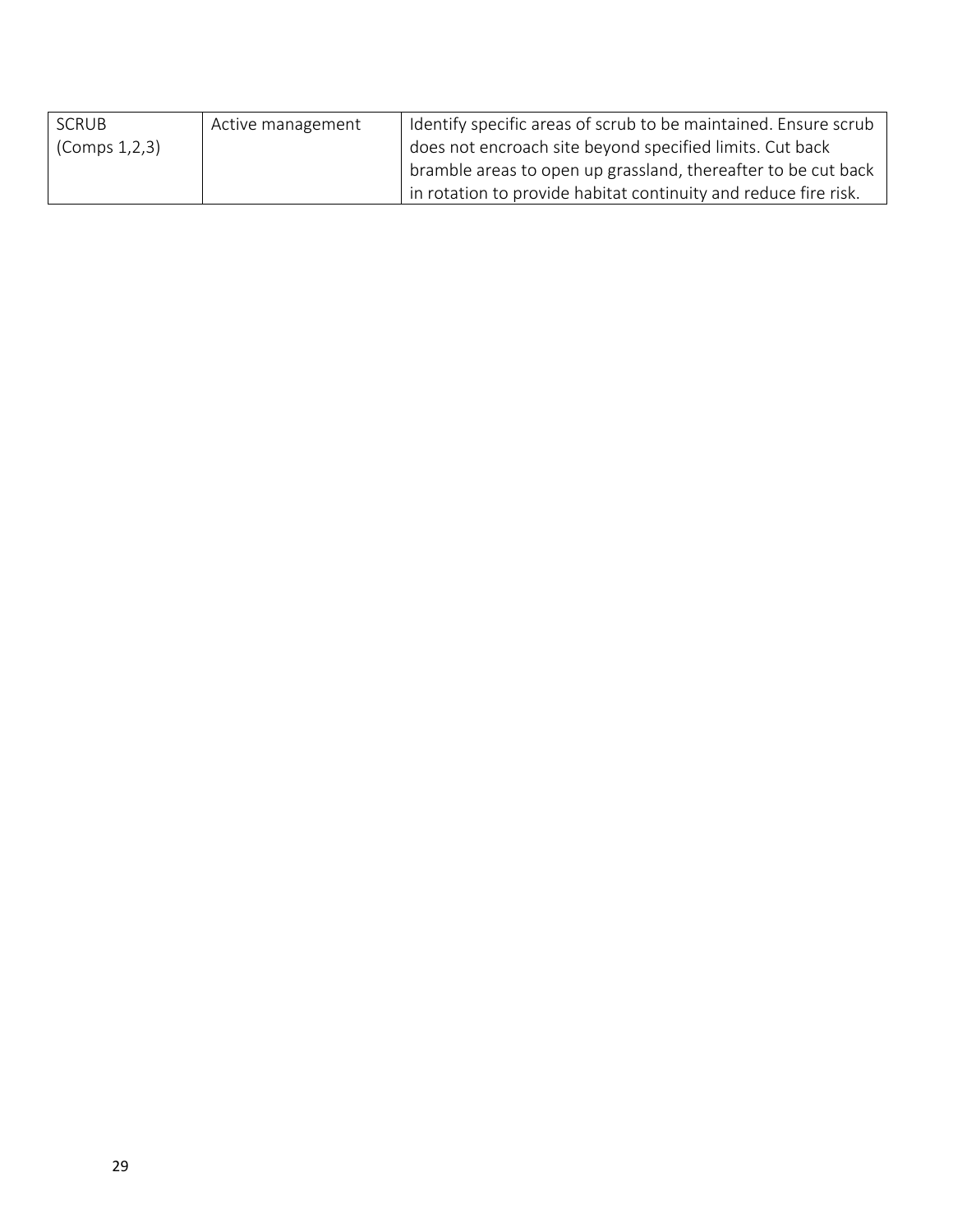## 3. PRESCRIPTIONS

In this section, we will discuss management options and provide specific prescriptions. The reserve is divided into management compartments, a number of the habitats described in section 1.2.5 overlap compartment boundaries

### 3.1 Compartment Prescriptions (see Compartment map 5)

### 3.1.1 Compartment 1 - East Woods, 1

The basic aim of this compartment is to maintain and enhance the wet alder woodland thereby promoting wildlife value and increasing species diversity. To achieve this, it is essential to protect the unpolluted, seasonal pools and limit natural succession to dry woodland.

Alder carr is characteristic of much of the Rother Valley and is a dynamic habitat that needs to be managed to maintain its high wildlife value. It is particularly valuable to invertebrates. In the past Alder coppice was often used for charcoal making although it is uncertain if it was the case at this site. Now seen as uneconomic, much of it is overstood and susceptible to neglect and Phytophthora disease. Before considering the reintroduction of coppicing it is important to survey the whole compartment but, especially the area belonging to EHDC for which there are currently no records available. It is important that both water levels and quality are surveyed and regularly monitored, particularly with the development of land to the south of the reserve.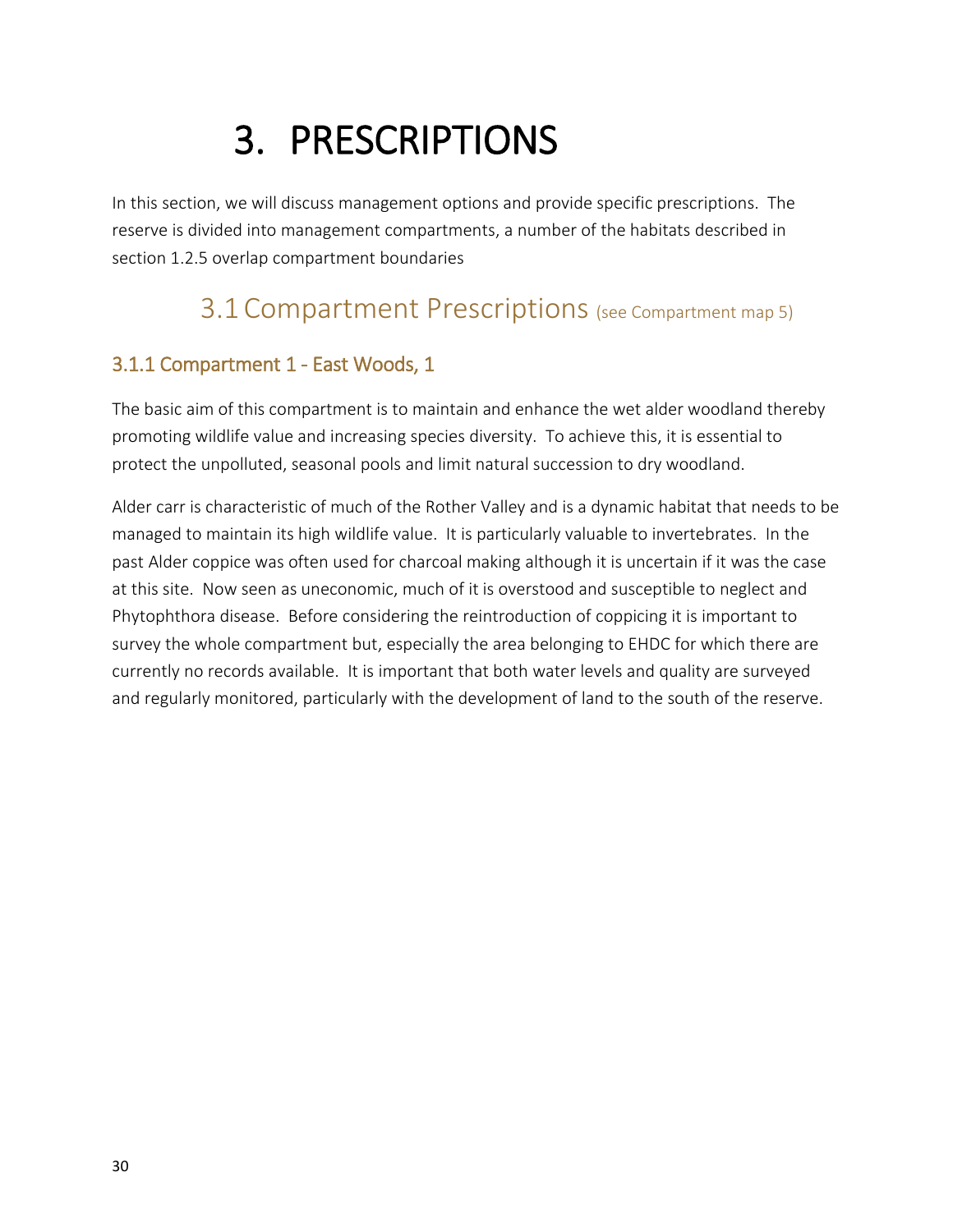| <b>COMPARTMENT</b> | <b>PRESCRIPTION</b>                      | PRIORITY/YEAR |                             |                |                |         |
|--------------------|------------------------------------------|---------------|-----------------------------|----------------|----------------|---------|
| <b>OBJECTIVES</b>  |                                          |               | Operations in winter unless |                |                |         |
|                    |                                          | stated        |                             |                |                |         |
|                    |                                          | $\mathbf{1}$  | $\overline{2}$              | $\overline{3}$ | $\overline{4}$ | 5       |
| Maintain &         | RCV & ecologist to survey including      | $\ast$        |                             |                |                |         |
| enhance wet        | EHDC land in south east of               |               |                             |                |                |         |
| alder woodland     | compartment in spring/summer.            |               |                             |                |                |         |
| with seepages &    | Particular attention to invertebrates as |               |                             |                |                |         |
| shallow seasonal   | wet woodland very important. Send        |               |                             |                |                |         |
| pools.             | data to relevant bodies. SDNPA to        |               |                             |                |                |         |
|                    | review management of EHDC land and       |               |                             |                |                |         |
|                    | consider reintroduction of selective     |               |                             |                |                |         |
|                    | coppicing of Alder                       |               |                             |                |                |         |
|                    | RCV to monitor compartment as above      |               | $\ast$                      | $\ast$         | $\ast$         | $\star$ |
|                    | All Dead wood to be left in situ unless  | *             | $\ast$                      | *              | *              | *       |
|                    | danger to public                         |               |                             |                |                |         |
|                    | RCV to hand clear himalayan balsam in    | $\ast$        | $\star$                     | $\ast$         | $\ast$         | $\ast$  |
|                    | June and other alien species as required |               |                             |                |                |         |
|                    | under supervision of ecologist and with  |               |                             |                |                |         |
|                    | necessary health and safety precautions  |               |                             |                |                |         |
|                    | taken.                                   |               |                             |                |                |         |
|                    | PTC to grade & scallop grass edge along  | $\star$       | $\ast$                      | $\ast$         | $\ast$         | $\ast$  |
|                    | playing field boundary where possible    |               |                             |                |                |         |
|                    | SDNPA/contractor to coppice 45% of       | 15%           |                             | 15%            |                | 15%     |
|                    | alder on PTC land to diversify age range |               |                             |                |                |         |
|                    | and let light in N.B Figures assume no   |               |                             |                |                |         |
|                    | coppicing carried out in comp. 1 under   |               |                             |                |                |         |
|                    | last management plan                     |               |                             |                |                |         |
| Prevent            | RCV to collect litter in spring          | $\ast$        | $\ast$                      | $\ast$         | $\ast$         | $\ast$  |
| pollution          | RCV & SDNPA to monitor water quality     | $\ast$        | $\ast$                      | *              | *              | *       |
|                    | & levels of river, springs & seepages    |               |                             |                |                |         |

### Table 3: East Woods Compartment 1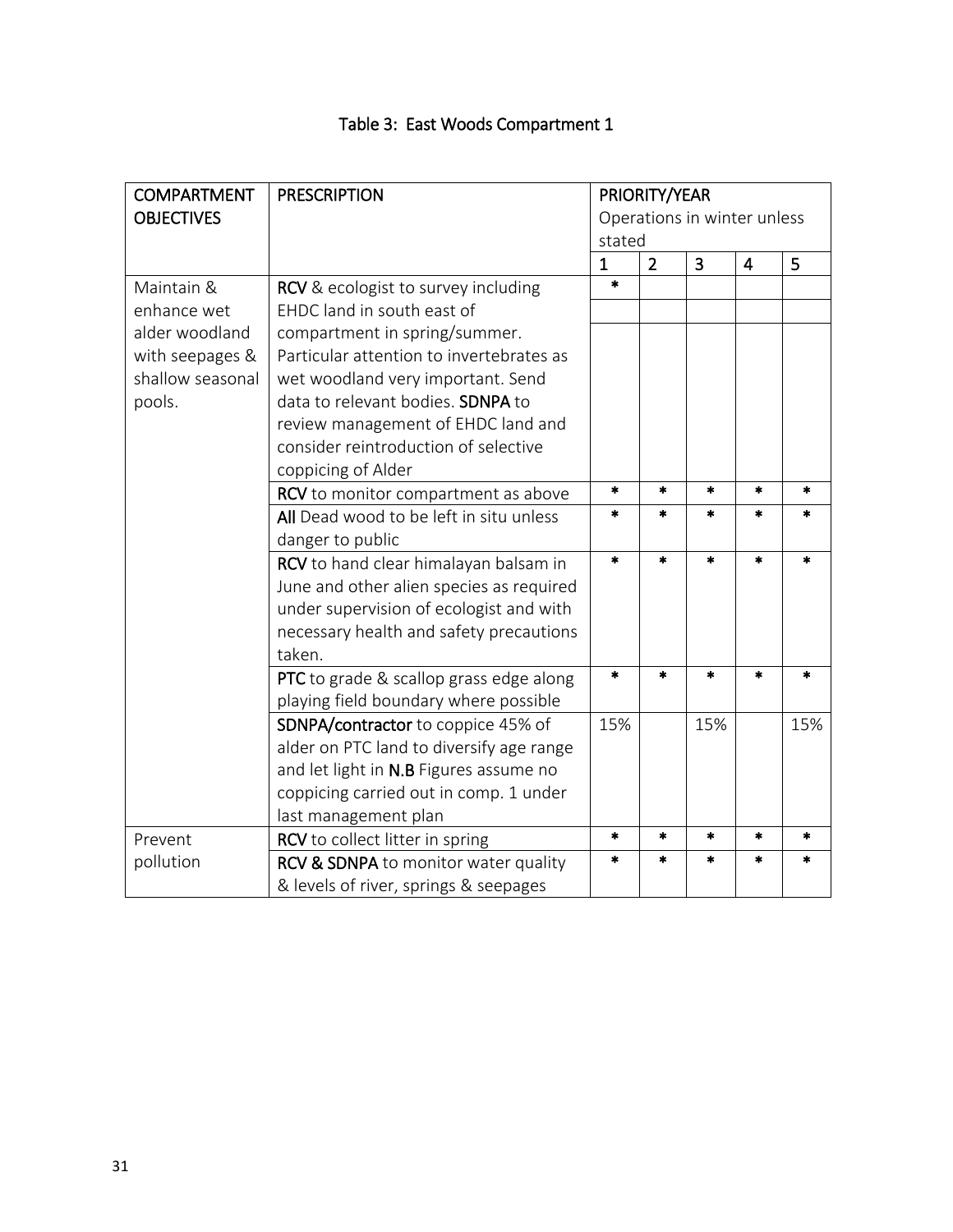### 3.1.2 Compartment 1 - East Meadow, 1

The aim of this compartment is to maintain both the wet and dry grassland, to improve wildlife value and species diversity. The ideal form of grassland management throughout the site would be to reintroduce cattle grazing from May to October at a very low stocking rate. Although this is not currently possible it is an option to be considered over the course of this plan and steps should be taken to form links with suitable graziers and measures begun to get local people on board. Until grazing can be resumed the meadow should be cut and all arisings removed.

| <b>COMPARTMENT</b> | <b>PRESCRIPTION</b>                           | PRIORITY/YEAR               |                |        |         |         |
|--------------------|-----------------------------------------------|-----------------------------|----------------|--------|---------|---------|
| <b>OBJECTIVES</b>  |                                               | Operations in winter unless |                |        |         |         |
|                    |                                               | stated                      |                |        |         |         |
|                    |                                               | $\mathbf{1}$                | $\overline{2}$ | 3      | 4       | 5       |
| Maintain &         | <b>RCV</b> with competent ecologist to survey | $\ast$                      |                |        |         |         |
| enhance wet &      | compartment to include EHDC land &            |                             |                |        |         |         |
| dry grassland      | send data to relevant bodies                  |                             |                |        |         |         |
|                    | RCV to monitor compartment as above           | $\ast$                      | $\ast$         | $\ast$ | $\ast$  | $\star$ |
|                    | <b>SDNPA</b> to research reintroduction of    | $\ast$                      |                |        |         |         |
|                    | grazing at low stocking rate through          |                             |                |        |         |         |
|                    | summer.                                       |                             |                |        |         |         |
|                    | RCV to hand clear himalayan balsam in         | $\ast$                      | $\star$        | $\ast$ | $\star$ |         |
|                    | June and other alien species as required      |                             |                |        |         |         |
|                    | under supervision of ecologist and with       |                             |                |        |         |         |
|                    | necessary health and safety precautions       |                             |                |        |         |         |
|                    | taken.                                        |                             |                |        |         |         |
|                    | RCV to remove woody vegetation as             | $\ast$                      | $\ast$         | $\ast$ | $\star$ |         |
|                    | necessary to prevent encroachment             |                             |                |        |         |         |
|                    | from edge before mowing                       |                             |                |        |         |         |
|                    | SDNPA/RCV to cut & clear grassland in         | $\star$                     | $\star$        | *      | *       | *       |
|                    | April & September. Remove arisings            |                             |                |        |         |         |
|                    | NB. Some bramble to be left at river          |                             |                |        |         |         |
|                    | edge to protect river bank from erosion.      |                             |                |        |         |         |
| Prevent            | RCV/PTC to collect litter in March,           | $\star$                     | $\frac{1}{2}$  | $\ast$ | $\star$ |         |
| pollution          | especially along boundary with playing        |                             |                |        |         |         |
|                    | fields                                        |                             |                |        |         |         |
|                    | <b>RCV &amp; SDNPA</b> to monitor river water | $\ast$                      | $\ast$         | *      | *       | *       |
|                    | quality & pools                               |                             |                |        |         |         |

### Table 4: East Meadow Compartment 1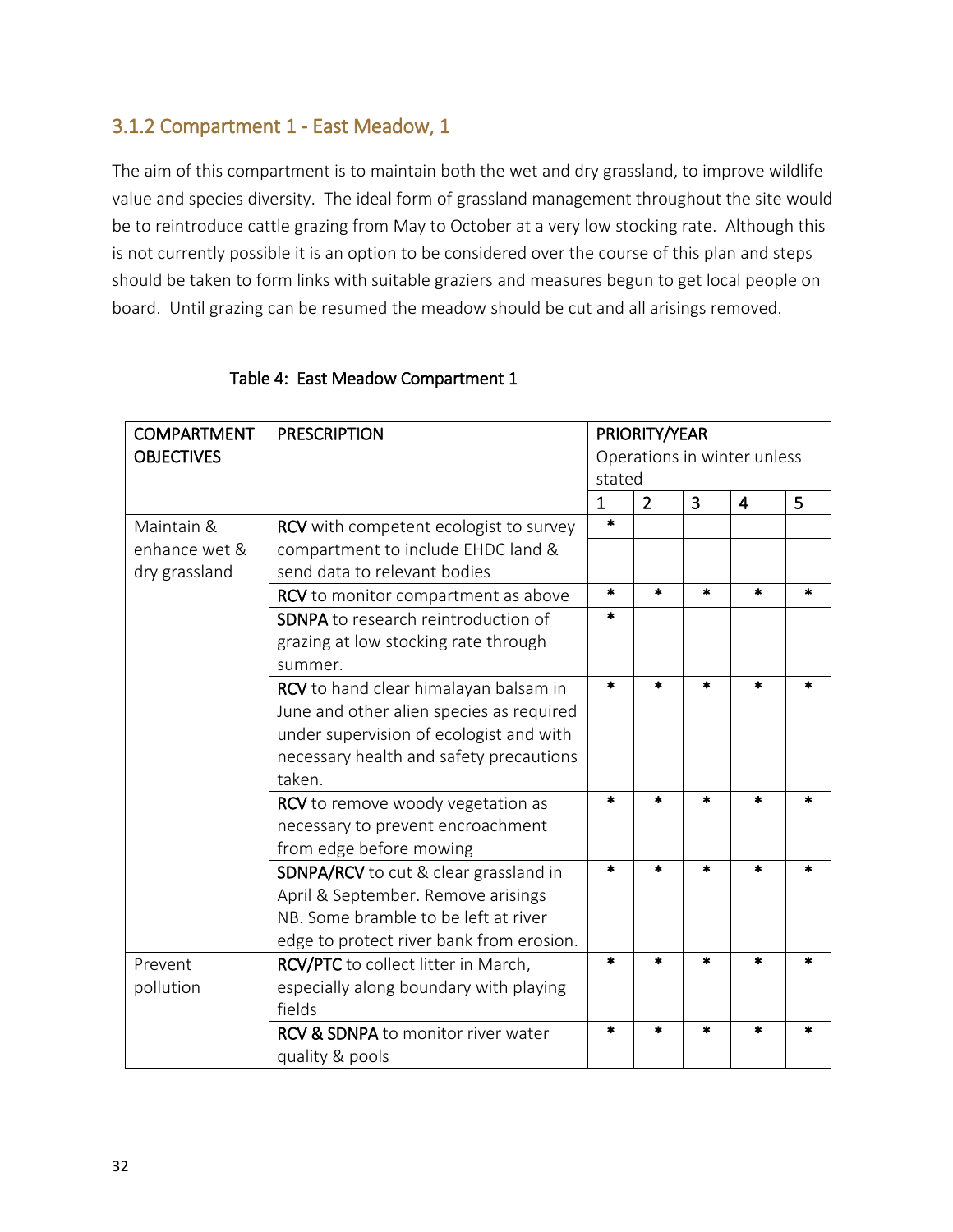### 3.1.3 Compartment 1 - Central Wood, 1

The aim of this compartment is the same as East Wood. Much work to diversify the age range of the canopy, let in the light and prevent drying of the pond and pools has already been carried out under the last plan. This work should continue and progress be monitored to ensure maximum benefit to wildlife.

| <b>COMPARTMENT</b>     | <b>PRESCRIPTION</b>                     | PRIORITY/YEAR |                             |        |                |        |
|------------------------|-----------------------------------------|---------------|-----------------------------|--------|----------------|--------|
| <b>OBJECTIVES</b>      |                                         |               | Operations in winter unless |        |                |        |
|                        |                                         |               | stated                      |        |                |        |
|                        |                                         | $\mathbf{1}$  | $\overline{2}$              | 3      | $\overline{4}$ | 5      |
| To maintain & enhance  | RCV & ecologist to survey               | $\ast$        |                             |        |                |        |
| wet woodlands          | compartment in spring/summer.           |               |                             |        |                |        |
|                        | Send data to relevant bodies            |               |                             |        |                |        |
|                        | RCV to monitor compartment as           | $\ast$        | $\ast$                      | $\ast$ | $\ast$         | $\ast$ |
|                        | above                                   |               |                             |        |                |        |
|                        | RCV to hand clear himalayan             | $\ast$        | $\ast$                      | $\ast$ | $\ast$         | $\ast$ |
|                        | balsam in June and other alien          |               |                             |        |                |        |
|                        | species as required under               |               |                             |        |                |        |
|                        | supervision of ecologist and with       |               |                             |        |                |        |
|                        | necessary health and safety             |               |                             |        |                |        |
|                        | precautions taken.                      |               |                             |        |                |        |
|                        | SDNPA/RCV to monitor 2017               |               | 7%                          |        |                | 7%     |
|                        | alder coppicing to ensure               |               |                             |        |                |        |
|                        | successful rejuvenation. N.B.           |               |                             |        |                |        |
|                        | figures assume coppicing only           |               |                             |        |                |        |
|                        | carried out in 2017                     |               |                             |        |                |        |
| Maintain pond          | RCV to cut & clear invasive             |               | 50%                         |        |                | 50%    |
|                        | willow scrub from pond & pools          |               |                             |        |                |        |
|                        | to encourage wetland flora              |               |                             |        |                |        |
| Maintain drains        | <b>RCV</b> to ensure drains remain      | $\ast$        | $\ast$                      | $\ast$ | $\ast$         | $\ast$ |
|                        | blocked to retain water.                |               |                             |        |                |        |
| Maintain & enhance dry | RCV/PTC to maintain new hedge           | $\star$       | $\ast$                      | $\ast$ | $\star$        | $\ast$ |
| woodland boundary      | plants. Collect litter in March,        |               |                             |        |                |        |
|                        | especially along boundary with          |               |                             |        |                |        |
|                        | playing fields                          |               |                             |        |                |        |
| Prevent pollution      | <b>RCV &amp; SDNPA to monitor water</b> | $\ast$        | $\ast$                      | $\ast$ | $\ast$         | $\ast$ |
|                        | quality of ponds & pools &              |               |                             |        |                |        |
|                        | remove litter                           |               |                             |        |                |        |

### Table 5: Central Wood Compartment 1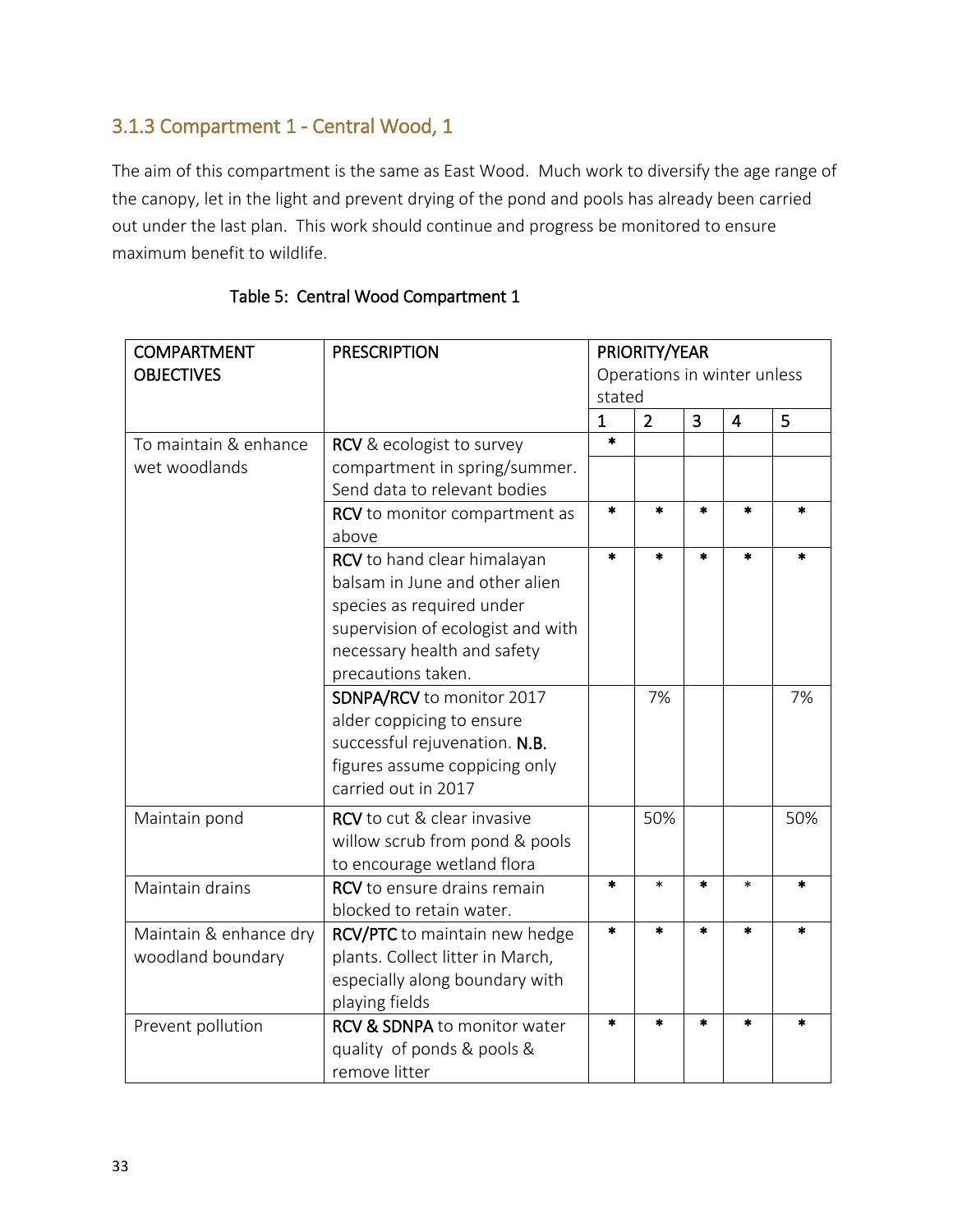### 3.1.4 Compartment 1 - Central Meadow, 1

The management aims for this compartment are the same as for East Meadow.

| <b>COMPARTMENT</b>  | <b>PRESCRIPTION</b>                     | PRIORITY/YEAR                                         |                         |        |         |        |
|---------------------|-----------------------------------------|-------------------------------------------------------|-------------------------|--------|---------|--------|
| <b>OBJECTIVES</b>   |                                         | Operations to be carried out                          |                         |        |         |        |
|                     |                                         |                                                       | in winter unless stated |        |         |        |
|                     |                                         | $\overline{2}$<br>3<br>$\overline{4}$<br>$\mathbf{1}$ |                         |        | 5       |        |
| Maintain & enhance  | <b>RCV</b> with competent ecologist to  | $\ast$                                                |                         |        |         |        |
| wet & dry grassland | survey compartment & send               |                                                       |                         |        |         |        |
|                     | data to relevant bodies                 |                                                       |                         |        |         |        |
|                     | RCV to monitor compartment as           | $\ast$                                                | $\ast$                  | *      | $\ast$  | *      |
|                     | above                                   |                                                       |                         |        |         |        |
|                     | RCV to hand clear himalayan             | $\ast$                                                | $\ast$                  | *      | $\ast$  | *      |
|                     | balsam in June and other alien          |                                                       |                         |        |         |        |
|                     | species as required under               |                                                       |                         |        |         |        |
|                     | supervision of ecologist and with       |                                                       |                         |        |         |        |
|                     | necessary health and safety             |                                                       |                         |        |         |        |
|                     | precautions taken.                      |                                                       |                         |        |         |        |
|                     | <b>RCV</b> clear bramble from centre    | $\ast$                                                |                         |        |         |        |
|                     | of grassland and remove                 |                                                       |                         |        |         |        |
|                     | buddleia from edge to keep              |                                                       |                         |        |         |        |
|                     | grassland open                          |                                                       |                         |        |         |        |
|                     | <b>RCV</b> to remove willow saplings    | $\ast$                                                | $\ast$                  | *      | $\star$ | $\ast$ |
|                     | from scrapes and push back in           |                                                       |                         |        |         |        |
|                     | north west corner.                      |                                                       |                         |        |         |        |
|                     | SDNPA/RCV to cut & clear                | $\ast$                                                | $\ast$                  | $\ast$ | $\ast$  | *      |
|                     | grassland in April & September.         |                                                       |                         |        |         |        |
|                     | Remove arisings                         |                                                       |                         |        |         |        |
| Prevent pollution   | RCV/PTC to collect litter in            | $\ast$                                                | $\ast$                  | $\ast$ | $\star$ | *      |
|                     | March, especially along                 |                                                       |                         |        |         |        |
|                     | boundary with playing fields            |                                                       |                         |        |         |        |
|                     | <b>RCV &amp; SDNPA to monitor river</b> | $\ast$                                                | $\ast$                  | $\ast$ | $\ast$  | $\ast$ |
|                     | water quality & pools                   |                                                       |                         |        |         |        |
|                     | PTC to relocate bin from centre         | *                                                     |                         |        |         |        |
|                     | of reserve to entrance at               |                                                       |                         |        |         |        |
|                     | boundary with playing fields            |                                                       |                         |        |         |        |
| Interpretation      | PTC to install interpretation           | $\ast$                                                |                         |        |         |        |
|                     | board at entrance to central            |                                                       |                         |        |         |        |
|                     | meadow next time boards are             |                                                       |                         |        |         |        |
|                     | renewed                                 |                                                       |                         |        |         |        |

### Table 6: Central Meadow Compartment 1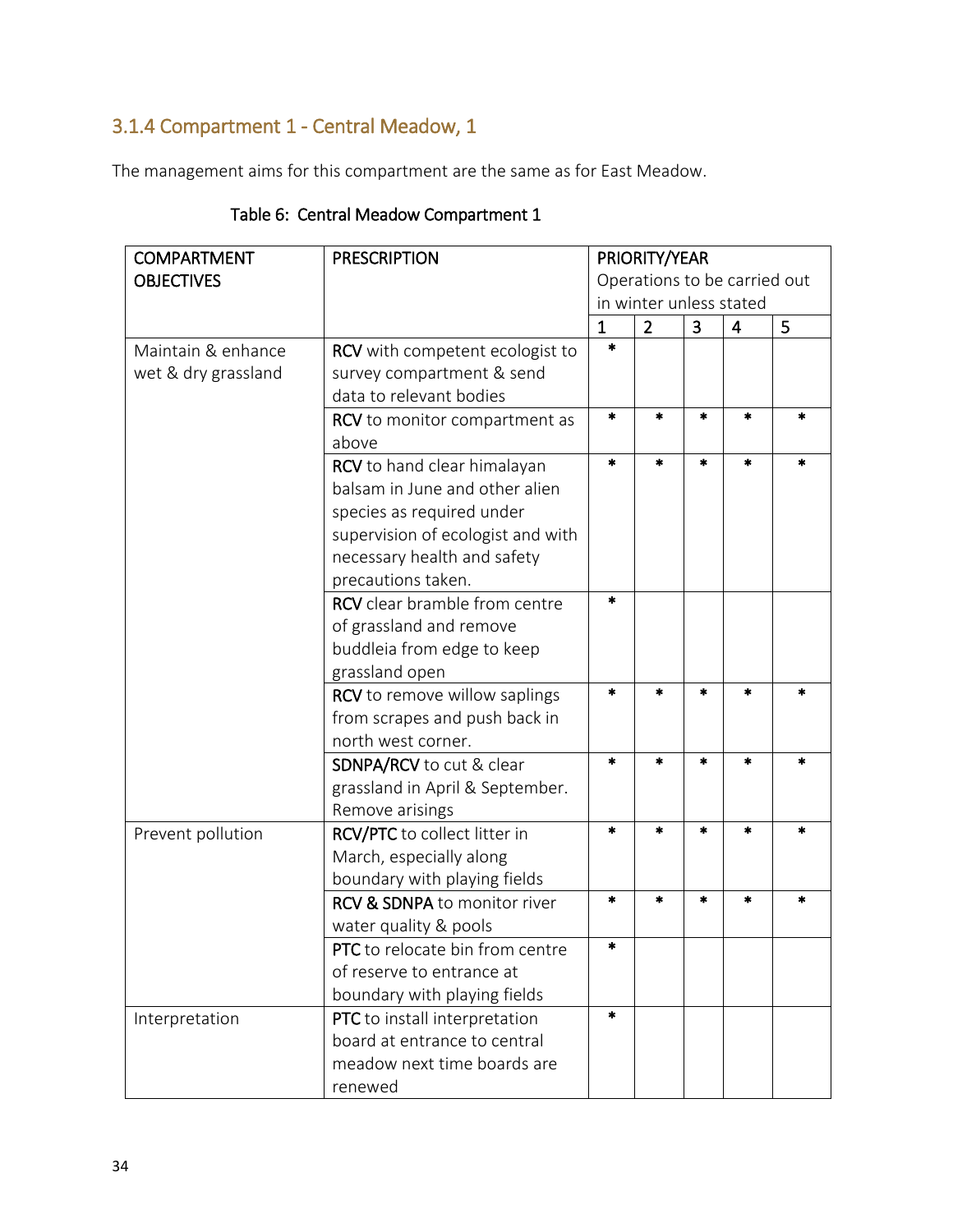### 3.1.5 Compartment 2 - Western Meadow

This compartment would also benefit from grazing to promote a mosaic of sward heights. Until then however, the dry grassland to the north of FP48 should be cut twice a year to encourage fine grasses and herbs. The wet areas, to the south, should be cut less often to encourage a longer, tussock sward. Five years may be too long to leave this area but, this has been the management over the last plan period and it may be detrimental to change this. However, if the area begins to dry out, frequency of cut could be increased to every 2/3 years.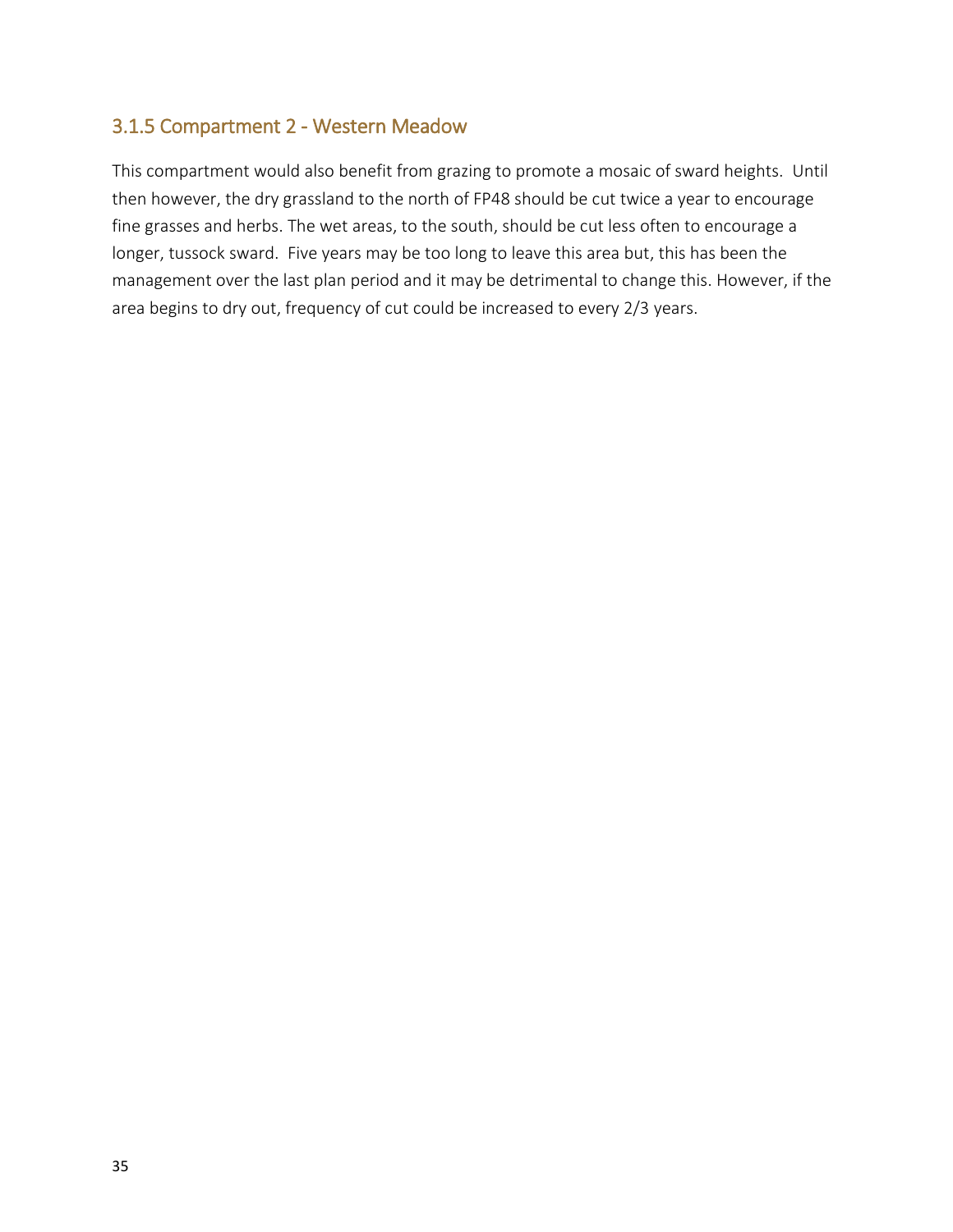| <b>COMPARTMENT</b>  | <b>PRESCRIPTION</b>                     | PRIORITY/YEAR                |                |        |        |         |
|---------------------|-----------------------------------------|------------------------------|----------------|--------|--------|---------|
| <b>OBJECTIVES</b>   |                                         | Operations to be carried out |                |        |        |         |
|                     |                                         | in winter unless stated      |                |        |        |         |
|                     |                                         | $\mathbf{1}$                 | $\overline{2}$ | 3      | 4      | 5       |
| Maintain & enhance  | RCV & ecologist to survey north         | $\star$                      |                |        |        |         |
| wet & dry grassland | & south of PF48 & enclosure in          |                              |                |        |        |         |
|                     | spring. Data to relevant bodies         |                              |                |        |        |         |
|                     | RCV to monitor comp as above            | $\star$                      | $\star$        | $\ast$ | $\ast$ | $\ast$  |
|                     | RCV to hand clear himalayan             | $\ast$                       | $\ast$         | *      | *      | *       |
|                     | balsam in June & other alien            |                              |                |        |        |         |
|                     | species as required with                |                              |                |        |        |         |
|                     | ecologist & with necessary              |                              |                |        |        |         |
|                     | health & safety precautions. NB.        |                              |                |        |        |         |
|                     | HB widespread in area by brook          |                              |                |        |        |         |
|                     | <b>RCV</b> to cut back bramble to tree  | 20%                          | 20%            | 20%    | 20%    | 20%     |
|                     | line on north west boundary to          |                              |                |        |        |         |
|                     | stop invasion of river bank on          |                              |                |        |        |         |
|                     | north side. Follow with annual          |                              |                |        |        |         |
|                     | rotational cut of 20% of bramble        |                              |                |        |        |         |
|                     | to keep grassland open                  |                              |                |        |        |         |
|                     | RCV to remove saplings to stop          | $\ast$                       |                |        |        | $\star$ |
|                     | encroachment from edge                  |                              |                |        |        |         |
|                     | SDNPA/PTC to discuss removal/           |                              |                |        |        |         |
|                     | crown lifting of some remaining         |                              |                |        |        |         |
|                     | plantation oaks                         |                              |                |        |        |         |
|                     | SDNPA/RCV to review 5 year              | $\ast$                       |                |        |        |         |
|                     | cutting regime for area south of        |                              |                |        |        |         |
|                     | FP48. As area appears to be             |                              |                |        |        |         |
|                     | drying and is full of himalayan         |                              |                |        |        |         |
|                     | balsam, it may be necessary to          |                              |                |        |        |         |
|                     | cut and clear more frequently           |                              |                |        |        |         |
|                     | <b>SDNPA/RCV</b> to cut & clear north   | $\ast$                       | $\star$        | $\ast$ | $\ast$ | $\ast$  |
|                     | of FP48 in March & Sept. NB             |                              |                |        |        |         |
|                     | This area may have been divided         |                              |                |        |        |         |
|                     | in the past, with one half mown         |                              |                |        |        |         |
|                     | every 5 years to create different       |                              |                |        |        |         |
|                     | sward heights. SDNPA to                 |                              |                |        |        |         |
|                     | confirm & consider continuation         |                              |                |        |        |         |
|                     | of same management                      |                              |                |        |        |         |
| Prevent pollution   | RCV/PTC to collect litter in Feb        | $\star$                      | $\star$        | *      | $\ast$ | $\ast$  |
|                     | <b>RCV &amp; SDNPA to monitor water</b> | *                            | $\ast$         | *      | *      | *       |
|                     | quality & levels in brook & pools       |                              |                |        |        |         |

Table 7: Western Meadow Compartment 2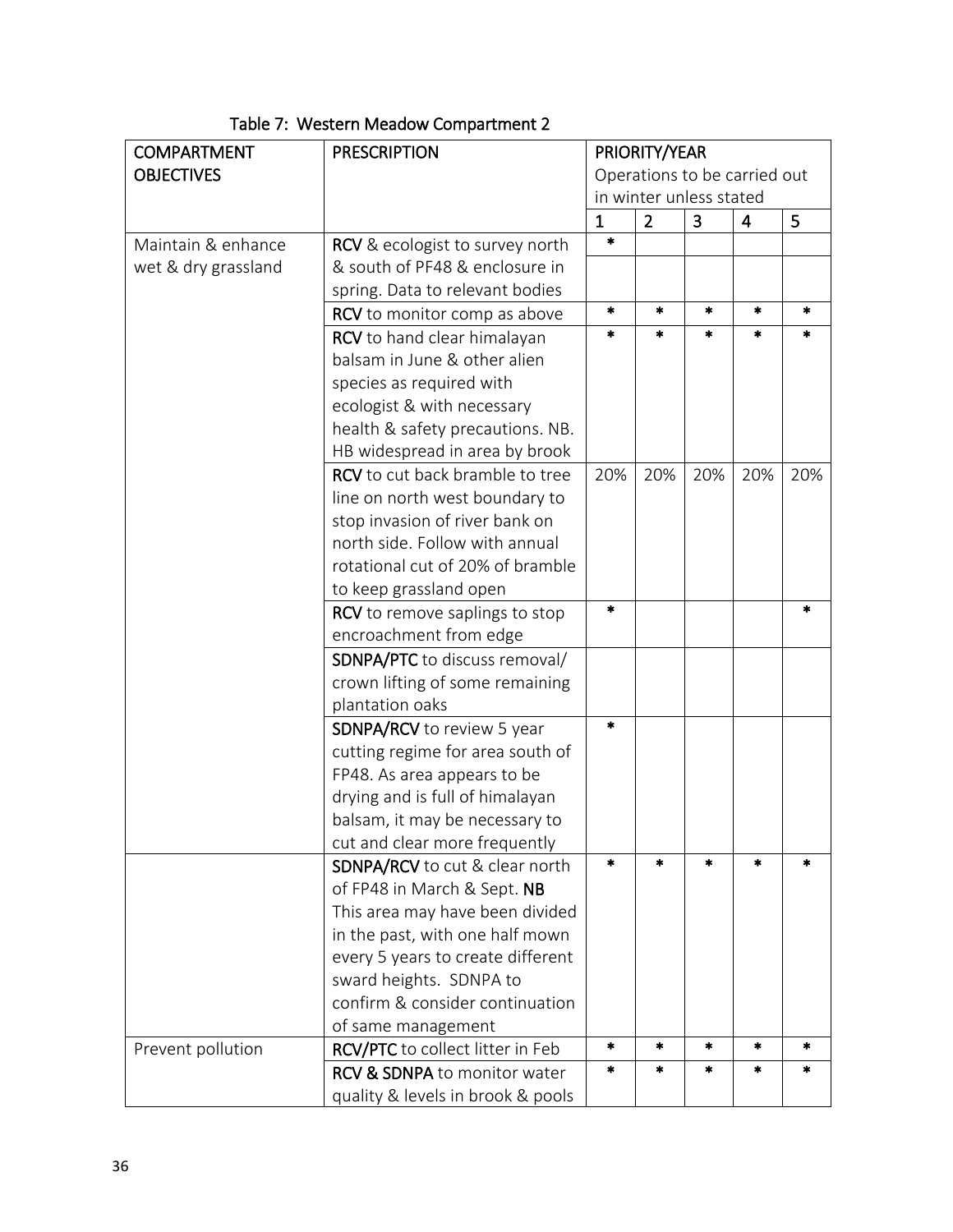### 3.1.5 Compartment 3 - Tilmore Brook Woodland, north 3

The aim of this compartment is to maintain and enhance the woodland for the benefit of wildlife while at the same time promoting its amenity value. This area of the reserve is likely to come under increasing pressure and ecological isolation due to new development planned for adjacent fields to the south. It is therefore important to encourage local involvement with and knowledge of the reserve.

| <b>COMPARTMENT</b><br><b>OBJECTIVES</b> | <b>PRESCRIPTION</b>                  | PRIORITY/YEAR |                |        |        |        |
|-----------------------------------------|--------------------------------------|---------------|----------------|--------|--------|--------|
|                                         |                                      | $\mathbf{1}$  | $\overline{2}$ | 3      | 4      | 5      |
| Maintain & enhance                      | RCV & competent ecologist to         | $\star$       |                |        |        |        |
| wet and dry woodland                    | survey compartment. Send data        |               |                |        |        |        |
|                                         | to relevant bodies                   |               |                |        |        |        |
|                                         | <b>RCV</b> to monitor as above       | $\star$       | $\ast$         | $\ast$ | $\ast$ | $\ast$ |
|                                         | RCV to hand clear himalayan          | $\ast$        | $\ast$         | $\ast$ | $\ast$ | $\ast$ |
|                                         | balsam in June and other alien       |               |                |        |        |        |
|                                         | species as required under            |               |                |        |        |        |
|                                         | supervision of ecologist and with    |               |                |        |        |        |
|                                         | necessary health and safety          |               |                |        |        |        |
|                                         | precautions taken.                   |               |                |        |        |        |
|                                         | SDNPA/contractor to identify and     | $\ast$        |                | $\ast$ |        | *      |
|                                         | coppice single alders to diversify   |               |                |        |        |        |
|                                         | age range and let light in. To       |               |                |        |        |        |
|                                         | include stream bank                  |               |                |        |        |        |
|                                         | RCV to coppice hazel on long         | 5%            | 5%             | 5%     | 5%     | 5%     |
|                                         | rotation. To include stream bank     |               |                |        |        |        |
|                                         | <b>RCV</b> to manage wet seepages by |               | $\ast$         |        |        | *      |
|                                         | pulling invasive saplings nearer to  |               |                |        |        |        |
|                                         | stream                               |               |                |        |        |        |
| Prevent pollution                       | RCV to collect litter in Feb/March   | $\star$       | $\ast$         | $\ast$ | $\ast$ | *      |
|                                         | RCV/SDNPA to monitor water           | *             | $\ast$         | $\ast$ | *      |        |
|                                         | quality of brook                     |               |                |        |        |        |

### Table 8: Tilmore Brook Woodland North, Compartment 3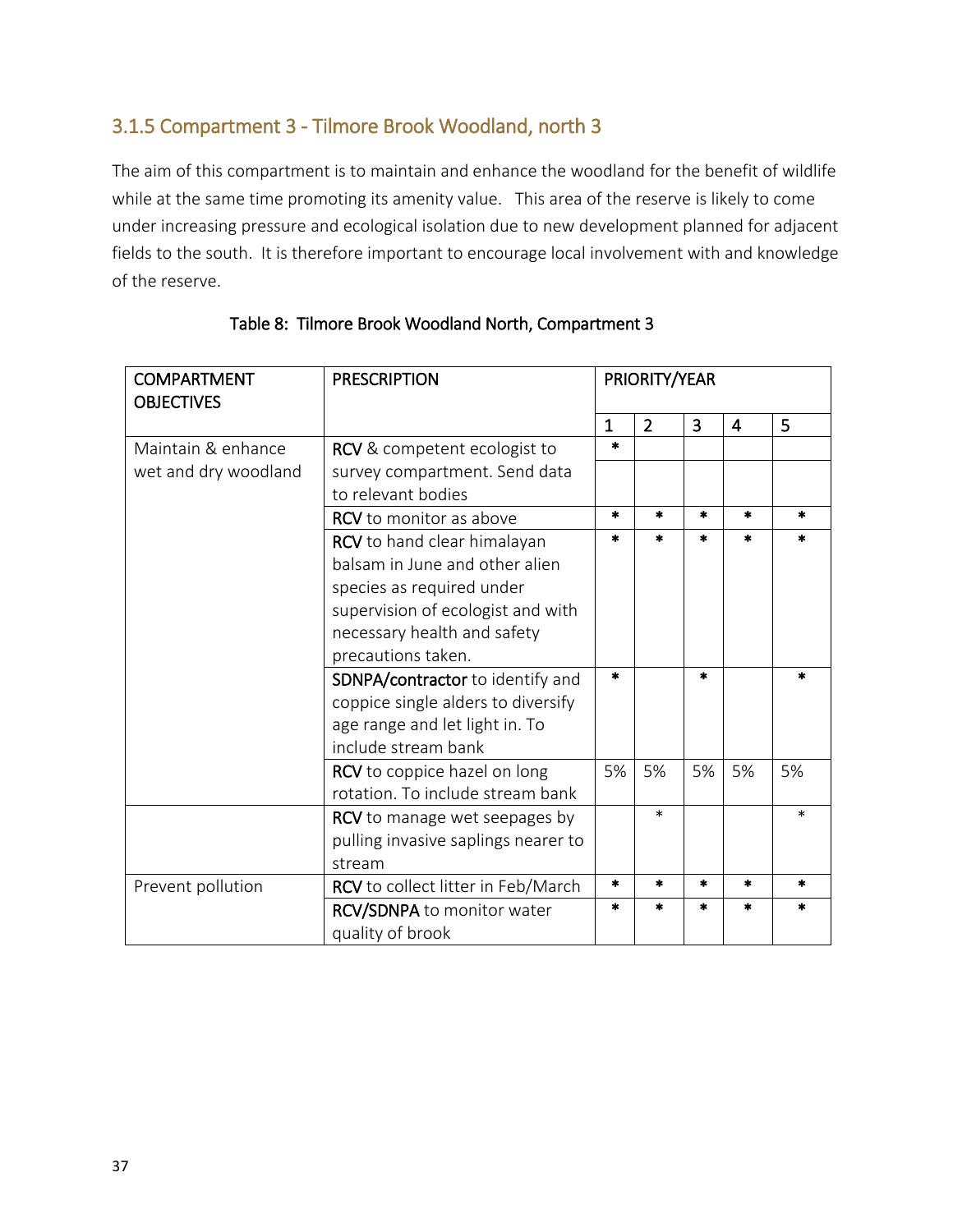### 3.1.6 Compartment 4 - Tilmore Brook Woodland South, 4

The management aims for this woodland are as for the northern compartment.

| <b>COMPARTMENT</b> | <b>PRESCRIPTION</b>                                          |              | PRIORITY/YEAR  |        |                |         |  |  |
|--------------------|--------------------------------------------------------------|--------------|----------------|--------|----------------|---------|--|--|
| <b>OBJECTIVES</b>  |                                                              | $\mathbf{1}$ | $\overline{2}$ | 3      | $\overline{4}$ | 5       |  |  |
| Maintain &         | <b>RCV</b> & competent                                       | $\ast$       |                |        |                |         |  |  |
| enhance wet        | ecologist to survey                                          |              |                |        |                |         |  |  |
| and dry            | compartment. Send data                                       |              |                |        |                |         |  |  |
| woodland           | to relevant bodies                                           |              |                |        |                |         |  |  |
|                    | RCV to monitor as above                                      | $\ast$       | $\ast$         | $\ast$ | $\ast$         | $\ast$  |  |  |
|                    | RCV to hand clear                                            | *            | *              | *      | *              | *       |  |  |
|                    |                                                              |              |                |        |                |         |  |  |
|                    | himalayan balsam in June                                     |              |                |        |                |         |  |  |
|                    | & other alien species as                                     |              |                |        |                |         |  |  |
|                    | required with necessary                                      |              |                |        |                |         |  |  |
|                    | health & safety                                              |              |                |        |                |         |  |  |
|                    | precautions taken.                                           | $\ast$       | $\ast$         | $\ast$ | $\ast$         | $\star$ |  |  |
|                    | <b>RCV</b> to hand clear garden<br>waste & escapes including |              |                |        |                |         |  |  |
|                    |                                                              |              |                |        |                |         |  |  |
|                    | privet, laurel, bamboo,                                      |              |                |        |                |         |  |  |
|                    | daffodils, variegated                                        |              |                |        |                |         |  |  |
|                    | archangel                                                    |              |                |        |                |         |  |  |
|                    | SDNPA/contractor to                                          |              | 15%            |        | 15%            |         |  |  |
|                    | coppice 30% of alder to                                      |              |                |        |                |         |  |  |
|                    | diversify age range                                          |              |                |        |                |         |  |  |
|                    | RCV to coppice hazel,                                        | 5%           | 5%             | 5%     | 5%             | 5%      |  |  |
|                    | include stream bank & FP                                     |              |                |        |                |         |  |  |
|                    | 48 with the initial focus on                                 |              |                |        |                |         |  |  |
|                    | overstood stools                                             |              |                |        |                |         |  |  |
|                    | SDNPA/contractor to                                          | 20%          | 20%            | 20%    | 20%            | 20%     |  |  |
|                    | coppice willow at entrance                                   | *            |                |        |                |         |  |  |
|                    | & remove sycamore                                            | *            | *              | *      | $\ast$         | *       |  |  |
| Prevent            | RCV to collect litter, March                                 | $\ast$       | $\ast$         | *      | $\ast$         | $\ast$  |  |  |
| pollution          | <b>RCV/SDNPA</b> to monitor                                  |              |                |        |                |         |  |  |
|                    | water quality of brook                                       | *            |                |        |                |         |  |  |
| Interpretation     | PTC to relocate                                              |              |                |        |                |         |  |  |
|                    | interpretation board to                                      |              |                |        |                | %       |  |  |
|                    | Pulens Lane entrance &                                       |              |                |        |                |         |  |  |
|                    | install board at entrance                                    |              |                |        |                |         |  |  |
|                    | on boundary near new                                         |              |                |        |                |         |  |  |
|                    | development.                                                 |              |                |        |                |         |  |  |

Table 9: Tilmore Brook Woodland South, Compartment 4W4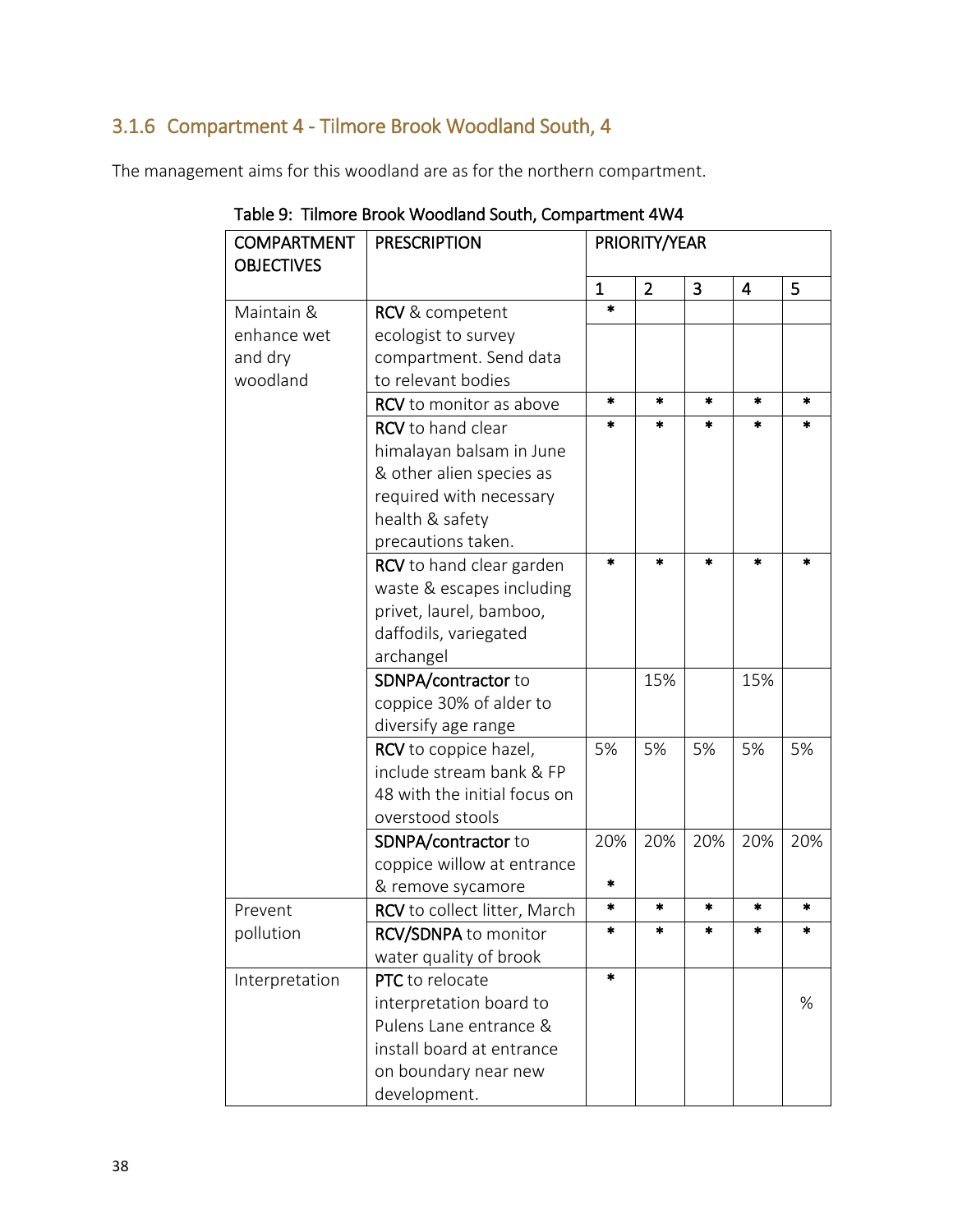### 3.2 ADMINISTRATIVE PRESCRIPTIONS

### 3.2.1 Protect the site from potentially damaging peripheral development

Increased pressure on the reserve will result from the new use and development proposed for the adjacent land to the south. An ecotone should be established between the woodland edge of the reserve and the short-mown grass of both the existing and proposed playing fields. Any further development in the area should be carefully considered in the light of NEP4 in the Petersfield Neighbourhood Plan and where at all possible a buffer zone established around the reserve. It is vital to wildlife that it does not become isolated from the wider countryside.

### 3.2.2 Identify key personnel at Petersfield Town Council and East Hampshire District **Council**

The support of local volunteers is paramount to the success of this Local Nature Reserve. Since 2000 the Rotherlands Conservation Volunteers have carried out much of the management work on the site. In 2016 the group folded, due in part to dwindling support. Currently a new group is being set up and if this is to succeed long term it is critical they have adequate support. It is therefore essential to identify an appropriate liaison officer at each local authority who will support and enable the group and to ensure that efforts are coordinated and resources pooled.

### 3.2.2 Promote support and involvement of local community

Until 2015 there was a regular work programme run by the Rotherlands Conservation Volunteers. It is hoped that a new group will now re-establish these work parties. Local residents should be kept informed of reserve operations. A site leaflet and regular publicity is essential to this. Activities should include practical conservation, surveying and monitoring, cattle lookering (if grazing is resumed), activities for children, walks and talks. Volunteers could include local groups, schools and individuals who could take on roles such as volunteer wardens and leaders. With support from personnel at PTC, EHDC and SDNPA, essential training and possibly further funding could be sourced from appropriate bodies.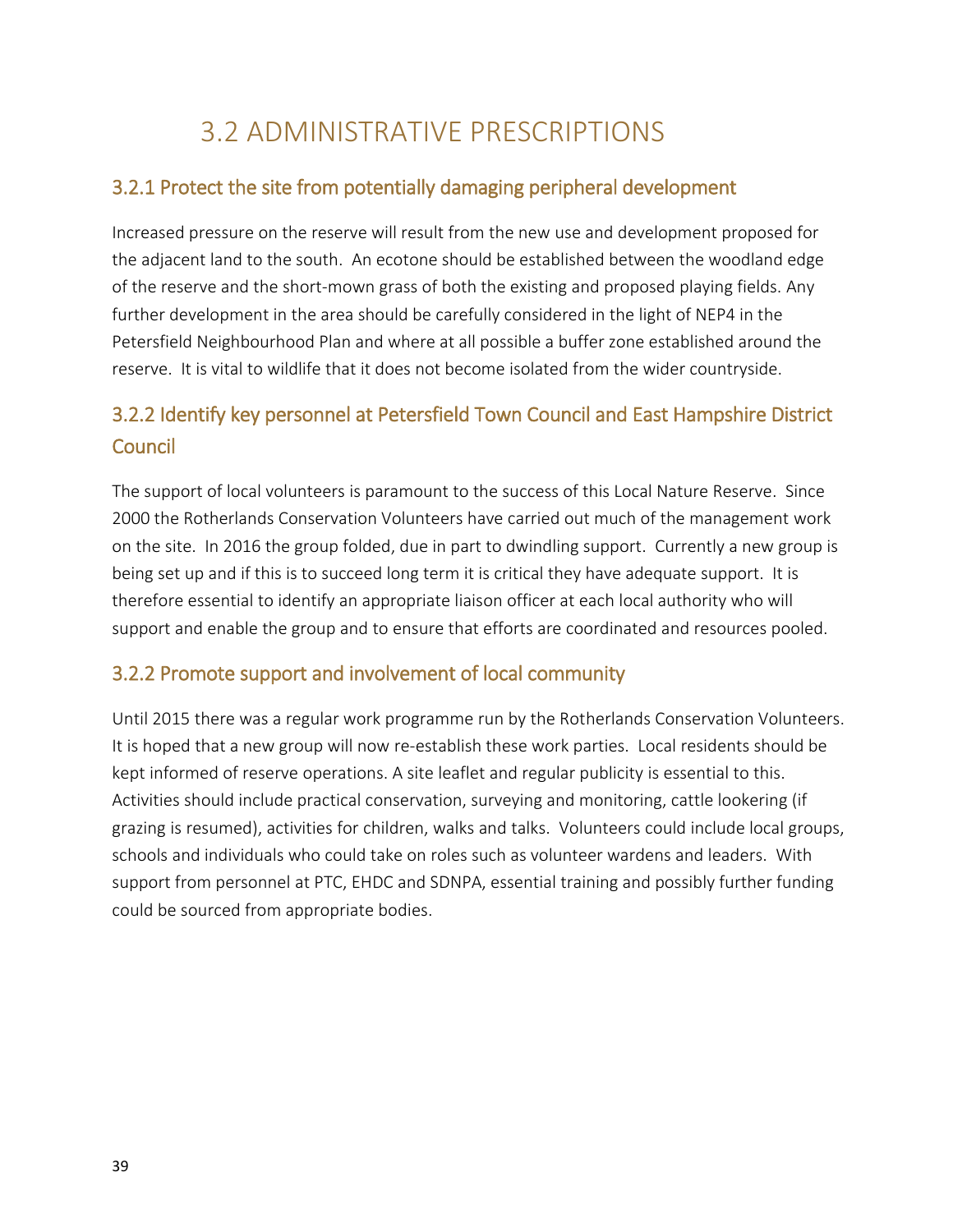### 3.3 Project groups

### 3.3.1 Management

### Table 10: Management Project Groups

| <b>PROJECT</b>                    | <b>COMPARTMENT NO.</b> |
|-----------------------------------|------------------------|
| Maintain & enhance dry woodland   | 3,4                    |
| Maintain & enhance wet woodland   | 1,3,4                  |
| Maintain & enhance wet grassland  | 1,2,                   |
| Maintain & enhance dry grassland  | 1,2,                   |
| Maintain & enhance stream bank    | 2,3,4                  |
| Control invasive species by hand  | All                    |
| Remove litter                     | All                    |
| Maintain boundary shrubs          | 1,3,4                  |
| Maintain blocked drains, seepages | 1,                     |
| and pools                         |                        |
| Research grazing possibilities    | 1,2,                   |
| Find/design site leaflet          | All                    |
| Distribute site leaflet to local  |                        |
| residents                         |                        |

### 3.3.2 SURVEY & MONITORING

### Table 11: Survey & Monitoring Project Groups

| <b>PROJECT</b>                 | <b>COMPARTMENT NO.</b> |
|--------------------------------|------------------------|
| Monitor alder rejuvenation     |                        |
| Survey/monitor wet woodland    | 1,4                    |
| Survey/monitor dry woodland    | 3,4                    |
| Survey/monitor wet grassland   | 1,2,                   |
| Survey/monitor dry grassland   | 1,2,                   |
| Survey invertebrates           | All                    |
| Survey butterflies/dragonflies | All                    |
| Survey birds                   | All                    |
| Monitor water quality          | All                    |
| Survey fish stocks             | All                    |